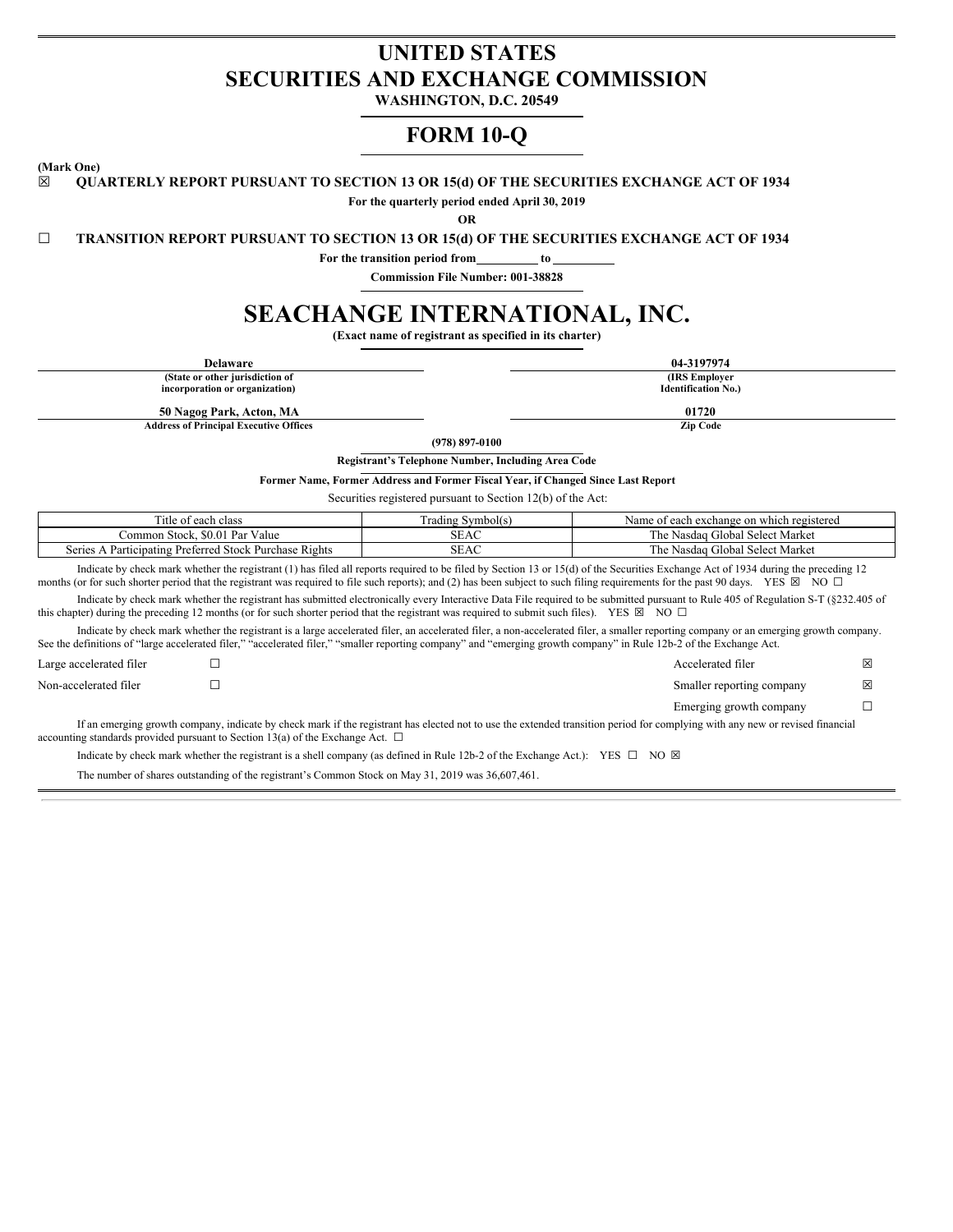# **SEACHANGE INTERNATIONAL, INC.**

# **Table of Contents**

# **PART I. FINANCIAL [INFORMATION](#page-2-0)**

| Item 1.           | <b>Financial Statements</b>                                                           |    |
|-------------------|---------------------------------------------------------------------------------------|----|
|                   | <b>Consolidated Balance Sheets</b>                                                    | 2  |
|                   | <b>Consolidated Statements of Operations and Comprehensive Loss</b>                   | 3  |
|                   | <b>Consolidated Statements of Stockholders Equity</b>                                 | 4  |
|                   | <b>Consolidated Statements of Cash Flows</b>                                          | 5  |
|                   | <b>Notes to Consolidated Financial Statements</b>                                     | 6  |
| Item 2.           | Management's Discussion and Analysis of Financial Condition and Results of Operations | 22 |
| Item 3.           | <b>Quantitative and Qualitative Disclosures About Market Risk</b>                     | 29 |
| Item 4.           | <b>Controls and Procedures</b>                                                        | 29 |
|                   | <b>PART II. OTHER INFORMATION</b>                                                     |    |
| Item 1.           | <b>Legal Proceedings</b>                                                              | 30 |
| Item 1A.          | <b>Risk Factors</b>                                                                   | 30 |
| Item 6.           | <b>Exhibits</b>                                                                       | 30 |
| <b>SIGNATURES</b> |                                                                                       | 31 |
|                   |                                                                                       |    |

**Page**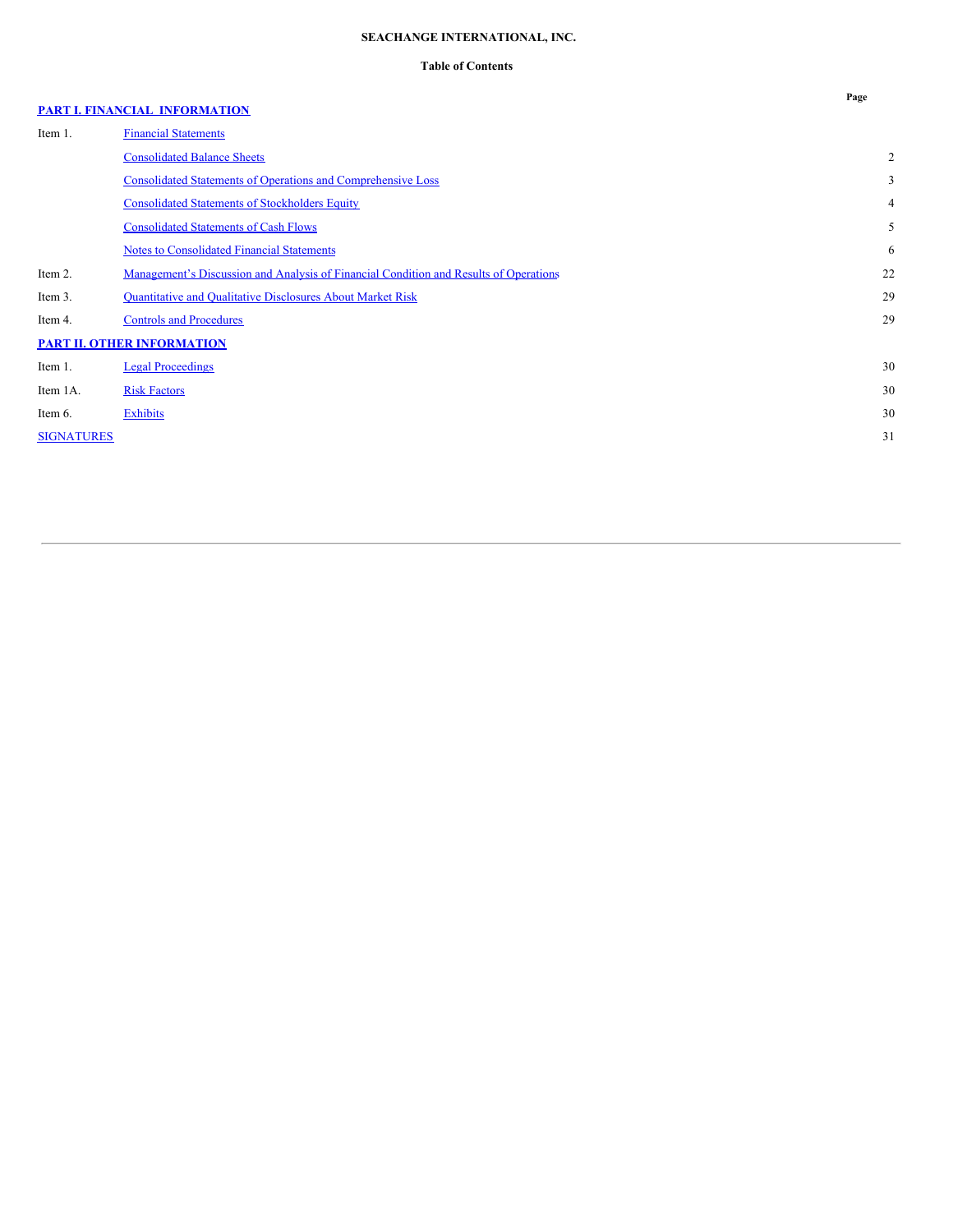# <span id="page-2-1"></span><span id="page-2-0"></span>**ITEM 1. Financial Statements**

# <span id="page-2-2"></span>**SEACHANGE INTERNATIONAL, INC. CONSOLIDATED BALANCE SHEETS** *(Unaudited, amounts in thousands, except share data)*

|                                                                                                                                                                                                             |               | April 30,<br>2019 | January 31,<br>2019 |            |  |
|-------------------------------------------------------------------------------------------------------------------------------------------------------------------------------------------------------------|---------------|-------------------|---------------------|------------|--|
| <b>Assets</b>                                                                                                                                                                                               |               |                   |                     |            |  |
| Current assets:                                                                                                                                                                                             |               |                   |                     |            |  |
| Cash and cash equivalents                                                                                                                                                                                   | $\mathbf S$   | 14,697            | $\mathbb{S}$        | 20,317     |  |
| Marketable securities                                                                                                                                                                                       |               | 3,282             |                     | 4,020      |  |
| Accounts receivable, net of allowance for doubtful accounts of \$628 and                                                                                                                                    |               |                   |                     |            |  |
| \$577 at April 30, 2019 and January 31, 2019, respectively                                                                                                                                                  |               | 9,921             |                     | 19,267     |  |
| Unbilled receivables                                                                                                                                                                                        |               | 5,961             |                     | 5,448      |  |
| Inventory                                                                                                                                                                                                   |               | 758               |                     | 924        |  |
| Prepaid expenses and other current assets                                                                                                                                                                   |               | 6,660             |                     | 6,033      |  |
| Total current assets                                                                                                                                                                                        |               | 41,279            |                     | 56,009     |  |
| Property, plant and equipment, net                                                                                                                                                                          |               | 6,979             |                     | 7,192      |  |
| Operating lease right-of-use assets                                                                                                                                                                         |               | 1,964             |                     |            |  |
| Marketable securities, long-term                                                                                                                                                                            |               | 6,362             |                     | 6,339      |  |
| Intangible assets, net                                                                                                                                                                                      |               | 3,287             |                     |            |  |
| Goodwill                                                                                                                                                                                                    |               | 9,812             |                     | 8,753      |  |
| Other assets                                                                                                                                                                                                |               | 614               |                     | 450        |  |
| Total assets                                                                                                                                                                                                | \$            | 70,297            | \$                  | 78,743     |  |
| <b>Liabilities and Stockholders' Equity</b>                                                                                                                                                                 |               |                   |                     |            |  |
| Current liabilities:                                                                                                                                                                                        |               |                   |                     |            |  |
| Accounts payable                                                                                                                                                                                            | $\mathcal{S}$ | 3,565             | \$                  | 4,503      |  |
| Accrued expenses                                                                                                                                                                                            |               | 8,626             |                     | 7,762      |  |
| Deferred revenue                                                                                                                                                                                            |               | 7,804             |                     | 8,104      |  |
| Total current liabilities                                                                                                                                                                                   |               | 19,995            |                     | 20,369     |  |
| Deferred revenue, long-term                                                                                                                                                                                 |               | 2,114             |                     | 2,642      |  |
| Operating lease liabilities                                                                                                                                                                                 |               | 1,255             |                     |            |  |
| Taxes payable, long-term                                                                                                                                                                                    |               | 420               |                     | 429        |  |
| Deferred tax liabilities, long-term                                                                                                                                                                         |               | 571               |                     | 203        |  |
| <b>Total liabilities</b>                                                                                                                                                                                    |               | 24,355            |                     | 23,643     |  |
| Commitments and contingencies (Note 7)                                                                                                                                                                      |               |                   |                     |            |  |
| Stockholders' equity:                                                                                                                                                                                       |               |                   |                     |            |  |
| Common stock, \$0.01 par value; 100,000,000 shares authorized at<br>April 30, 2019 and January 31, 2019; 36,553,025 shares issued and<br>36,512,535 shares outstanding at April 30, 2019, 35,946,100 shares |               |                   |                     |            |  |
| issued and 35,905,610 outstanding at January 31, 2019                                                                                                                                                       |               | 365               |                     | 359        |  |
| Additional paid-in capital                                                                                                                                                                                  |               | 242,885           |                     | 242,442    |  |
| Treasury stock, at cost; 40,490 shares at April 30, 2019 and                                                                                                                                                |               |                   |                     |            |  |
| January 31, 2019                                                                                                                                                                                            |               | (5)               |                     | (5)        |  |
| Accumulated other comprehensive loss                                                                                                                                                                        |               | (2,151)           |                     | (3,393)    |  |
| Accumulated deficit                                                                                                                                                                                         |               | (195, 152)        |                     | (184, 303) |  |
| Total stockholders' equity                                                                                                                                                                                  |               | 45,942            |                     | 55,100     |  |
| Total liabilities and stockholders' equity                                                                                                                                                                  | \$            | 70,297            | \$                  | 78,743     |  |

The accompanying notes are an integral part of these unaudited, consolidated financial statements.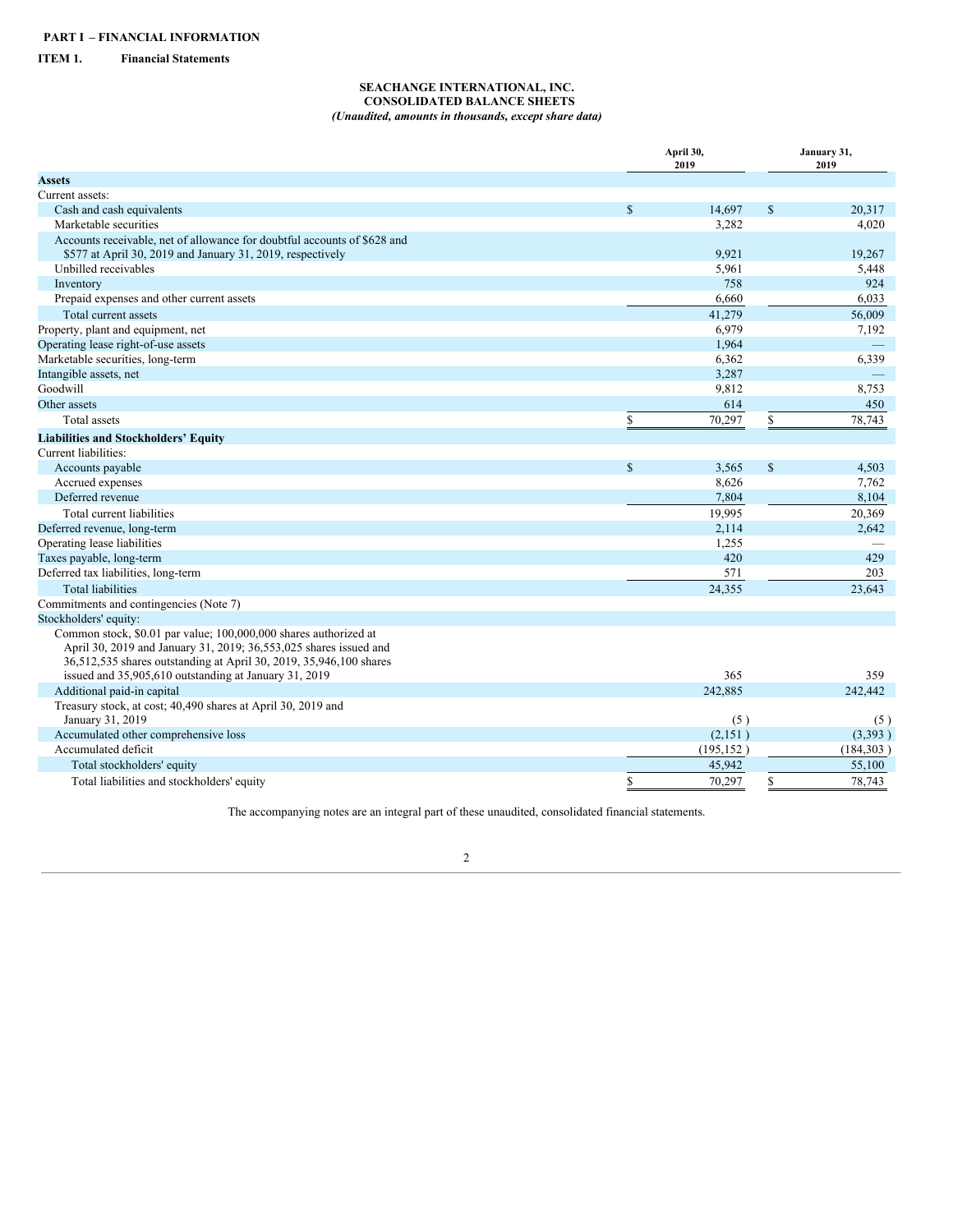# <span id="page-3-0"></span>**SEACHANGE INTERNATIONAL, INC. CONSOLIDATED STATEMENTS OF OPERATIONS AND COMPREHENSIVE LOSS** *(Unaudited, amounts in thousands, except per share data)*

|                                                               |                    | For the Three Months Ended April 30, |              |          |  |  |
|---------------------------------------------------------------|--------------------|--------------------------------------|--------------|----------|--|--|
|                                                               |                    | 2019                                 | 2018         |          |  |  |
| Revenue:                                                      |                    |                                      |              |          |  |  |
| Product                                                       | \$                 | 1,179                                | \$           | 3,091    |  |  |
| Service                                                       |                    | 7,306                                |              | 11,844   |  |  |
| Total revenue                                                 |                    | 8,485                                |              | 14,935   |  |  |
| Cost of revenue:                                              |                    |                                      |              |          |  |  |
| Product                                                       |                    | 909                                  |              | 326      |  |  |
| Service                                                       |                    | 4,668                                |              | 5,703    |  |  |
| Total cost of revenue                                         |                    | 5,577                                |              | 6,029    |  |  |
| Gross profit                                                  |                    | 2,908                                |              | 8,906    |  |  |
| Operating expenses:                                           |                    |                                      |              |          |  |  |
| Research and development                                      |                    | 4,252                                |              | 5,729    |  |  |
| Selling and marketing                                         |                    | 2,852                                |              | 3,667    |  |  |
| General and administrative                                    |                    | 4,249                                |              | 4,572    |  |  |
| Severance and restructuring costs                             |                    | 211                                  |              | 54       |  |  |
| Total operating expenses                                      |                    | 11,564                               |              | 14,022   |  |  |
| Loss from operations                                          |                    | (8,656)                              |              | (5,116)  |  |  |
| Other expense, net                                            |                    | (1,791)                              |              | (849)    |  |  |
| Loss from operations before income taxes                      |                    | (10, 447)                            |              | (5,965)  |  |  |
| Income tax expense (benefit)                                  |                    | 402                                  |              | (494)    |  |  |
| Net loss                                                      | \$                 | (10, 849)                            | \$           | (5, 471) |  |  |
| Net loss per share, basic and diluted                         | $\mathbf{\hat{S}}$ | (0.30)                               | $\mathbf S$  | (0.15)   |  |  |
| Weighted average common shares outstanding, basic and diluted |                    | 36,461                               |              | 35,608   |  |  |
| Comprehensive loss:                                           |                    |                                      |              |          |  |  |
| Net loss                                                      | <sup>\$</sup>      | (10, 849)                            | $\mathbb{S}$ | (5, 471) |  |  |
| Other comprehensive income (loss), net of tax:                |                    |                                      |              |          |  |  |
| Foreign currency translation adjustment                       |                    | 1,207                                |              | 575      |  |  |
| Unrealized gains (losses) on marketable securities            |                    | 35                                   |              | (29)     |  |  |
| Total other comprehensive income                              |                    | 1,242                                |              | 546      |  |  |
| Comprehensive loss                                            | \$                 | (9,607)                              | \$           | (4,925)  |  |  |

The accompanying notes are an integral part of these unaudited, consolidated financial statements.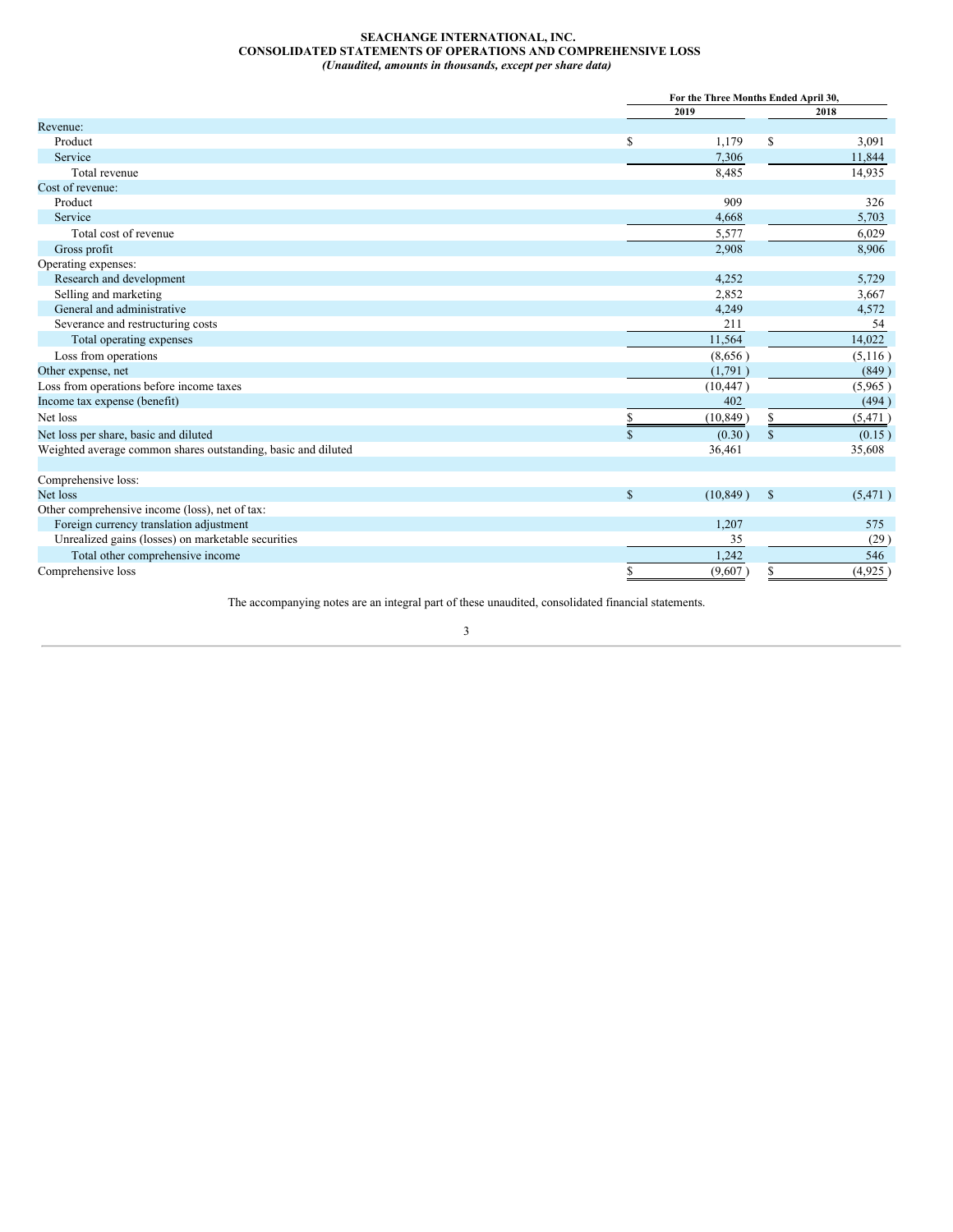## <span id="page-4-0"></span>**SEACHANGE INTERNATIONAL, INC. CONSOLIDATED STATEMENTS OF STOCKHOLDERS' EQUITY** *(Unaudited, amounts in thousands except share data)*

**Common Stock Additional Accumulated**  $Total$ **Number of Shares**<br>35,946,100 <br>**S** <br>**Par Value**<br>359 **Paid-in Capital Treasury Stock Comprehensive**  $\frac{Loss}{(3,393)}$  \$ **Accumulated Deficit**<br>(184,303) **Stockholders' Equity** 55,100 **Balances at January 31, 2019** 35,946,100 3 35,946,100 3 359 242,442 8 5 359 35 35,946,100 3 35,946,100 3 35,946,100 3 35,946,100 3 35,946,100 3 35,946,100 3 35,946,100 3 35,046,100 3 35,046,100 3 35,046,100 3 35,046,100 3 Issuance of common stock pursuant to acquisition of Xstream **541,738** 5 869 — — — 374 Issuance of common stock pursuant to vesting of restricted stock units  $57,368$   $1$   $(1)$   $-$ Issuance of common stock pursuant to ESPP purchases  $\frac{7,819}{9}$   $\frac{9}{2}$   $\frac{9}{2}$   $\frac{33}{2}$   $\frac{1}{2}$  9 Stock-based compensation credit — — (434) — — — (434 ) — — (434 ) — — (434 ) — — (434 ) — — (434 ) — (434 ) — (434 ) — (434 ) — (434 ) — (434 ) — (434 ) — (434 ) — (434 ) — (434 ) — (434 ) — (434 ) — (434 ) — (434 ) — (43 Unrealized gains on marketable securities — — — — 35 — 35 Foreign currency translation adjustment and the contract of the contract of the contract of the contract of the contract of the contract of the contract of the contract of the contract of the contract of the contract of th Net loss  $\qquad \qquad \qquad \qquad \qquad \qquad \qquad \qquad \qquad \qquad \qquad \qquad \qquad \qquad \qquad \qquad (10,849)$   $(10,849)$ **Balances at April 30, 2019** 36, 2019 36,553,025 \$ 365 \$ 242,885 \$ (5) \$ (2,151) \$ (195,152) \$ 45,942

|                                                                           | <b>Common Stock</b>        |           | <b>Additional</b>  |                   | Accumulated<br>Other  |                        | Total                   |
|---------------------------------------------------------------------------|----------------------------|-----------|--------------------|-------------------|-----------------------|------------------------|-------------------------|
|                                                                           | Number of<br><b>Shares</b> | Par Value | Paid-in<br>Capital | Treasury<br>Stock | Comprehensive<br>Loss | Accumulated<br>Deficit | Stockholders'<br>Equity |
| <b>Balances at January 31, 2018</b>                                       | 35,634,984                 | 356       | 239,423            | (5)               | (5, 434)              | (148, 620)             | 85,720                  |
| Adjustment resulting from the adoption<br>of ASC $606$                    |                            |           |                    |                   |                       | 2,319                  | 2,319                   |
| Issuance of common stock pursuant to                                      |                            |           |                    |                   |                       |                        |                         |
| exercise of stock options                                                 | 5,875                      |           | 16                 |                   |                       |                        | 16                      |
| Issuance of common stock pursuant to<br>vesting of restricted stock units | 8,356                      |           |                    |                   |                       |                        |                         |
| Issuance of common stock pursuant to<br><b>ESPP</b> purchases             | 9,421                      |           | 21                 | __                | --                    |                        | 21                      |
| Stock-based compensation expense                                          | $\overline{\phantom{a}}$   | __        | 879                | __                | --                    | —                      | 879                     |
| Unrealized losses on marketable securities                                |                            |           |                    |                   | (29)                  |                        | (29)                    |
| Foreign currency translation adjustment                                   |                            |           |                    |                   | 575                   |                        | 575                     |
| Net loss                                                                  |                            |           |                    |                   | --                    | (5,471)                | (5,471)                 |
| <b>Balances at April 30, 2018</b>                                         | 35,658,636                 | 356       | 240,339            | (5)               | (4,888)               | (151, 772)             | 84,030                  |

The accompanying notes are an integral part of these unaudited, consolidated financial statements.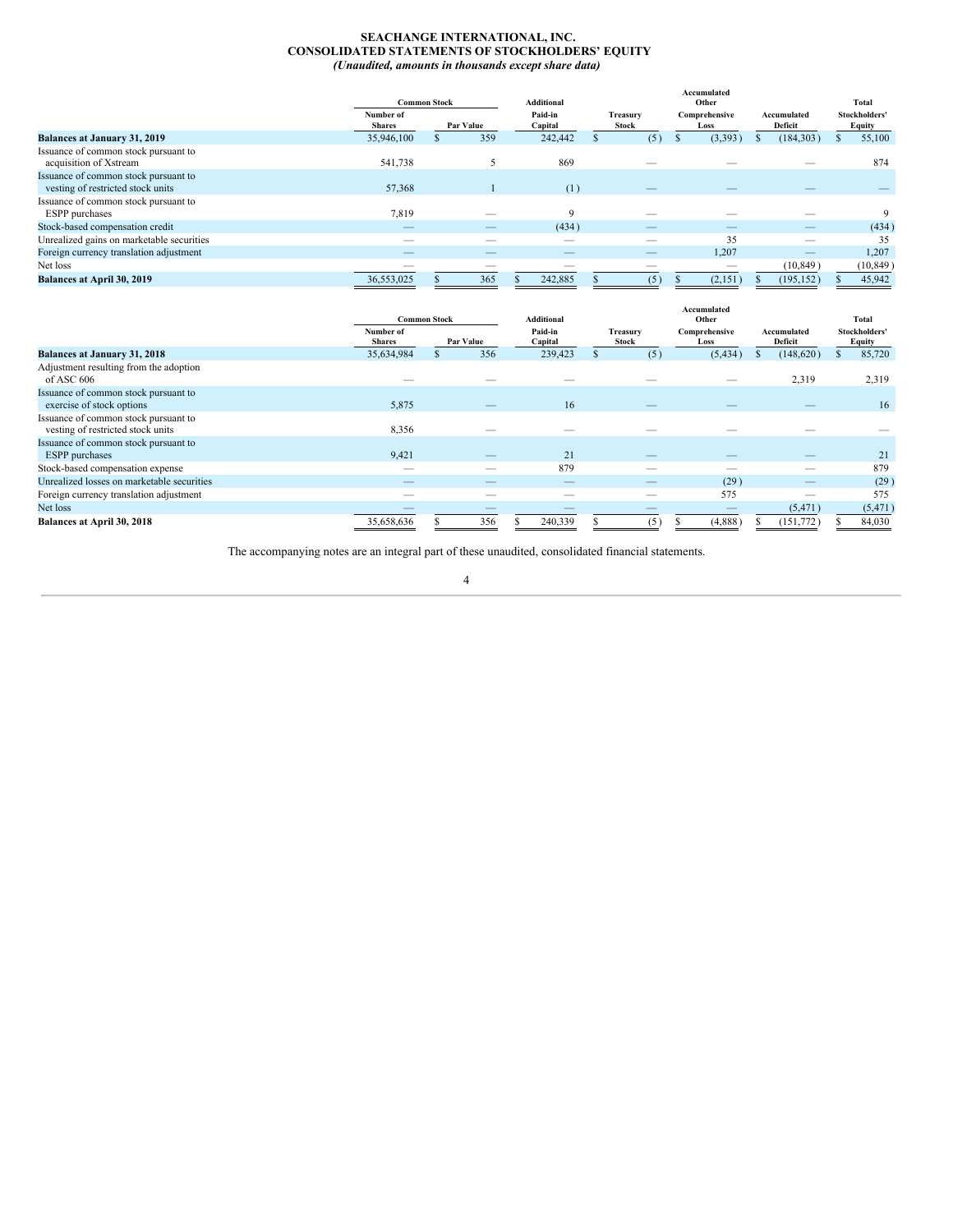## <span id="page-5-0"></span>**SEACHANGE INTERNATIONAL, INC. CONSOLIDATED STATEMENTS OF CASH FLOWS** *(Unaudited, amounts in thousands)*

|                                                                                   | For the Three Months Ended April 30, |    |          |  |  |  |
|-----------------------------------------------------------------------------------|--------------------------------------|----|----------|--|--|--|
|                                                                                   | 2019                                 |    | 2018     |  |  |  |
| Cash flows from operating activities:                                             |                                      |    |          |  |  |  |
| Net loss                                                                          | \$<br>(10, 849)                      | \$ | (5,471)  |  |  |  |
| Adjustments to reconcile net loss to net cash used in operating activities:       |                                      |    |          |  |  |  |
| Depreciation and amortization expense                                             | 550                                  |    | 787      |  |  |  |
| Provision for bad debts                                                           | 98                                   |    |          |  |  |  |
| Stock-based compensation (credit) expense                                         | (434)                                |    | 879      |  |  |  |
| Deferred income taxes                                                             | 368                                  |    |          |  |  |  |
| Unrealized foreign currency transaction gain                                      | 1,207                                |    | 575      |  |  |  |
| Other                                                                             | 42                                   |    | (7)      |  |  |  |
| Changes in operating assets and liabilities, including impact of<br>acquisitions: |                                      |    |          |  |  |  |
| Accounts receivable                                                               | 9,870                                |    | 10,449   |  |  |  |
| Unbilled receivables                                                              | (491)                                |    | (3,571)  |  |  |  |
| Inventory                                                                         | 166                                  |    | (80)     |  |  |  |
| Prepaid expenses and other current assets and other assets                        | (355)                                |    | 224      |  |  |  |
| Accounts payable                                                                  | (1,591)                              |    | (576)    |  |  |  |
| Accrued expenses and other liabilities                                            | (438)                                |    | (6, 139) |  |  |  |
| Deferred revenue                                                                  | (828)                                |    | (2,778)  |  |  |  |
| Other operating activities                                                        |                                      |    | 2,356    |  |  |  |
| Net cash used in operating activities                                             | (2,685)                              |    | (3,352)  |  |  |  |
| Cash flows from investing activities:                                             |                                      |    |          |  |  |  |
| Purchases of property, plant and equipment                                        | (50)                                 |    | (113)    |  |  |  |
| Cash paid for acquisitions, net                                                   | (3,838)                              |    |          |  |  |  |
| Purchases of marketable securities                                                | (6,231)                              |    | (3,830)  |  |  |  |
| Proceeds from sales and maturities of marketable securities                       | 6,946                                |    | 2,009    |  |  |  |
| Net cash used in investing activities                                             | (3,173)                              |    | (1,934)  |  |  |  |
| Cash flows from financing activities:                                             |                                      |    |          |  |  |  |
| Proceeds from issuance of common stock                                            | 9                                    |    | 37       |  |  |  |
| Other financing activities                                                        |                                      |    | (9)      |  |  |  |
| Net cash provided by financing activities                                         | 9                                    |    | 28       |  |  |  |
| Effect of exchange rate on cash and cash equivalents                              | 229                                  |    | 453      |  |  |  |
| Net decrease in cash and cash equivalents                                         | (5,620)                              |    | (4,805)  |  |  |  |
| Cash and cash equivalents at beginning of period                                  | 20,317                               |    | 43,661   |  |  |  |
| Cash and cash equivalents at end of period                                        | \$<br>14,697                         | \$ | 38,856   |  |  |  |
| Supplemental disclosure of cash flow information                                  |                                      |    |          |  |  |  |
| Income taxes paid                                                                 | \$<br>17                             | \$ | 182      |  |  |  |
| Non-cash activities:                                                              |                                      |    |          |  |  |  |
| Purchases of property and equipment included in accounts payable                  | \$<br>19                             | \$ |          |  |  |  |
| Fair value of common stock issued in acquisition                                  | \$<br>874                            | \$ |          |  |  |  |
|                                                                                   |                                      |    |          |  |  |  |

The accompanying notes are an integral part of these unaudited, consolidated financial statements.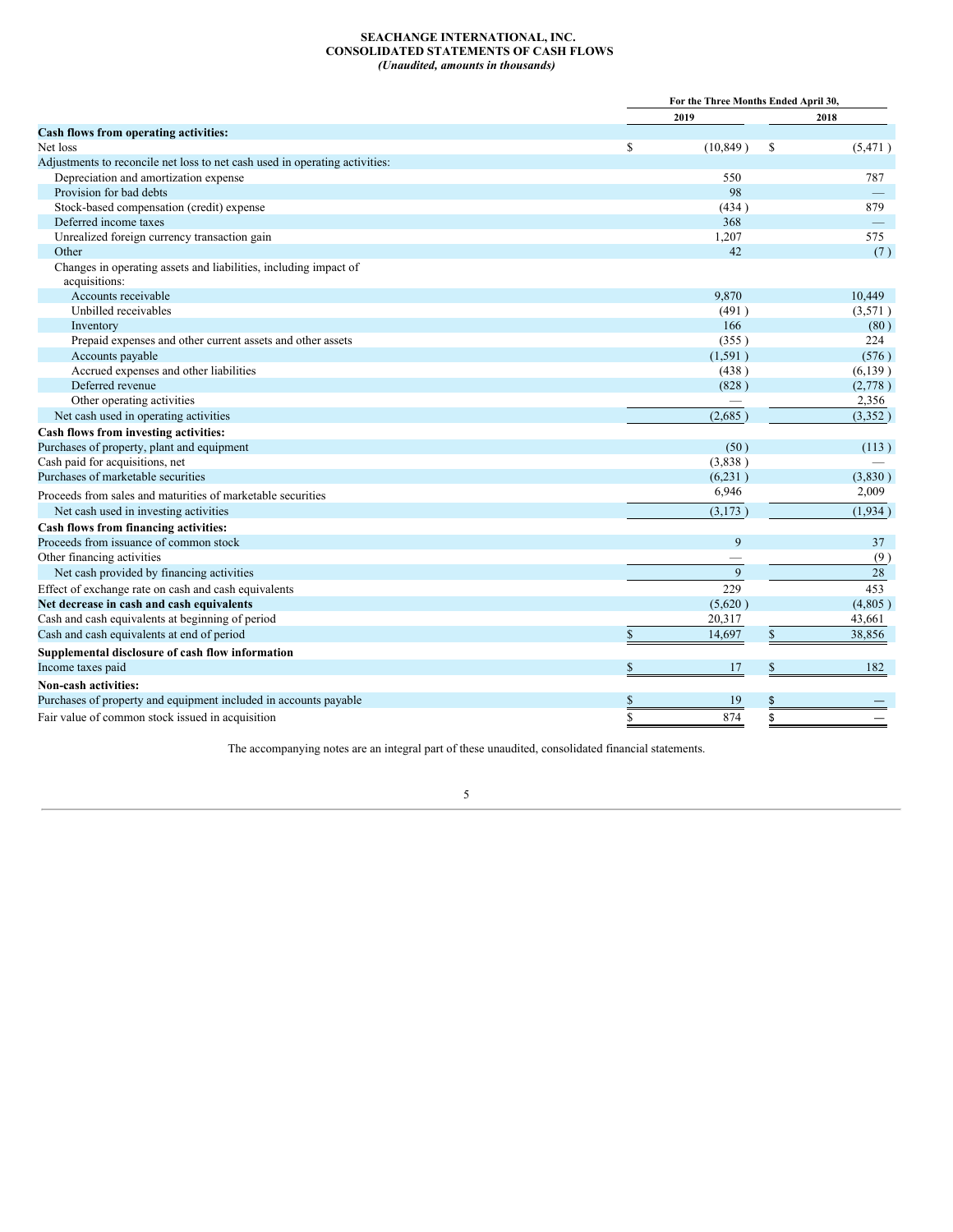### <span id="page-6-0"></span>**SEACHANGE INTERNATIONAL, INC. NOTES TO CONSOLIDATED FINANCIAL STATEMENTS (Unaudited)**

#### **1. Nature of Business and Basis of Presentation**

SeaChange International, Inc., a Delaware corporation, was founded on July 9, 1993. We are an industry leader in the delivery of multiscreen, advertising and premium over-the-top ("OTT") video management solutions. Our software products and services are designed to empower video providers to create, manage and monetize the increasingly personalized, highly engaging experiences that viewers demand.

#### *Liquidity*

We continue to realize the savings related to our restructuring activities. During fiscal 2019, we made significant reductions to our headcount as part of our ongoing restructuring effort from which we expect to generate annualized savings of more than \$6 million. These measures are important steps in restoring us to profitability and positive cash flow. We believe that existing cash and investments and cash expected to be provided by future operating results, augmented by the plans highlighted below (see Note 9), are adequate to satisfy our working capital, capital expenditure requirements and other contractual obligations for at least the next 12 months.

If our expectations are incorrect, we may need to raise additional funds to fund our operations, to take advantage of unanticipated strategic opportunities or to strengthen our financial position. In the future, we may enter into other arrangements for potential investments in, or acquisitions of, complementary businesses, services or technologies, which could require us to seek additional equity or debt financing. If adequate funds are not available or are not available on acceptable terms, we may not be able to take advantage of market opportunities, to develop new products or to otherwise respond to competitive pressures.

#### *Basis of Presentation and Principles of Consolidation*

The accompanying consolidated financial statements have been prepared in accordance with accounting principles generally accepted in the United States ("U.S. GAAP"). We consolidate the financial statements of our wholly-owned subsidiaries and all intercompany transactions and account balances have been eliminated in consolidation.

## **2. Significant Accounting Policies**

#### *Use of Estimates*

The preparation of these consolidated financial statements in conformity with U.S. GAAP requires management to make estimates and judgments that affect the reported amounts of assets, liabilities, revenue and expenses, and disclosure of contingent assets and liabilities. Significant estimates and assumptions reflected in these consolidated financial statements include, but are not limited to, those related to revenue recognition, allowance for doubtful accounts, goodwill and intangible assets, right-of-use operating leases, impairment of long-lived assets, accounting for income taxes, and the valuation of stock-based awards. We base our estimates on historical experience, known trends and other market-specific or relevant factors that are believed to be reasonable under the circumstances. On an ongoing basis, management evaluates its estimates as there are changes in circumstances, facts and experience. Changes in estimates are recorded in the period in which they become known. Actual results may differ from those estimates or assumptions.

#### *Concentration of Credit Risk and of Significant Customers*

Financial instruments which potentially expose us to concentrations of credit risk include cash and cash equivalents, marketable securities and accounts receivable. We have cash investment policies which, among other things, limit investments to investment-grade securities. We restrict our cash equivalents and marketable securities to repurchase agreements with major banks and U.S. government and corporate securities which are subject to minimal credit and market risk. We perform ongoing credit evaluations of our customers.

We sell our software products and services worldwide primarily to service providers, consisting of operators, telecommunications companies, satellite operators and broadcasters. One customer accounted for 17% of total revenue in the first quarter of fiscal 2020. Two customers accounted for 19% and 10%, respectively, of total revenue in the first quarter of fiscal 2019. Two customers accounted for 25% and 15%, respectively, of the accounts receivable balance as of April 30, 2019. Two customers accounted for 44% and 15%, respectively, of the accounts receivable balance as of January 31, 2019.

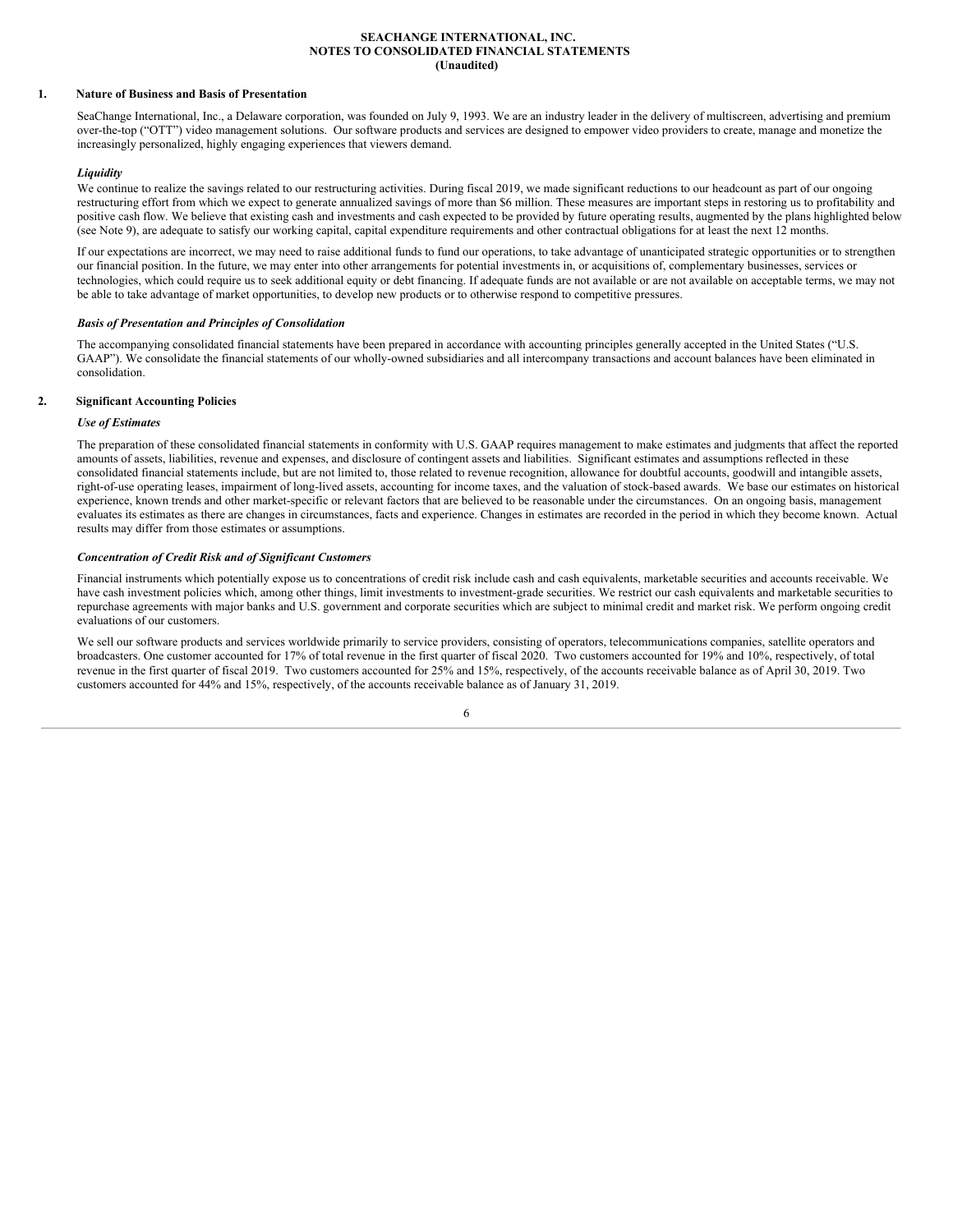#### *Marketable Securities*

Our investments, consisting of debt securities, are classified as available-for-sale and are carried at fair value, with the unrealized gains and losses, net of tax, reported as a component of accumulated other comprehensive income (loss) in stockholders' equity. Realized gains and losses and declines in value determined to be other than temporary are based on the specific identification method and are included as a component of other income (expense), net in the consolidated statements of operations and comprehensive loss.

We evaluate our investments with unrealized losses for other-than-temporary impairment. When assessing investments for other-than-temporary declines in value, we consider such factors as, among other things, how significant the decline in value is as a percentage of the original cost, how long the market value of the investment has been less than its original cost, our ability and intent to retain the investment for a period of time sufficient to allow for any anticipated recovery in fair value and market conditions in general. If any adjustment to fair value reflects a decline in the value of the investment that we consider to be "other than temporary," we reduce the investment to fair value through a charge to the statement of operations and comprehensive loss. No such adjustments were necessary during the periods presented.

#### *Fair Value Measurements*

Certain assets and liabilities are carried at fair value under GAAP. Fair value is defined as the exchange price that would be received for an asset or paid to transfer a liability (an exit price) in the principal or most advantageous market for the asset or liability in an orderly transaction between market participants on the measurement date. Valuation techniques used to measure fair value must maximize the use of observable inputs and minimize the use of unobservable inputs. Financial assets and liabilities carried at fair value are to be classified and disclosed in one of the following three levels of the fair value hierarchy, of which the first two are considered observable and the last is considered unobservable:

- Level 1-Quoted prices in active markets for identical assets or liabilities.
- Level 2—Observable inputs (other than Level 1 quoted prices), such as quoted prices in active markets for similar assets or liabilities, quoted prices in markets that are not active for identical or similar assets or liabilities, or other inputs that are observable or can be corroborated by observable market data.
- Level 3—Unobservable inputs that are supported by little or no market activity and that are significant to determining the fair value of the assets or liabilities, including pricing models, discounted cash flow methodologies and similar techniques.

Our cash equivalents and marketable securities are carried at fair value determined according to the fair value hierarchy described above (see Note 3). The carrying values of our accounts and other receivables, unbilled receivables, accounts payable and accrued expenses approximate their fair values due to the short-term nature of these assets and liabilities.

#### *Goodwill and Acquired Intangible Assets*

We record goodwill when consideration paid in a business acquisition exceeds the value of the net assets acquired. Our estimates of fair value are based upon assumptions believed to be reasonable at that time but that are inherently uncertain and unpredictable. Assumptions may be incomplete or inaccurate, and unanticipated events or circumstances may occur, which may affect the accuracy or validity of such assumptions, estimates or actual results. Goodwill is not amortized, but rather is tested for impairment annually in our third quarter beginning August 1st of each year, or more frequently if facts and circumstances warrant a review, such as the ones mentioned in impairments of long-lived assets below. We have determined that there is a single reporting unit for the purpose of conducting this goodwill impairment assessment. We assess both the existence of potential impairment and the amount of impairment loss by comparing the fair value of the reporting unit with its carrying amount, including goodwill. Through April 30, 2019, we have recorded accumulated goodwill impairment charges of \$54.8 million (see Note 6).

Intangible assets are recorded at their estimated fair values at the date of acquisition. We amortize acquired intangible assets over their estimated useful lives based on the pattern of consumption of the economic benefits or, if that pattern cannot be readily determined, on a straight-line basis.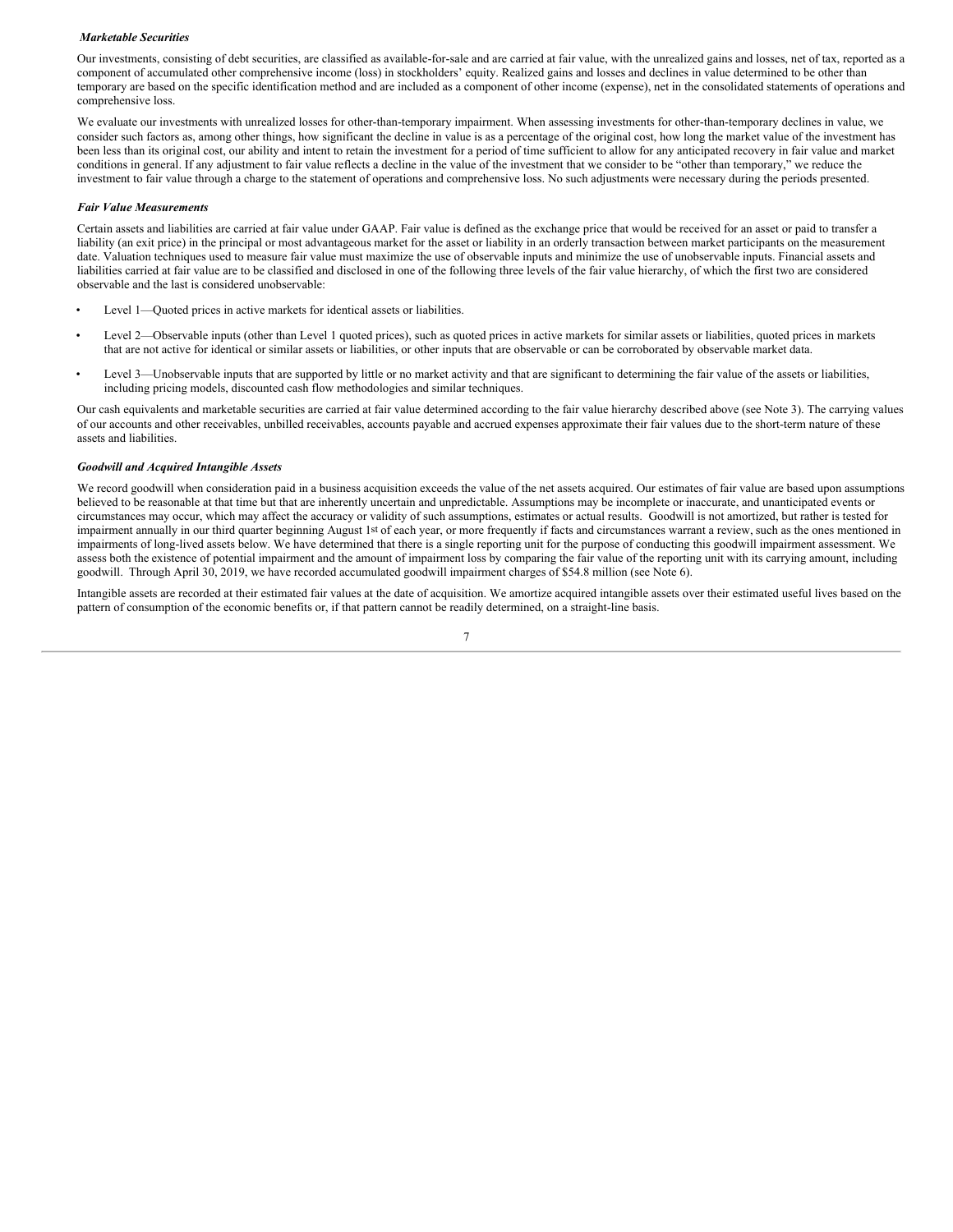#### *Impairment of Long-Lived Assets*

Long-lived assets primarily consist of property, plant and equipment and intangible assets with finite lives. Long-lived assets are evaluated for impairment whenever events or changes in circumstances indicate that the carrying amount of an asset or group of assets may not be recoverable. Recoverability of long-lived assets or groups of assets is assessed based on a comparison of the carrying amount to the estimated future undiscounted cash flows. If estimated future undiscounted net cash flows are less than the carrying amount, the asset is considered impaired and expense is recorded at an amount required to reduce the carrying amount to fair value. Determining the fair value of long-lived assets includes significant judgment by management, and different judgments could yield different results.

We assess the useful lives and possible impairment of existing recognized long-lived assets whenever events or changes in circumstances occur that indicate that it is more likely than not that an impairment has occurred. We test long-lived assets for impairment by comparing the carrying amount to the sum of the net undiscounted cash flows expected to be generated by the asset whenever events or changes in circumstances indicate that the carrying amount of the asset may not be recoverable. If the carrying amount of the asset exceeds its net undiscounted cash flows, then an impairment loss is recognized for the amount by which the carrying amount exceeds its fair value. We use a discounted cash flow approach or other methods, if appropriate, to assess fair value. Factors considered important which could trigger a review include:

- significant underperformance relative to historical or projected future operating results;
- significant changes in the manner of use of the acquired assets or the strategy for our overall business;
- identification of other impaired assets within a reporting unit;
- significant negative industry or economic trends;
- a significant decline in our stock price for a sustained period; and
- a decline in our market capitalization relative to net book value.

Determining whether a triggering event has occurred involves significant judgment. (see Note 6).

#### *Revenue Recognition*

Our revenue is derived from sales of hardware, software licenses, professional services, and maintenance fees related to the hardware and our software licenses.

Our contracts often contain multiple performance obligations. For contracts with multiple performance obligations, we account for individual performance obligations separately if they are distinct. The transaction price is allocated to the separate performance obligations on a relative standalone selling price basis. If the transaction price contains discounts or we expect to provide future price concessions, these elements are considered when determining the transaction price prior to allocation. Variable fees within the transaction price are estimated and recognized as revenue when we satisfy our performance obligations to the extent it is probable that a significant reversal of cumulative revenue recognized will not occur. If the contract grants the client the option to acquire additional products or services, we assess whether or not any discount on the products and services is in excess of levels normally available to similar clients and, if so, we account for that discount as an additional performance obligation.

## *Hardware*

We have concluded that hardware is either (1) a distinct performance obligation as the client can benefit from the product on its own or (2) a combined performance obligation with software licenses. This conclusion is dependent on the nature of the promise to the customer. In either scenario, hardware revenue is typically recognized at a point in time when control is transferred to the client, which is defined as the point in time when the client can use and benefit from the hardware. In situations where the hardware is distinct, it is delivered before services are provided and is functional without services, therefore the point in time when control is transferred is upon delivery or acceptance by the customer. When hardware and software are combined, we have determined standalone selling price for hardware utilizing the relative allocation method based on observable evidence.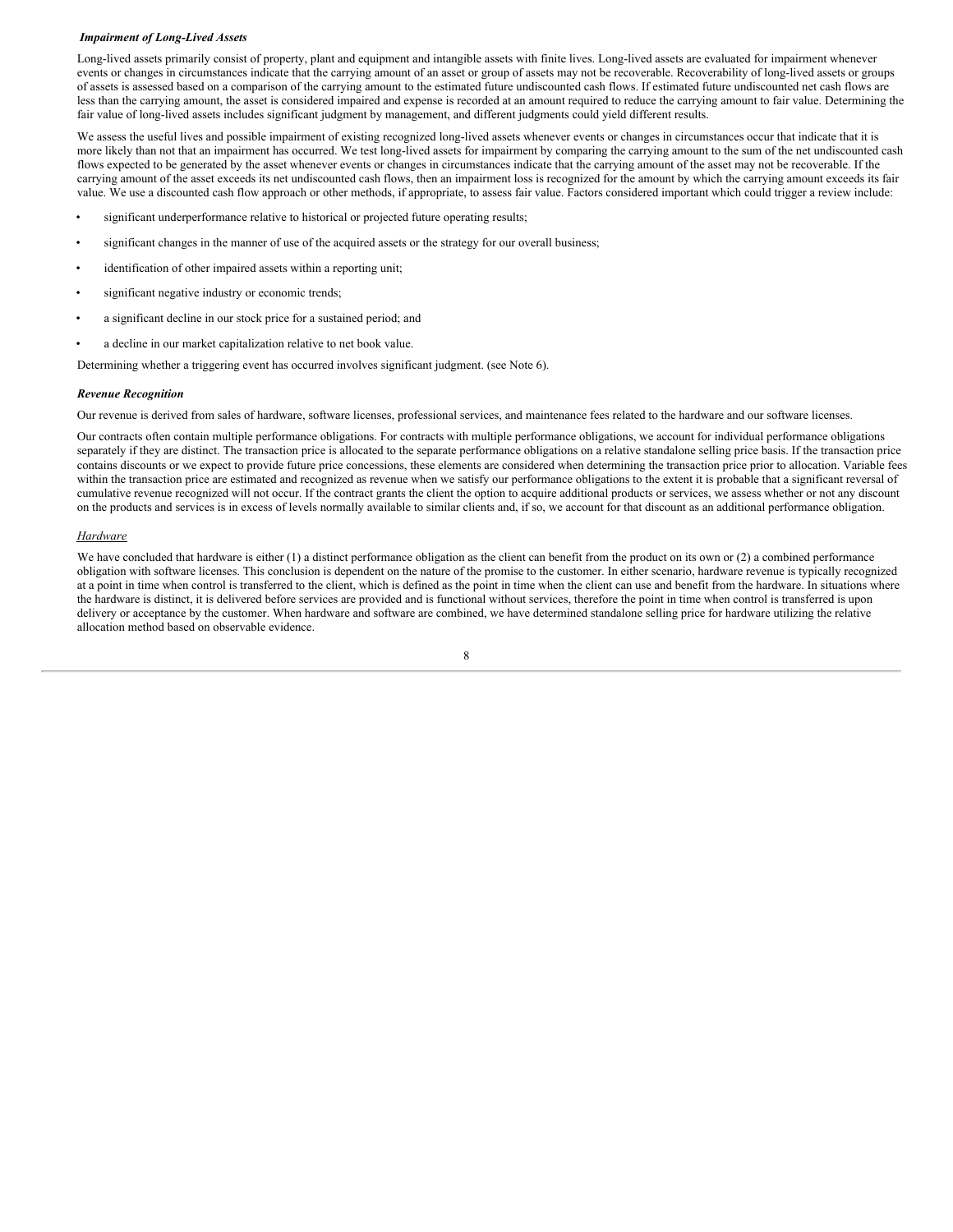#### *Software licenses*

We have concluded that our software licenses are either (1) a distinct performance obligation as the client can benefit from the software on its own or (2) a combined performance obligation with hardware, depending on the nature of the promise to the customer. In either scenario, software license revenue is typically recognized at a point in time when control is transferred to the client, which is defined as the point in time when the client can use and benefit from the license. The software license is delivered before related services are provided and is functional without services, updates, and technical support. Our license arrangements generally contain multiple performance obligations, including hardware, installation services, training, and maintenance. We have determined standalone selling price for software utilizing the relative allocation method based on observable evidence.

# *Maintenance*

Maintenance revenue, which is included in services revenue in our consolidated statements of operations and comprehensive loss, includes revenue from client support and related professional services. Client support includes software upgrades on a when and-if available basis, telephone support, bug fixes or patches and general hardware maintenance support. Maintenance is priced as a percentage of the list price of the related software license and hardware. We determined the standalone selling price of maintenance based on this pricing relationship and observable data from standalone sales of maintenance.

We have identified three separate distinct performance obligations of maintenance:

- Software upgrades and updates;
- Technical support; and
- Hardware support.

These performance obligations are distinct within the contract and, although they are not sold separately, the components are not essential to the functionality of the other components. Each of the performance obligations included in maintenance revenue is a stand ready obligation that is recognized ratably over the passage of the contractual term.

#### *Services*

Our services revenue is comprised of software license implementation services, engineering services, training and reimbursable expenses. We have concluded that services are distinct performance obligations, with the exception of engineering services. Engineering services may be provided on a standalone basis, or bundled with a license, when we are providing custom development.

The standalone selling price for services in time and materials contracts is determined by observable prices in standalone services arrangements and recognized as revenue as the services are performed based on an input measure of hours incurred to total estimated hours.

We estimate the standalone selling price for fixed price services based on estimated hours adjusted for historical experience, at time and material rates charged in standalone services arrangements. Revenue for fixed price services is recognized over time as the services are provided based on an input measure of hours incurred to total estimated hours.

#### *Contract modifications*

We occasionally enter into amendments to previously executed contracts that constitute contract modifications. We assess each of these contract modifications to determine:

- If the additional products and services are distinct from the product and services in the original arrangement; and
- If the amount of consideration expected for the added products and services reflects the standalone selling price of those products and services.

A contract modification meeting both criteria is accounted for as a separate contract. A contract modification not meeting both criteria is considered a change to the original contract and is accounted for on either a prospective basis as a termination of the existing contract and the creation of a new contract, or a cumulative catchup basis.

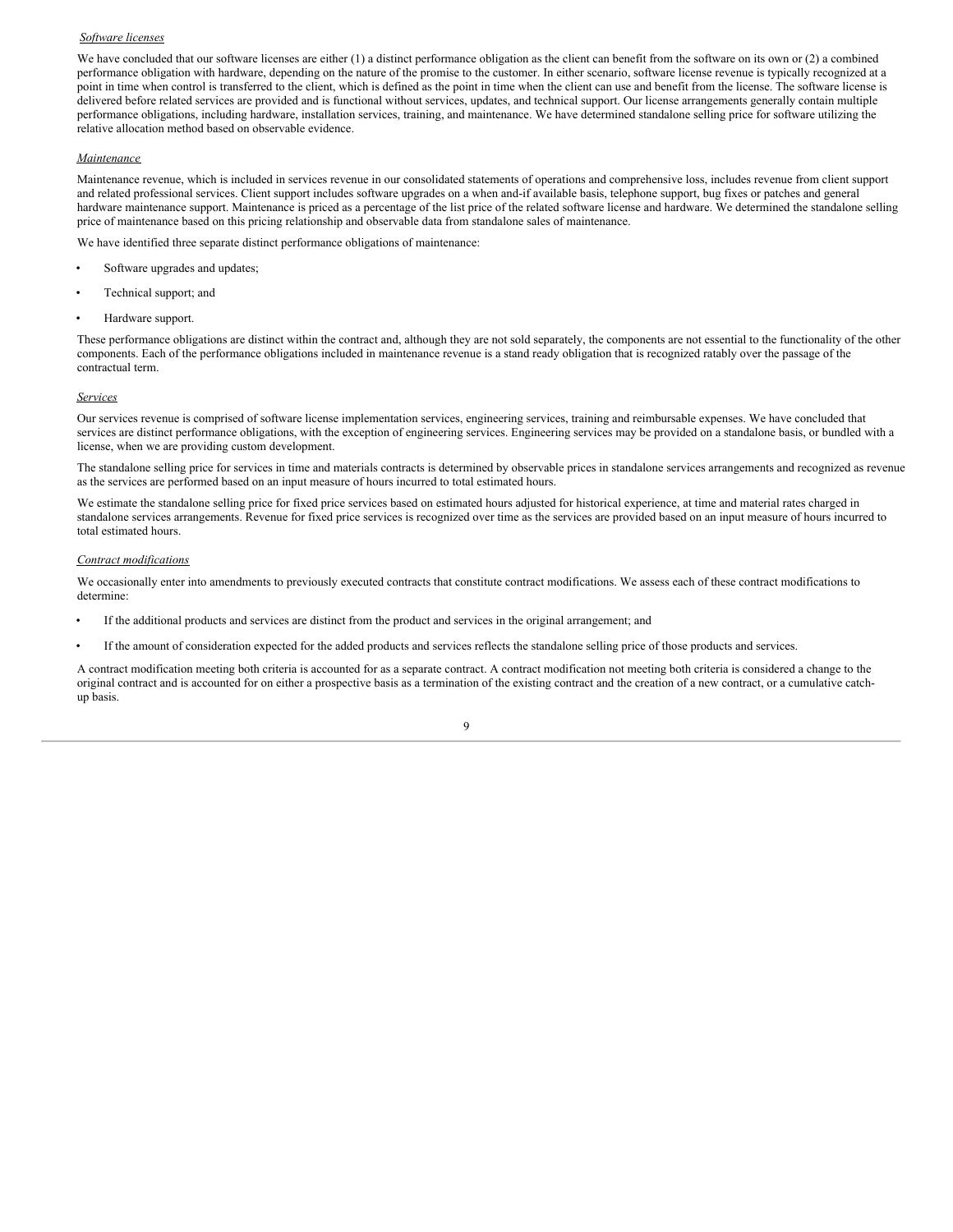#### *Significant Judgments*

Our contracts with customers often include promises to transfer multiple products and services to a customer. Determining whether products and services are considered distinct performance obligations that should be accounted for separately versus together may require significant judgment. Once we determine the performance obligations, we determine the transaction price, which includes estimating the amount of variable consideration to be included in the transaction price, if any. We then allocate the transaction price to each performance obligation in the contract based on a relative standalone selling price method. The corresponding revenue is recognized as the related performance obligations are satisfied as discussed in the revenue categories above.

Judgment is required to determine the standalone selling price for each distinct performance obligation. We determine standalone selling price based on the price at which the performance obligation is sold separately. If the standalone selling price is not observable through past transactions, we estimate the standalone selling price taking into account available information such as market conditions and internally approved pricing guidelines related to the performance obligations.

With the exception of travel and entertainment expenses, our contracts do not generally include a variable component to the transaction price. With certain statements of work, we explicitly state that we are to be reimbursed for reasonable travel and entertainment expenses incurred as part of the delivery of professional services. In the cases when we are entitled to collect all travel and entertainment expenses incurred, an estimate of the fulfillment costs is made at the onset of the contract in order to determine the transaction price. The revenue associated with travel and entertainment expenses is then recognized over time along with the professional services.

Some of our contracts have payment terms that differ from the timing of revenue recognition, which requires us to assess whether the transaction price for those contracts include a significant financing component. We have elected the practical expedient that permits an entity to not adjust for the effects of a significant financing component if we expect that at the contract inception, the period between when the entity transfers a promised good or service to a customer and when the customer pays for that good or service will be one year or less. For those contracts in which the period exceeds the one-year threshold, this assessment, as well as the quantitative estimate of the financing component and its relative significance, requires judgment. We estimate the significant financing component provided to our customers with extended payment terms by determining the present value of the future payments by applying a discount rate that reflects the customer's creditworthiness.

## *Contract Balances*

Contract assets consist of unbilled revenue, which is recognized as work progresses in accordance with agreed-upon contractualterms, either at periodic intervals or upon achievement of contractual milestones. Unbilled receivables are expected to be billed and collected within one year. Contract liabilities consist of deferred revenue and customer deposits that arise when amounts are billed to or collected from customers in advance of revenue recognition.

### *Costs to Obtain and Fulfill a Contract*

We recognize an asset for the incremental costs of obtaining a contract with a customer if we expect the benefit of those costs to be longer than one year. We have determined that commissions and special incentive payments ("Spiffs") for hardware and software maintenance and support and professional services paid under our sales incentive programs meet the requirements to be capitalized under ASC 340-40. Costs to obtain a contract are amortized as selling and marketing expense over the expected period of benefit in a manner that is consistent with the transfer of the related goods or services to which the asset relates. The judgments made in determining the amount of costs incurred include whether the commissions are in fact incremental and would not have occurred absent the customer contract and the estimate of the amortization period. The commissions and Spiffs related to professional services are amortized over time, as work is completed. The commissions and Spiffs for hardware and software maintenance are amortized over the life of the customer, which is estimated to be five years. These costs are periodically reviewed for impairment. We determined that no impairment existed as of April 30, 2019. We have elected to apply the practical expedient and recognize the incremental costs of obtaining contracts as an expense when incurred if the amortization period of the assets that we otherwise would have recognized is one year or less.

We capitalize incremental costs incurred to fulfill our contracts that (i) relate directly to the contract, (ii) are expected to generate resources that will be used to satisfy our performance obligation under the contract, and (iii) are expected to be recovered through revenue generated under the contract. Contract fulfillment costs include direct labor for support services, software enhancements, reimbursable expenses and professional services for customized software development costs. The revenue associated with the support services, software enhancements and reimbursable expenses is recognized ratably over time; therefore, the costs associated are expensed as incurred. The professional services associated with the customized software are not recognized until completion. As such, the professional services costs are capitalized and recognized upon completion of the services.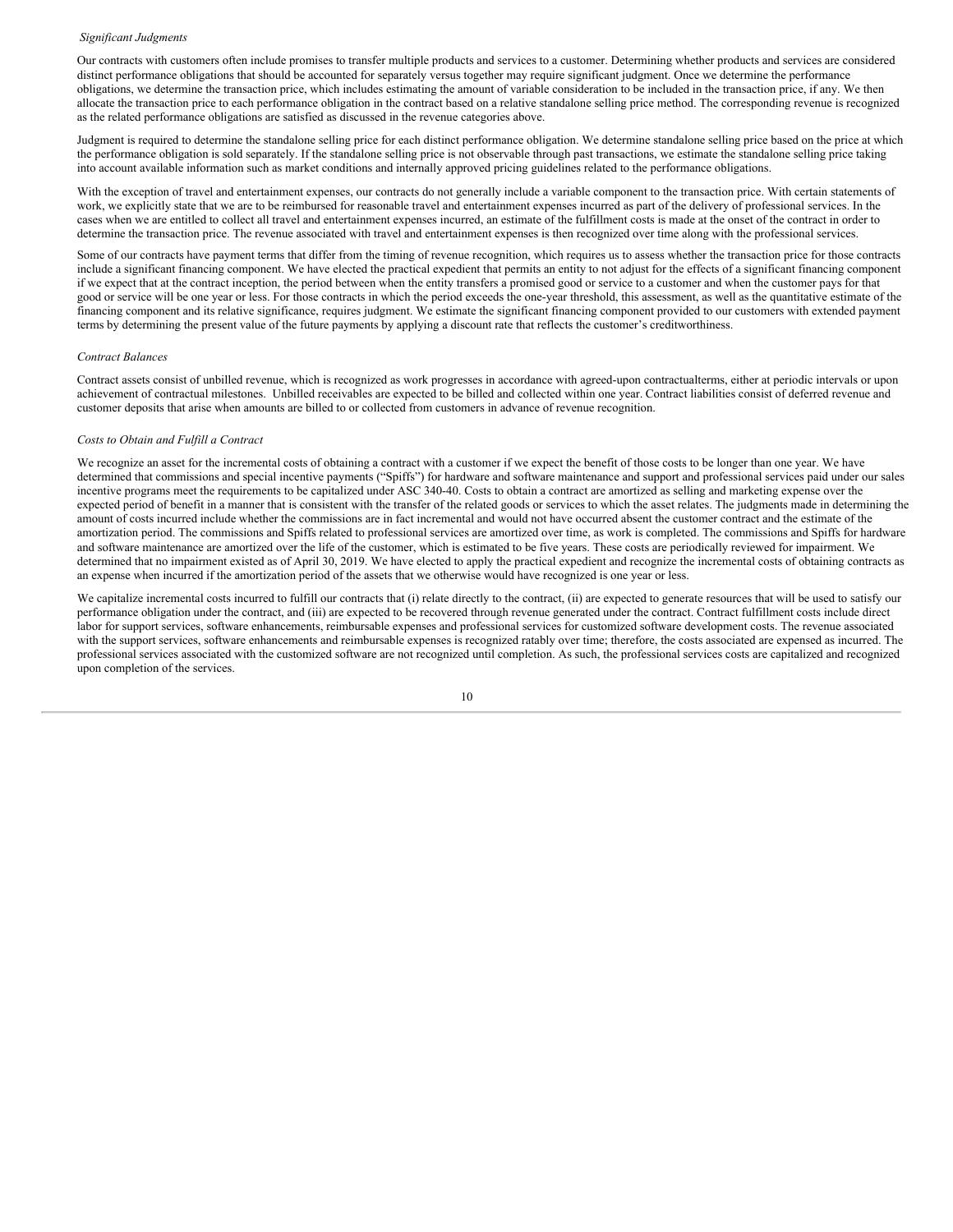#### *Leases*

We account for our leases in accordance with ASC 842,*Leases*. A contract is accounted for as a lease when we have the right to control the asset for a period of time while obtaining substantially all of the assets economic benefits. We determine if an arrangement is a lease or contains an embedded lease at inception. For arrangements that meet the definition of a lease, we determine the initial classification and measurement of our right-of-use operating lease asset and corresponding liability at the lease commencement date. We determine the classification and measurement of a modified lease at the date it is modified. The lease term includes only renewal options that it is reasonably assured to exercise. The present value of lease payments is typically determined by using its estimated secured incremental borrowing rate for the associated lease term as interest rates implicit in the leases are not normally readily determinable. Management's policy is to utilize the practical expedient to not record leases with an original term of twelve months or less on our consolidated balance sheets, and lease payments are recognized in the consolidated statements of operations and comprehensive loss on a straight-line basis over the lease term.

Our existing leases are for facilities, automobiles and equipment. None of our leases are with related parties.In addition to rent, office leases may require us to pay additional amounts for taxes, insurance, maintenance and other expenses, which are generally referred to as non-lease components. As a practical expedient, we account for the non-lease components together with the lease components as a single lease component for all of our leases. Only the fixed costs for leases are accounted for as a single lease component and recognized as part of a right-of-use asset and liability. Rent expense for operating leases is recognized on a straight-line basis over the reasonably assured lease term based on the total lease payments and is included in operating expense in the consolidated statements of operations.

#### *Net Income (Loss) Per Share*

Basic net income (loss) per share is computed by dividing net income (loss) by the weighted average number of unrestricted common shares outstanding during the period. Diluted net income (loss) per share is computed by dividing net income (loss) by the sum of the weighted average number of unrestricted common shares outstanding during the period and the weighted average number of potential common shares from the assumed exercise of stock options and the vesting of shares of restricted and deferred common stock units using the "treasury stock" method when the effect is not anti-dilutive. In periods in which we report a net loss, diluted net loss per share is the same as basic net loss per share.

The number of common shares used in the computation of diluted net income (loss) per share for the periods presented does not include the effect of the following potentially outstanding common shares because the effect would have been anti-dilutive:

|                         | For Three Months Ended April 30, |       |
|-------------------------|----------------------------------|-------|
|                         | 2019                             | 2018  |
|                         | (Amounts in thousands)           |       |
| Stock options           | 2,937                            | 3,195 |
| Restricted stock units  | 291                              | 387   |
| Deferred stock units    | 188                              | 163   |
| Performance stock units | 115                              | 351   |
|                         | 3,531                            | 4,096 |

#### *Recently Adopted Accounting Pronouncements*

In August 2018, the FASB issued Accounting Standards Update ("ASU") 2018-15, "*Intangibles—Goodwill and Other—Internal-Use Software (Subtopic 350-40):* Customer's Accounting for Implementation Costs Incurred in a Cloud Computing Arrangement That Is a Service Contract." ASU 2018-15 aligns the requirements for capitalizing implementation costs incurred in a hosting arrangement that is a service contract with the requirements for capitalizing implementation costs incurred to develop or obtain internal-use software (and hosting arrangements that include an internal use software license). The accounting for the service element of a hosting arrangement that is a service contract is not affected by these amendments. We adopted ASU 2018-15 on February 1, 2019, which did not have a material impact to our consolidated financial statements.

In August 2018, the FASB issued ASU 2018-13, 'Fair Value Measurement (Topic 820): Disclosure Framework-Changes to the Disclosure Requirements for Fair *Value Measurement."* ASU 2018-13 modifies the disclosure requirements on fair value measurements. We adopted ASU 2018-13 on February 1, 2019, which did not have a material impact to our consolidated financial statements.

In June 2018, the FASB issued ASU 2018-07, *"Compensation – Stock Compensation (Topic 718): Improvements to Nonemployee Share-Based Payment Accounting."* ASU 2018-07 expands the scope of Topic 718 to include all share-based payment transactions for acquiring goods and services from nonemployees. We adopted ASU 2018-07 on February 1, 2019, which did not have a material impact to our consolidated financial statements.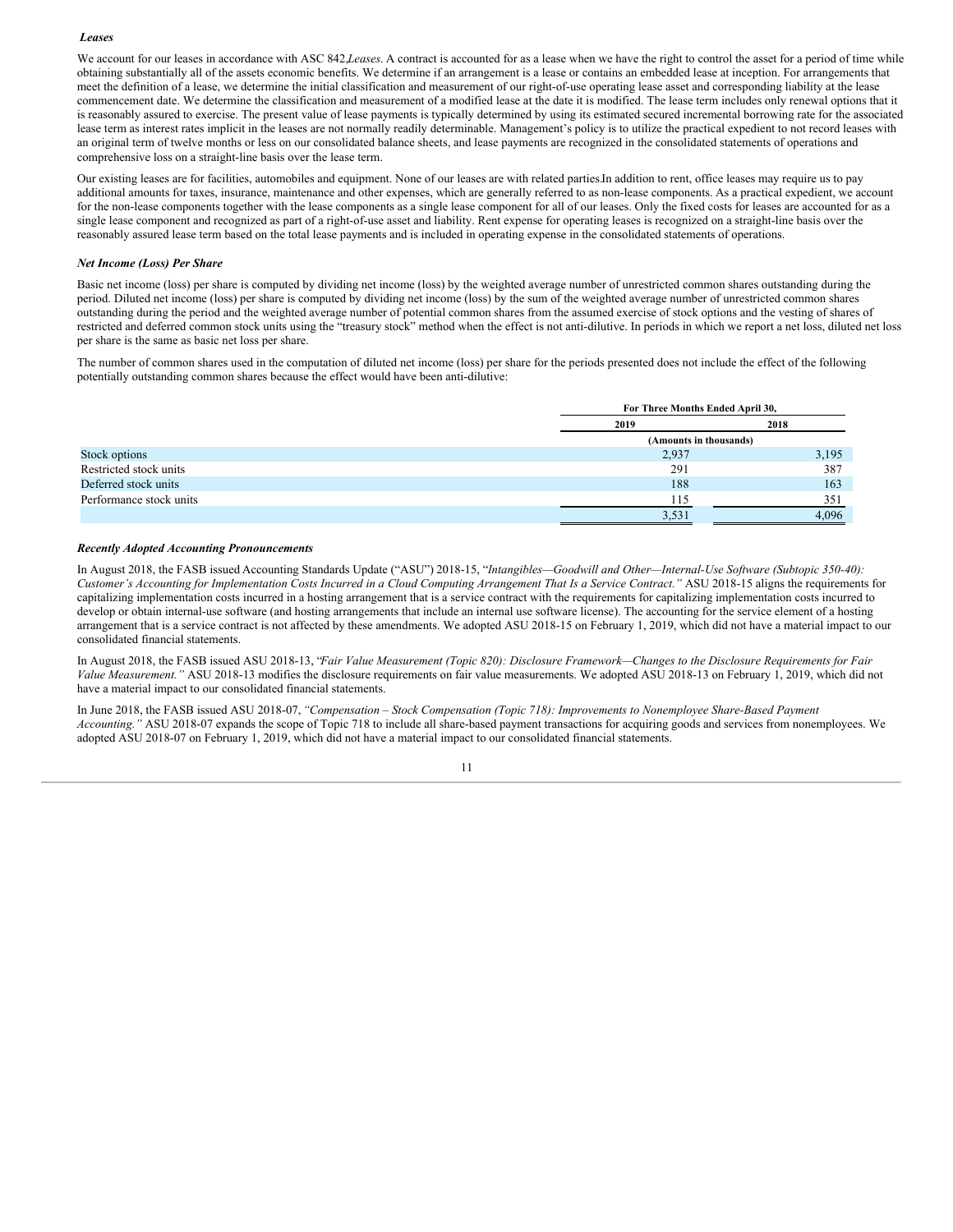In February 2018, the FASB issued ASU 2018-02, "Income Statement - Reporting Comprehensive Income (Topic 220): Reclassification of Certain Tax Effects from *Accumulated Other Comprehensive Income."* On December 22, 2017, the U.S. federal government enacted a tax bill, H.R.1,*An Act to Provide for Reconciliation* Pursuant to Titles II and V of the Concurrent Resolution on the Budget for Fiscal Year 2018 ("Tax Cuts and Jobs Act"), which requires deferred tax liabilities and assets to be adjusted for the effect of a change in tax laws. ASU 2018-02 allows a reclassification from accumulated other comprehensive income to retained earnings for stranded tax effects resulting from the Tax Reform Act. We adopted ASU 2018-02 effective February 1, 2019 and elected not to reclassify the income tax effects stranded in other comprehensive income to retained earnings and, as a result, there was no impactto our consolidated financial statements.

In March 2017, the FASB issued ASU No. 2017-08,*Receivables—Nonrefundable Fees and Other Costs (Subtopic 310-20): Premium Amortization on Purchased Callable Debt Securities* which requires companies to amend the amortization period for premiums on debt securities with explicit call features to be the earliest call date rather than through the contractual life of the debt instrument. This amendment aims to more closely align the recognition of interest income with the manner in which market participants price such instruments. We adopted this guidance on February 1, 2019, which did not have a material impact on our consolidated financial statements.

In February 2016, the FASB issued ASU 2016-02,*Leases*, which is intended to improve financial reporting about leasing transactions.In July 2018, the Financial Accounting Standards Board issued ASU 2018-11 to amend ASU 2016-02 and provide an additional (and optional) transition method to adopt the new lease standard. This transition method allows entities to apply the new lease standard at the adoption date and recognize a cumulative-effect adjustment to the opening balance of retained earnings in the period of adoption instead of using the original modified retrospective transition method of adoption which requires the restatement of all prior-period financial statements. Under this new transition method, the comparative periods in the financial statements will continue to be presented in accordance with prior GAAP. On February 1, 2019, we adopted the new lease standard on a prospective basis using the new transition method under ASU 2018-11. Under this guidance, as of February 2019, we recognized right-of-use assets and operating lease liabilities of \$1.7 million for all leases with lease terms of more than 12 months. There was no impact to retained earnings as of that date. In addition, we adopted the guidance by electing the following practical expedients: (1) We did not reassess whether any expired or existing contracts contained leases, (2) We did not reassess the lease classification for any expired or existing leases, and (3) We excluded variable payments from the lease contract consideration and recorded those as incurred. The adoption of the standard did not have a material impact on our results of operations or cash flows.Our future commitments under lease obligations and additional disclosures are summarized in Note 8.

#### *Recently Issued Accounting Pronouncement*

In June 2016, the FASB issued ASU No. 2016-13,*Financial Instruments—Credit Losses (Topic 326)*, which introduces a new methodology for accounting for credit losses on financial instruments, including available-for-sale debt securities and accounts receivable. The guidance establishes a new "expected loss model" that requires entities to estimate current expected credit losses on financial instruments by using all practical and relevant information. Any expected credit losses are to be reflected as allowances rather than reductions in the amortized cost of available-for-sale debt securities. ASU 2016-13 is effective in the first quarter of our fiscal 2021. We are currently evaluating if this guidance will have a material effect to our consolidated financial statements.

# **3. Fair Value Measurements**

The following tables set forth our financial assets that were accounted for at fair value on a recurring basis. There were no fair value measurements of our financial assets using level 3 inputs for the periods presented:

|                               |        |                | Fair Value at April 30, 2019 Using |   |         |
|-------------------------------|--------|----------------|------------------------------------|---|---------|
|                               | Total  | <b>Level 1</b> |                                    |   | Level 2 |
|                               |        |                | (Amounts in thousands)             |   |         |
| <b>Assets:</b>                |        |                |                                    |   |         |
| Cash equivalents              | 3,690  | \$             | 2.723                              | S | 967     |
| Marketable securities:        |        |                |                                    |   |         |
| U.S. Treasury Notes and bonds | 6,350  |                | 6,350                              |   | $\sim$  |
| U.S. Agency bonds             | 995    |                | $\overline{\phantom{a}}$           |   | 995     |
| Corporate bonds               | 2,299  |                | _                                  |   | 2,299   |
| Total                         | 13,334 |                | 9.073                              |   | 4,261   |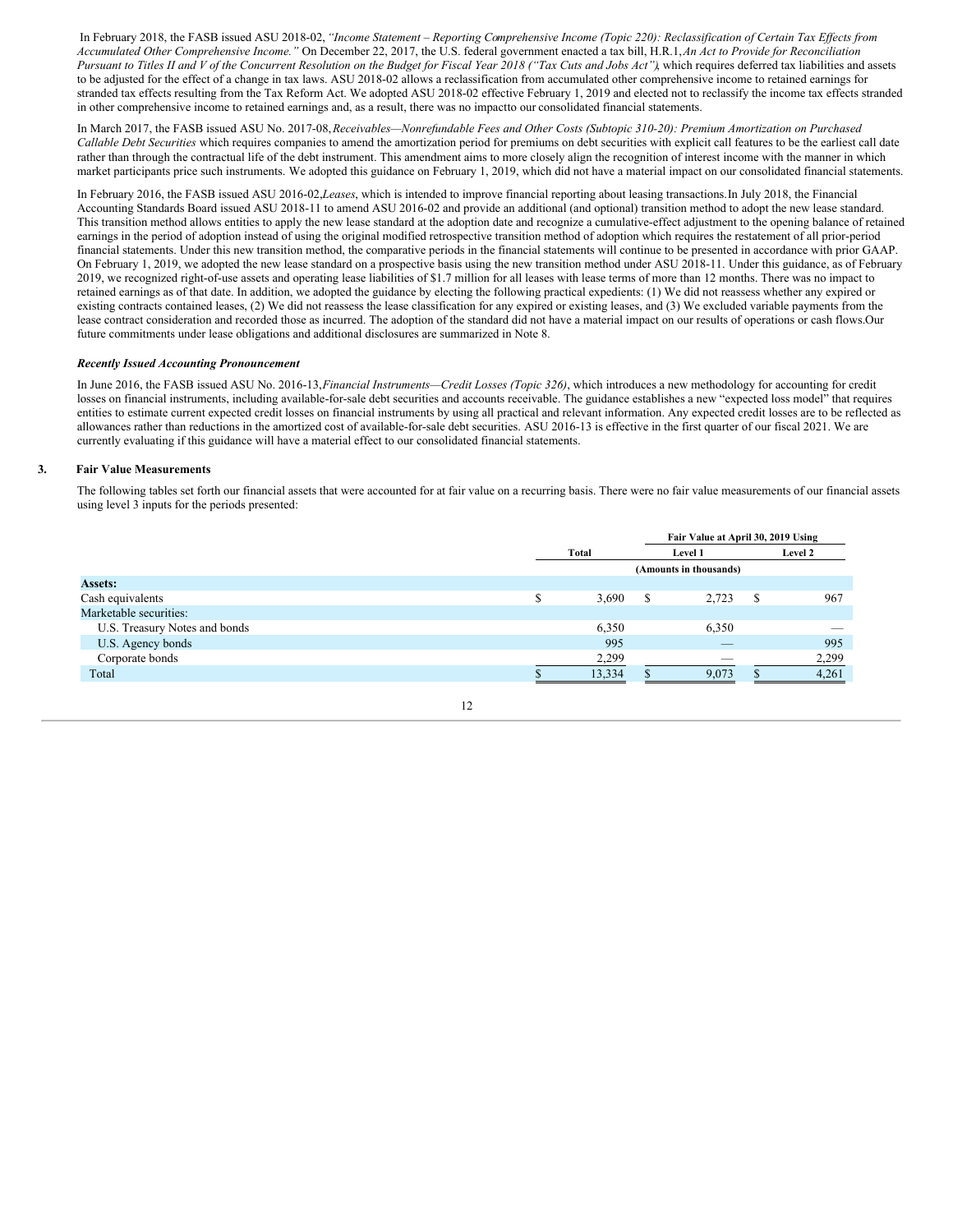|                               |  |        |          | Fair Value at January 31, 2019 Using |   |         |         |  |  |
|-------------------------------|--|--------|----------|--------------------------------------|---|---------|---------|--|--|
|                               |  | Total  |          |                                      |   | Level 1 | Level 2 |  |  |
|                               |  |        |          |                                      |   |         |         |  |  |
| <b>Assets:</b>                |  |        |          |                                      |   |         |         |  |  |
| Cash equivalents              |  | 2,887  | <b>S</b> | 2,724                                | S | 163     |         |  |  |
| Marketable securities:        |  |        |          |                                      |   |         |         |  |  |
| U.S. Treasury Notes and bonds |  | 7,072  |          | 7,072                                |   |         |         |  |  |
| U.S. Agency bonds             |  | 992    |          | $\overline{\phantom{a}}$             |   | 992     |         |  |  |
| Corporate bonds               |  | 2,295  |          | $-$                                  |   | 2,295   |         |  |  |
| Total                         |  | 13,246 |          | 9,796                                |   | 3,450   |         |  |  |

Cash equivalents include money market funds and U.S. treasury bills.

Marketable securities by security type consisted of the following:

|                               |   | As of April 30, 2019 |       |    |                              |   |                                      |  |                   |
|-------------------------------|---|----------------------|-------|----|------------------------------|---|--------------------------------------|--|-------------------|
|                               |   | Amortized<br>Cost    |       |    | Gross<br>Unrealized<br>Gains |   | Gross<br>Unrealized<br><b>Losses</b> |  | <b>Fair Value</b> |
|                               |   |                      |       |    | (Amounts in thousands)       |   |                                      |  |                   |
| U.S. Treasury Notes and bonds | ъ |                      | 6,306 | -8 | 44                           | S |                                      |  | 6,350             |
| U.S. Agency bonds             |   |                      | 1,001 |    | $\sim$                       |   | (6)                                  |  | 995               |
| Corporate bonds               |   |                      | 2,306 |    | $\overline{\phantom{a}}$     |   |                                      |  | 2,299             |
|                               |   |                      | 9,613 |    | 44                           |   | 13                                   |  | 9.644             |

|                               |   |                   |   | As of January 31, 2019       |                                             |                   |
|-------------------------------|---|-------------------|---|------------------------------|---------------------------------------------|-------------------|
|                               |   | Amortized<br>Cost |   | Gross<br>Unrealized<br>Gains | Gross<br><b>Unrealized</b><br><b>Losses</b> | <b>Fair Value</b> |
|                               |   |                   |   | (Amounts in thousands)       |                                             |                   |
| U.S. Treasury Notes and bonds | ъ | 7,055             | S |                              |                                             | 7,072             |
| U.S. Agency bonds             |   | 1,001             |   | _                            | (9)                                         | 992               |
| Corporate Bonds               |   | 2,308             |   | $\overline{\phantom{a}}$     | (13)                                        | 2,295             |
|                               |   | 10,364            |   |                              | (22)                                        | 10,359            |

As of April 30, 2019, marketable securities consisted of investments that mature within one year, with the exception of investments with a fair value of \$4.6 million that mature between one and three years.

# **4. Consolidated Balance Sheet Detail**

# *Inventory*

Inventory consists of the following:

|                           | As of |                        |                         |     |  |  |
|---------------------------|-------|------------------------|-------------------------|-----|--|--|
|                           |       | April 30, 2019         | <b>January 31, 2019</b> |     |  |  |
|                           |       | (Amounts in thousands) |                         |     |  |  |
| Components and assemblies |       | 163                    |                         | 763 |  |  |
| Finished products         |       | 595                    |                         | 161 |  |  |
| Total inventory           |       | 758                    |                         | 924 |  |  |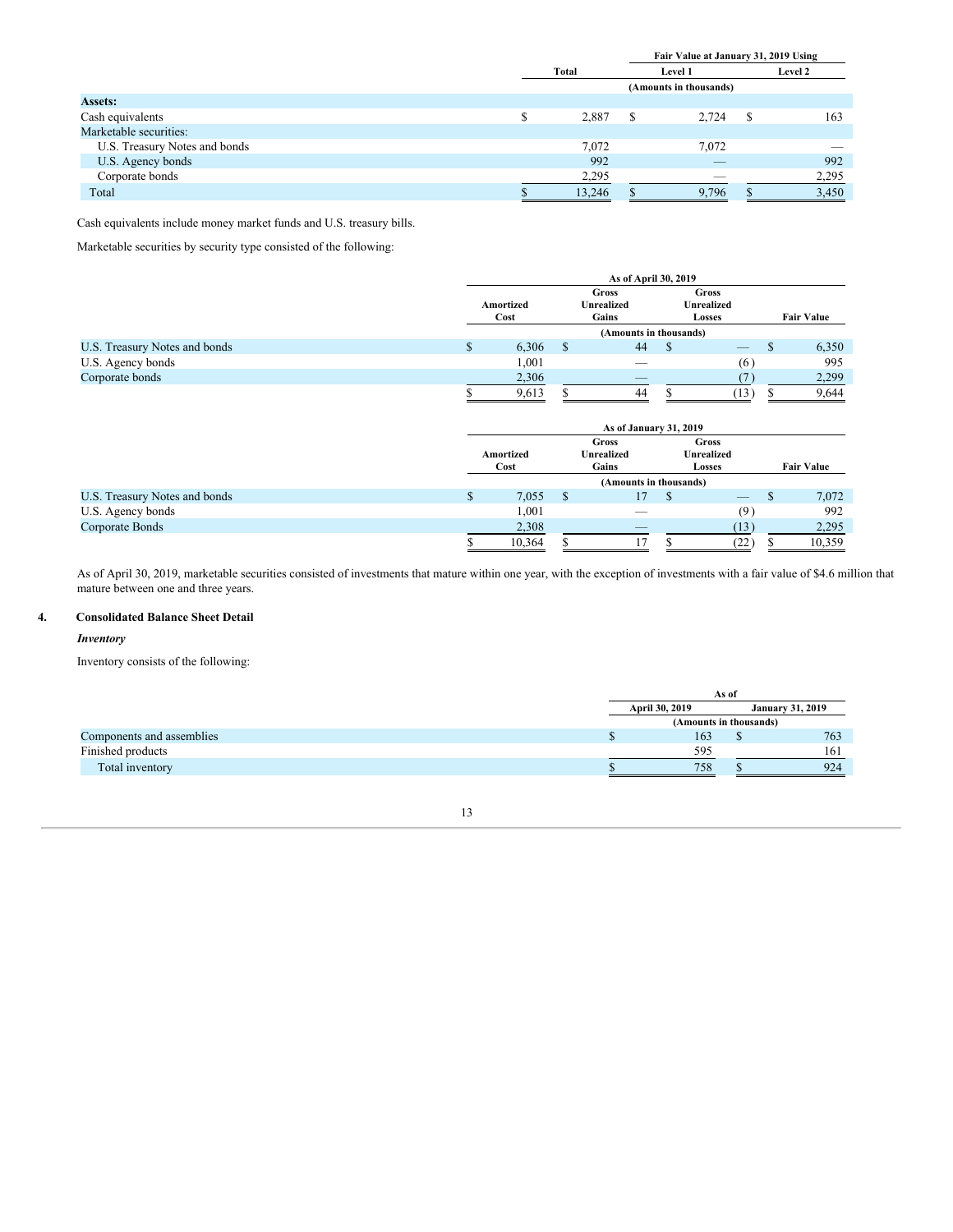# *Property, plant and equipment, net*

Property, plant and equipment, net consists of the following:

|                                                          | As of                  |          |                         |          |
|----------------------------------------------------------|------------------------|----------|-------------------------|----------|
|                                                          | April 30, 2019         |          | <b>January 31, 2019</b> |          |
|                                                          | (Amounts in thousands) |          |                         |          |
| <b>Buildings</b>                                         | S.                     | 3,467    | S                       | 3,467    |
| Land                                                     |                        | 2,780    |                         | 2,780    |
| Computer equipment, software and demonstration equipment |                        | 12,326   |                         | 12,316   |
| Service and spare components                             |                        | 1,158    |                         | 1,158    |
| Office furniture and equipment                           |                        | 726      |                         | 738      |
| Leasehold improvements                                   |                        | 490      |                         | 531      |
|                                                          |                        | 20,947   |                         | 20,990   |
| Less: Accumulated depreciation and amortization          |                        | (13,968) |                         | (13,798) |
| Total property, plant and equipment, net                 |                        | 6,979    |                         | 7,192    |

#### *Accrued expenses*

Accrued expenses consist of the following:

|                                                    | As of                  |     |                         |
|----------------------------------------------------|------------------------|-----|-------------------------|
|                                                    | April 30, 2019         |     | <b>January 31, 2019</b> |
|                                                    | (Amounts in thousands) |     |                         |
| Accrued employee compensation and benefits         | 1.909                  | \$. | 1.866                   |
| Accrued professional fees                          | 2,103                  |     | 1,521                   |
| Sales tax and VAT payable                          | 1,774                  |     | 1,502                   |
| Current obligation - right of use operating leases | 709                    |     |                         |
| Accrued payroll taxes and withholdings             | 463                    |     | 295                     |
| Income taxes payable                               | 430                    |     |                         |
| Accrued restructuring (Note 9)                     | 209                    |     | 653                     |
| Accrued other                                      | 1,029                  |     | 1,925                   |
| Total accrued expenses                             | 8.626                  |     | 7.762                   |

## **5. Acquisition**

On February 6, 2019, we acquired all of the outstanding stock of Xstream A/S, ("Xstream") for \$4.6 million in cash and 541,738 shares of common stock for a total transaction value of \$5.4 million. Xstream provides a managed service, OTT video solution that serves more than five million active subscribers globally.

The acquisition has been accounted for as a business combination and, in accordance with ASC 805,*Business Combinations*, we have recorded the assets acquired and liabilities assumed at their respective fair values as of the acquisition date. The following table summarizes the preliminary purchase price allocation recorded

| Estimated fair value of consideration:                           |     |         |
|------------------------------------------------------------------|-----|---------|
| Cash                                                             | \$. | 4,552   |
| Stock consideration                                              |     | 874     |
| Total purchase price                                             |     | 5,426   |
|                                                                  |     |         |
| Estimated fair value of assets acquired and liabilities assumed: |     |         |
| Cash and cash equivalents                                        |     | 714     |
| Other current assets                                             |     | 927     |
| Other long-term assets                                           |     | 152     |
| Finite-life intangible assets                                    |     | 3,648   |
| Goodwill                                                         |     | 1,221   |
| <b>Current liabilities</b>                                       |     | (1,236) |
| Allocated purchase price                                         |     | 5,426   |
|                                                                  |     |         |

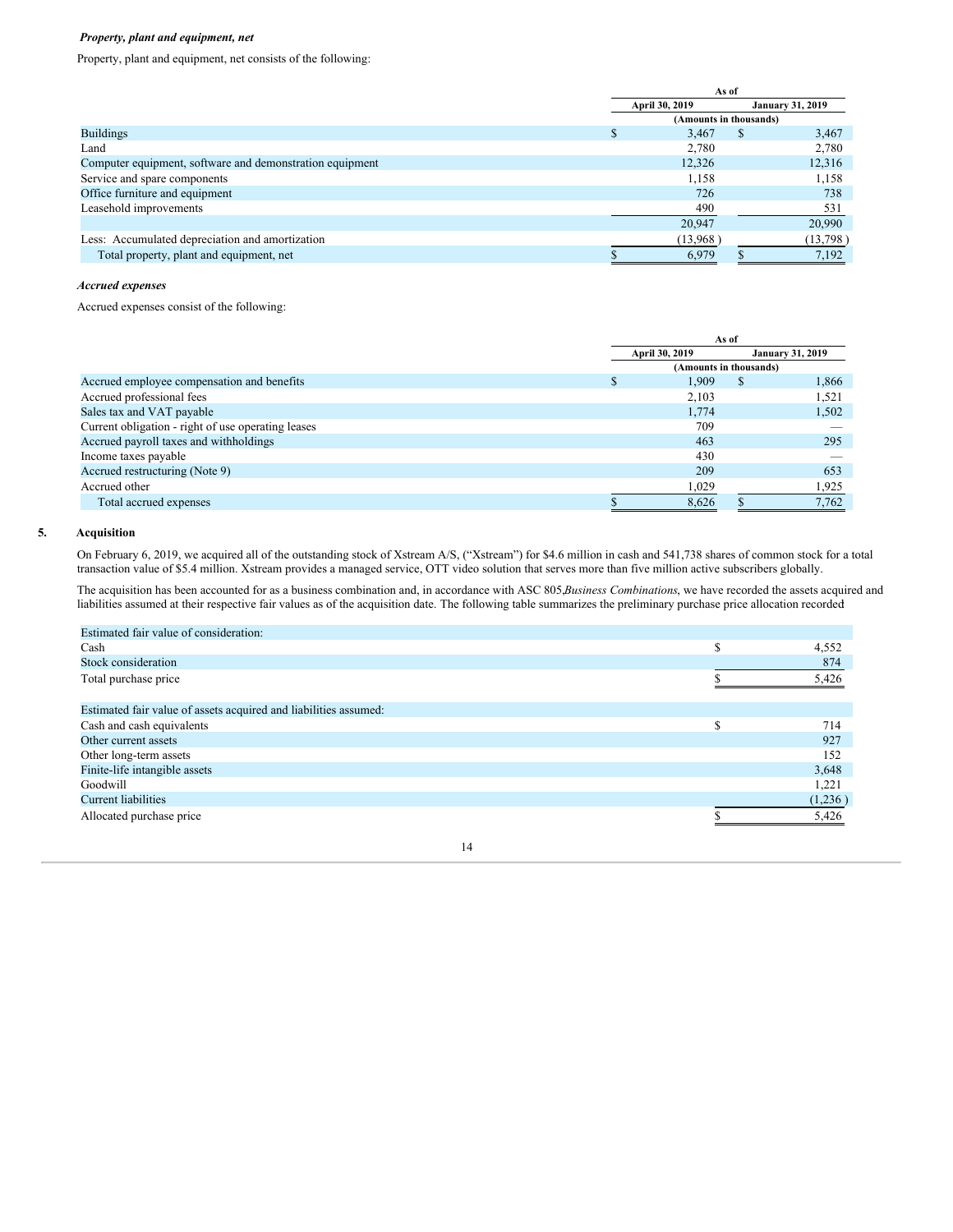The significant intangible assets identified in the preliminary purchase price allocation discussed above include developed technology and customer relationships, which are amortized over their respective useful lives on a straight-line basis. Amortization of developed technology is included within cost of revenue and amortization of customer relationships and tradenames is included within sales and marketing expense. To value the developed technology asset, the Company utilized the income approach, specifically a discounted cash-flow method known as the multi-period excess earnings method. Customer relationships represent the underlying relationships with certain customers to provide ongoing services for products sold. The Company utilized the income approach, specifically the distribution method, a subset of the excess-earnings method to value the customer relationships.

The following table presents the estimated fair values and useful lives of the identifiable intangible assets acquired:

|                     | <b>Useful Life</b> |    | <b>Fair Value</b>         |
|---------------------|--------------------|----|---------------------------|
|                     |                    |    | (amounts in<br>thousands) |
| Customer contracts  | 3 years            | ۰υ | 2,273                     |
| Existing technology | 3 years            |    | 1,375                     |
|                     |                    |    | 3,648                     |

Goodwill was recognized for the excess purchase price over the fair value of the net assets acquired.The goodwill reflects the value of the synergies the Company expects to realize and the assembled workforce. Goodwill from the Xstream acquisition is included within the Company's one reporting unit and is included in the Company's enterprise-level annual review for impairment. Goodwill resulting from the Xstream acquisition is not deductible for tax purposes.

The purchase price has been allocated to the tangible and intangible assets acquired and liabilities assumed based upon the respective estimates of fair value as of the date of the acquisition, which remains preliminary, and using assumptions that the Company's management believes are reasonable given the information then available. The final allocation of the purchase price may differ materially from the information presented in these consolidated financial statements. Any changes to the preliminary estimates of the fair value of the assets acquired and liabilities assumed will be recorded as adjustments to those assets and liabilities and residual amounts will be allocated to goodwill.

The revenues and loss before income taxes from Xstream included in our consolidated results for the three months ended April 30, 2019 were \$0.9 million and \$0.4 million, respectively. The Xstream results include expenses resulting from purchase accounting that include amortization of intangibles. We have not presented pro forma results of operations for the Xstream acquisition because it is not material to the Company's consolidated results of operations, financial position, or cash flows.

#### **6**. **Goodwill and Intangible Assets**

Goodwill represents the difference between the purchase price and the estimated fair value of identifiable assets acquired and liabilities assumed. We are required to perform impairment tests related to our goodwill annually, which we perform during the third quarter of each fiscal year, or when we identify certain triggering events or circumstances that would more likely than not reduce the estimated fair value of the goodwill below its carrying amount. The following table represents the changes in goodwill since January 31, 2019:

|                                               | Goodwill                  |       |
|-----------------------------------------------|---------------------------|-------|
|                                               | (Amounts in<br>thousands) |       |
| Balance as of January 31, 2019:               |                           | 8,753 |
| Goodwill arising from the Xstream acquisition |                           | 1,221 |
| Cumulative translation adjustment             |                           | (162) |
| Balance as of April 30, 2019:                 |                           | 9.812 |

Intangible assets, net, consisted of the following at April 30, 2019:

|                                        |                                      |       |  | As of April 30, 2019   |  |       |
|----------------------------------------|--------------------------------------|-------|--|------------------------|--|-------|
|                                        | Accumulated<br>Amortization<br>Gross |       |  | <b>Net</b>             |  |       |
|                                        |                                      |       |  | (Amounts in thousands) |  |       |
| <b>Finite-lived intangible assets:</b> |                                      |       |  |                        |  |       |
| Acquired customer contracts            |                                      | 2.233 |  | 185                    |  | 2,048 |
| Acquired existing technology           |                                      | 1,352 |  | 113                    |  | 1,239 |
| Total finite-lived intangible assets   |                                      | 3.585 |  | 298                    |  | 3.287 |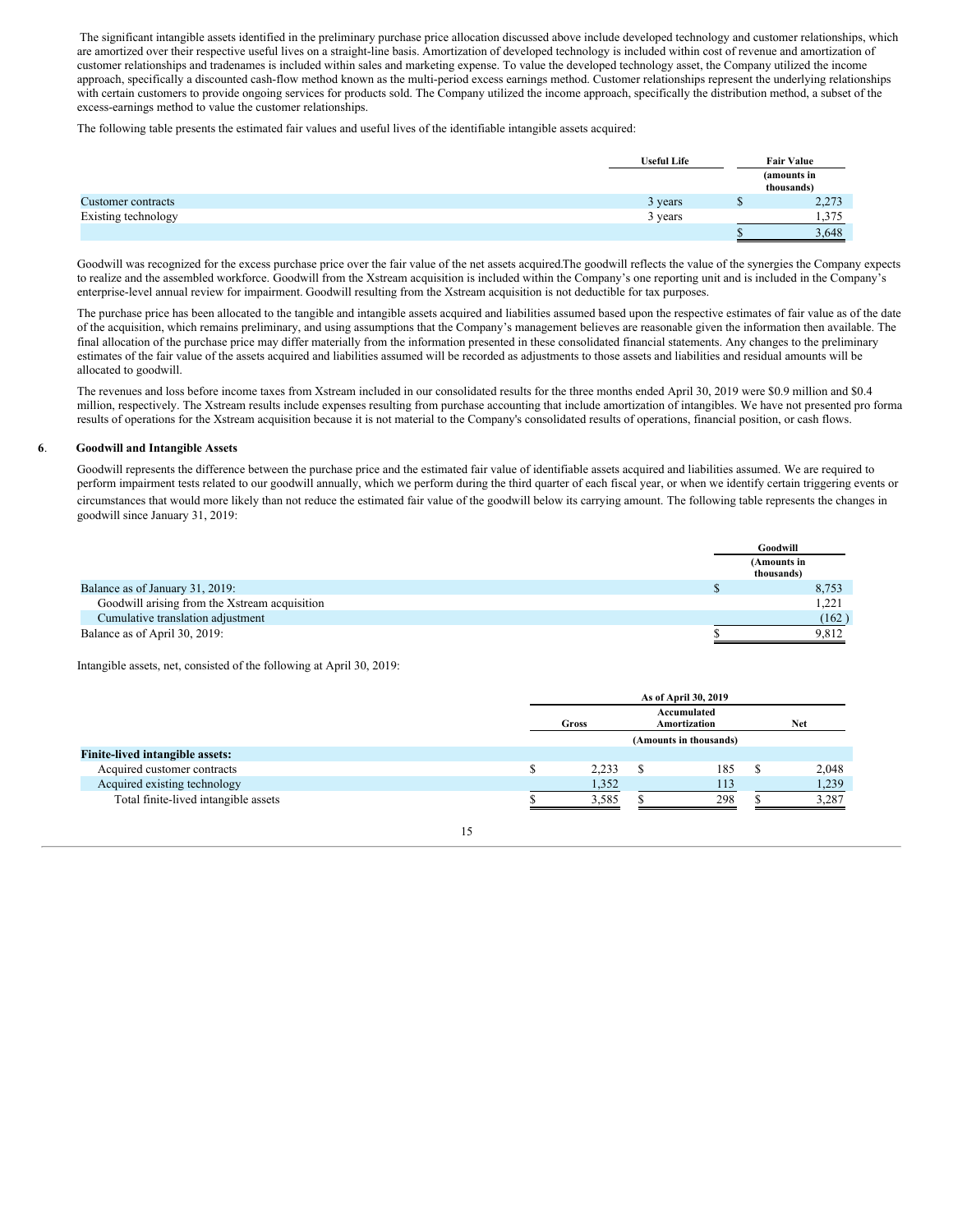As a result of our impairment analysis in the fourth quarter of fiscal 2019, the carrying value of our intangible assets was zero as of January 31, 2019.

We recognized amortization expense of intangible assets in cost of revenue and operating expense categories as follows:

|                          | For the Three Months ended April 30, |                        |      |
|--------------------------|--------------------------------------|------------------------|------|
|                          | 2019                                 |                        | 2018 |
|                          |                                      | (Amounts in thousands) |      |
| Cost of revenue          | $\overline{\phantom{a}}$             |                        | 178  |
| Selling and marketing    | 185                                  |                        | 145  |
| Research and development |                                      |                        | 81   |
|                          | 298                                  |                        | 404  |

Future estimated amortization expense of acquired intangibles as of April 30, 2019 is as follows:

|                                        | <b>Estimated</b><br>Amortization |
|----------------------------------------|----------------------------------|
| For the Fiscal Years Ended January 31, | <b>Expense</b>                   |
|                                        | (Amounts in<br>thousands)        |
| 2020                                   | 897                              |
| 2021                                   | 1,195                            |
| 2022                                   | 1,195                            |
| 2023 and thereafter                    | $\overline{\phantom{a}}$         |
| Total                                  | 3,287                            |

# **7. Commitments and Contingencies**

#### *Indemnification and Warranties*

We provide indemnification, to the extent permitted by law, to our officers, directors, employees and agents for liabilities arising from certain events or occurrences while the officer, director, employee or agent is, or was, serving at our request in such capacity. With respect to acquisitions, we provide indemnification to, or assume indemnification obligations for, the current and former directors, officers and employees of the acquired companies in accordance with the acquired companies' governing documents. As a matter of practice, we have maintained directors' and officers' liability insurance including coverage for directors and officers of acquired companies.

We enter agreements in the ordinary course of business with customers, resellers, distributors, integrators and suppliers. Most of these agreements require us to defend and/or indemnify the other party against intellectual property infringement claims brought by a third-party with respect to our products. From time to time, we also indemnify customers and business partners for damages, losses and liabilities they may suffer or incur relating to personal injury, personal property damage, product liability, and environmental claims relating to the use of our products and services or resulting from the acts or omissions of us, our employees, authorized agents or subcontractors. From time to time, we have received requests from customers for indemnification of patent litigation claims. Management cannot reasonably estimate any potential losses, but these claims could result in material liability for us. There are no current pending legal proceedings, in the opinion of management that would have a material adverse effect on our financial position, results from operations and cash flows. There is no assurance that future legal proceedings arising from ordinary course of business or otherwise, will not have a material adverse effect on our financial position, results from operations or cash flows.

We warrant that our products, including software products, will substantially perform in accordance with our standard published specifications in effect at the time of delivery. In addition, we provide maintenance support to our customers and therefore allocate a portion of the product purchase price to the initial warranty period and recognize revenue on a straight-line basis over that warranty period related to both the warranty obligation and the maintenance support agreement. When we receive revenue for extended warranties beyond the standard duration, it is deferred and recognized on a straight-line basis over the contract period. Related costs are expensed as incurred.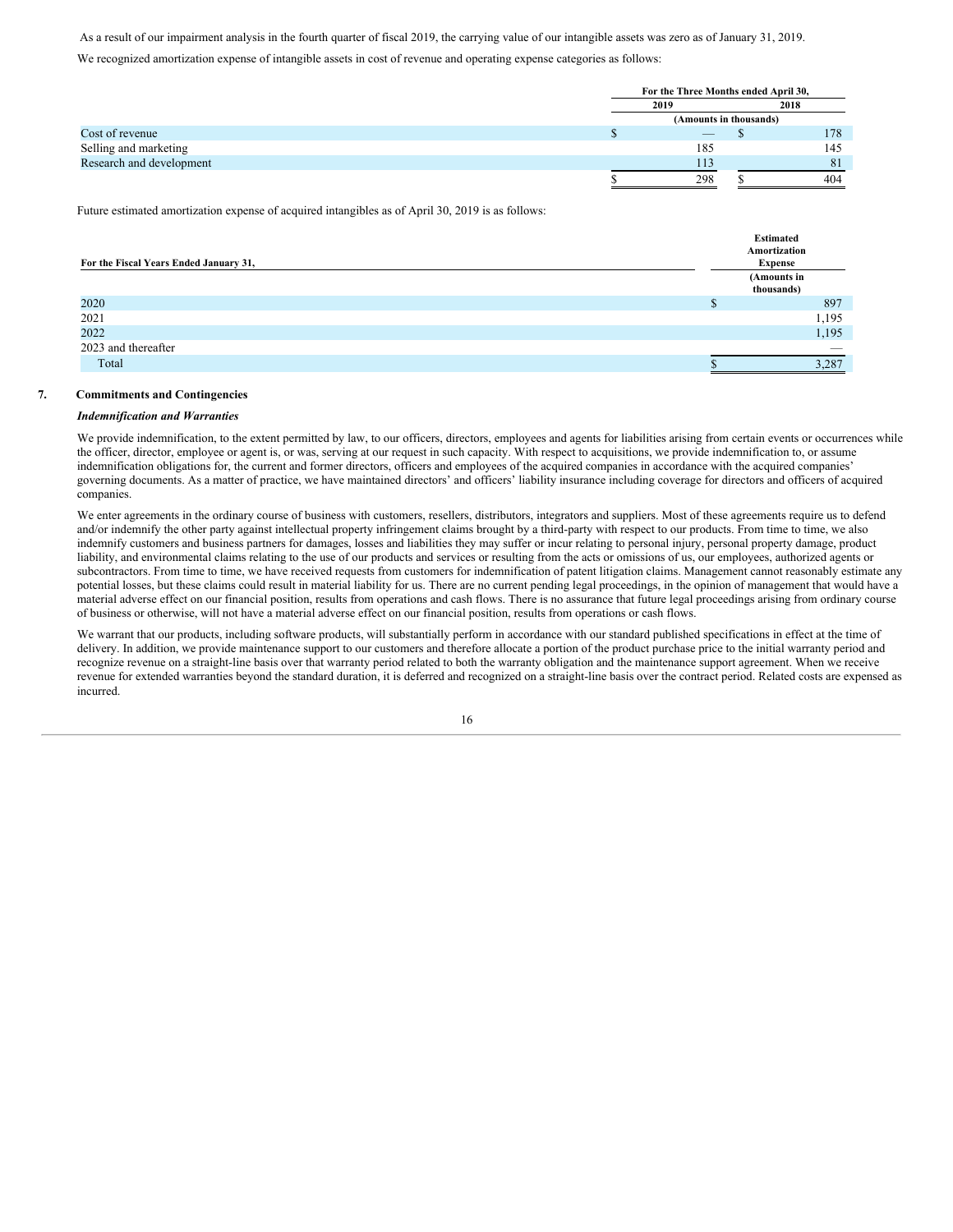# **8. Operating leases**

The Company has noncancelable operating leases for facilities, automobiles and equipment expiring at various dates through 2023 and thereafter. As discussed in Note 2, the Company adopted ASC 842 as of February 1, 2019 on a prospective basis using the transition method under ASU 2018-11. In accordance with this method, the Company recognized a right of use asset and an operating lease liability of \$1.7 million as of February 1, 2019.

The components of lease expense for the three months ended April 30, 2019 are as follows:

|                       | <b>Three Months</b>       |     |
|-----------------------|---------------------------|-----|
|                       | Ended                     |     |
|                       | April 30, 2019            |     |
|                       | (Amounts in<br>thousands) |     |
| Operating lease cost  | ۰D                        | 206 |
| Short term lease cost |                           |     |
| Total lease cost      |                           | 217 |

Supplemental cash flow information related to the Company's operating leases was as follows:

|                                                                        |   | <b>Three Months</b><br>Ended<br>April 30, 2019<br>(Amounts in |
|------------------------------------------------------------------------|---|---------------------------------------------------------------|
|                                                                        |   | thousands)                                                    |
| Cash paid for amounts included in the measurement of lease liabilities |   |                                                               |
| Operating cash flows from operating leases                             | S | 206                                                           |
|                                                                        |   |                                                               |
| Right-of-use assets obtained in exchange for lease obligations         |   |                                                               |
| <b>Operating leases</b>                                                |   | 348                                                           |

Supplemental balance sheet information related to the Company's operating leases was as follows:

|                                              | April 30, 2019<br>(Amounts in |
|----------------------------------------------|-------------------------------|
|                                              | thousands)                    |
| Operating lease right-of-use assets          | 1,964                         |
|                                              |                               |
| Current portion, operating lease liabilities | 709                           |
| Operating lease liabilities, long term       | 1,255                         |
| Total operating lease liabilities            | 1,964                         |
|                                              |                               |
| Weighted average remaining lease term        | 3.2 years                     |
| Weighted average incremental borrowing rate  | $7.0\%$                       |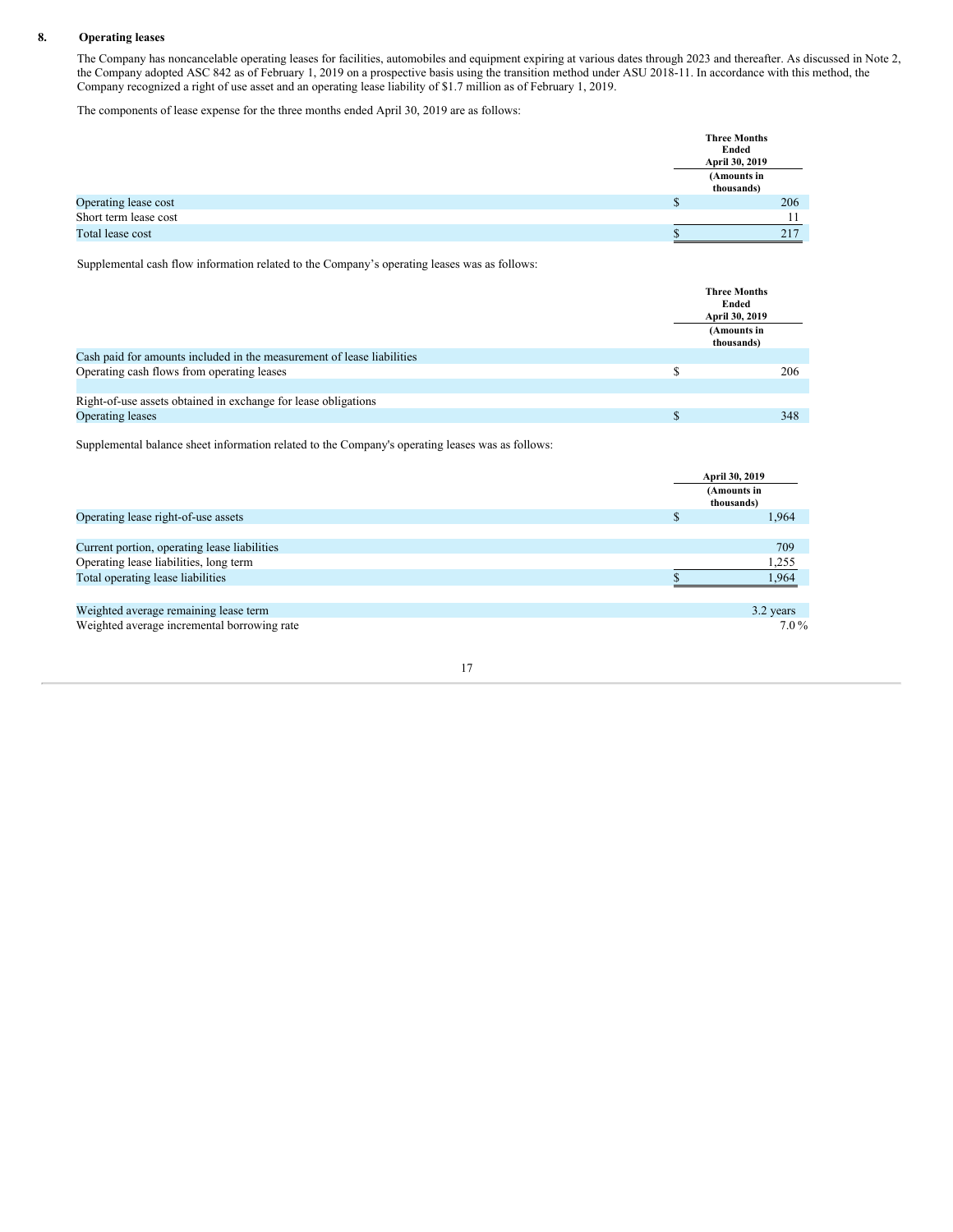The current portion, operating lease liabilities is included in the balance of accrued expenses at April 30, 2019.Rent payments for continuing operations were approximately \$0.2 million for the three months endedApril 30, 2019. Future minimum lease payments for operating leases, with initial or remaining terms in excess of one year at April 30, 2019, are as follows:

|                                        | Operating<br>Leases |                           |  |  |
|----------------------------------------|---------------------|---------------------------|--|--|
| For the fiscal years ended January 31, |                     | (Amounts in<br>thousands) |  |  |
| 2020                                   | \$.                 | 616                       |  |  |
| 2021                                   |                     | 678                       |  |  |
| 2022                                   |                     | 650                       |  |  |
| 2023                                   |                     | 224                       |  |  |
| 2024                                   |                     | 26                        |  |  |
| Thereafter                             |                     |                           |  |  |
| Total lease payments                   |                     | 2,194                     |  |  |
| Less interest                          |                     | (230)                     |  |  |
| Total operating lease liabilities      |                     | 1,964                     |  |  |

## **9. Severance and Other Restructuring Costs**

During the three months ended April 30, 2019, we incurred restructuring charges of \$0.1 million, primarily for employee-related benefits for terminated employees, partially offset by the reversal of deferred rent. In September 2018, we announced that we implemented cost-savings actions during the third quarter of fiscal 2019 (the "2019 Restructuring Program"). The primary element of this restructuring program was staff reductions across all of our functions and geographic areas and this program is expected to be completed by the end of the first six months of fiscal 2020. Annualized cost savings are expected to be more than \$6 million and severance and restructuring charges are expected to be approximately \$2 million.

The following table shows the change in balances since January 31, 2019 of our accrued restructuring reported as a component of other accrued expenses on the consolidated balance sheets:

|                                        | <b>Employee-</b><br><b>Related</b> |       |   | <b>Closure of</b><br>Leased | Other |                          |       |
|----------------------------------------|------------------------------------|-------|---|-----------------------------|-------|--------------------------|-------|
|                                        | <b>Benefits</b>                    |       |   | <b>Facilities</b>           |       | Restructuring            | Total |
|                                        |                                    |       |   | (Amounts in thousands)      |       |                          |       |
| Accrual balance as of January 31, 2019 |                                    | 653   | Ъ | $\overline{\phantom{a}}$    |       | _                        | 653   |
| Restructuring charges incurred         |                                    | 230   |   | (125)                       |       | 31                       | 136   |
| Cash payments                          |                                    | (667) |   | $\overline{\phantom{a}}$    |       | (31)                     | (698) |
| Other charges                          |                                    |       |   | 125                         |       | $\overline{\phantom{a}}$ | 118   |
| Accrual balance as of April 30, 2019   |                                    | 209   |   | $\qquad \qquad - \qquad$    |       | $-$                      | 209   |

## **10. Stock-based Compensation Expense**

## *Equity Plans*

#### *2011 Compensation and Incentive Plan.*

Our 2011 Compensation and Incentive Plan (the "2011 Plan") provides for the grant of incentive stock options, nonqualified stock options, restricted stock, restricted stock units ("RSUs"), deferred stock units ("DSUs"), performance stock units ("PSUs") and other equity based non-stock option awards as determined by the plan administrator to our officers, employees, consultants and directors. We may satisfy awards upon the exercise of stock options or the vesting of stock units with newly issued shares or treasury shares. The Board of Directors is responsible for the administration of the 2011 Plan and determining the terms of each award, award exercise price, the number of shares for which each award is granted and the rate at which each award vests. In certain instances, the Board of Directors may elect to modify the terms of an award. The number of shares authorized for issuance under the 2011 Plan is 9,300,000. Additionally, outstanding awards under the 2005 Equity Compensation and Incentive Plan that, since adoption of the 2011 Plan, expire, terminate, or are surrendered or canceled without having been fully exercised are available for issuance under the 2011 Plan. As of April 30, 2019, there were 3,322,669 shares available for future grant.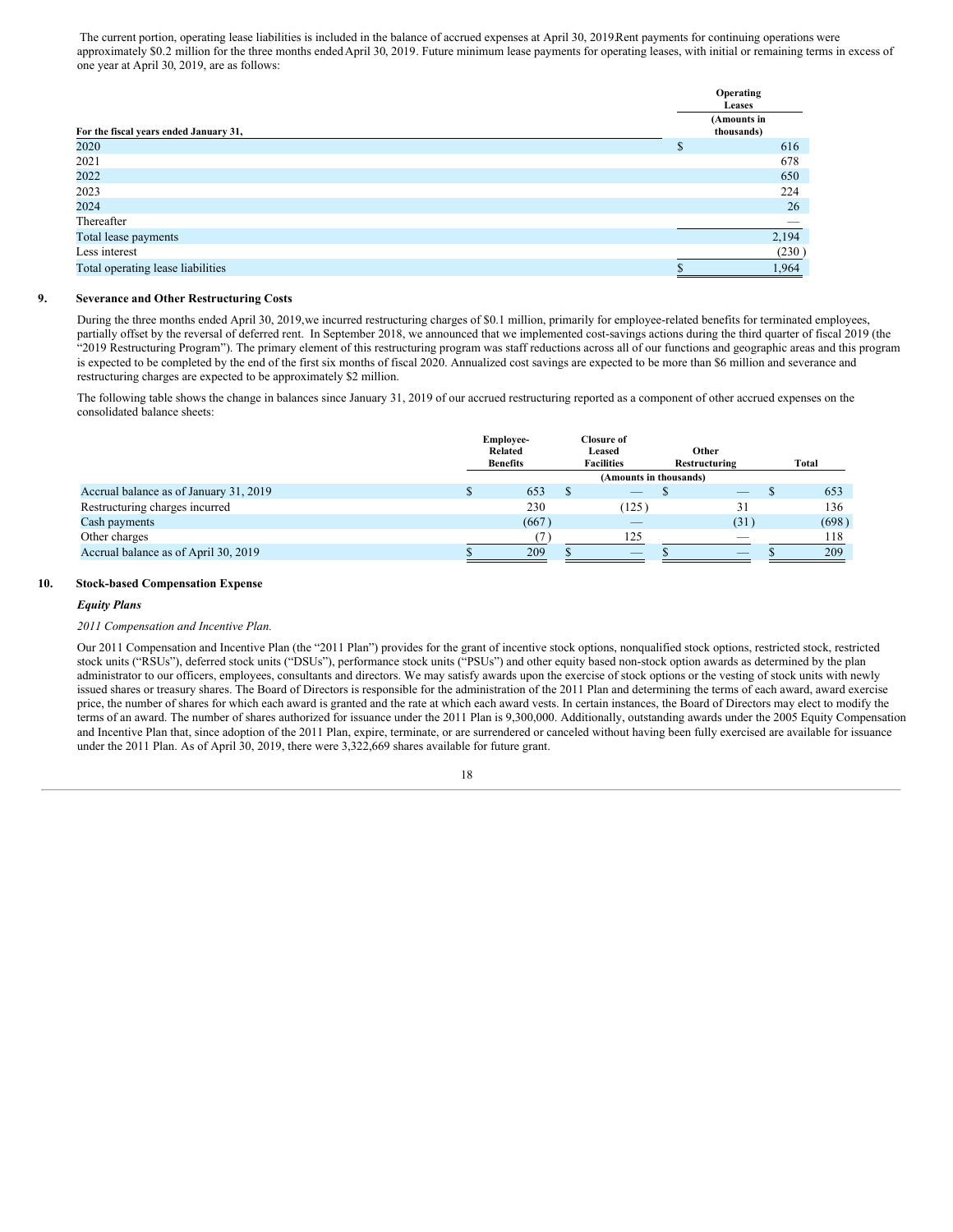Nonemployee members of the Board of Directors may elect to receive DSUs in lieu of RSUs. The number of units subject to the DSUs is determined as of the grant date and shall fully vest one year from the grant date. The shares underlying the DSUs are not vested and issued until the earlier of the director ceasing to be a member of the Board of Directors (provided such time is subsequent to the first day of the succeeding fiscal year) or immediately prior to a change in control.

Option awards may be granted to employees at an exercise price per share of not less than 100% of the fair market value per common share on the date of the grant. Option awards granted under the 2011 Plan generally vest over a period of one to three years and expire ten years from the date of the grant.

We have a Long-Term Incentive ("LTI") Program, adopted in fiscal 2016, under which the named executive officers and other of our key employees may receive longterm equity-based incentive awards, which are intended to align the interests of our named executive officers and other key employees with the long-term interests of our stockholders and to emphasize and reinforce our focus on team success. Long-term equity-based incentive compensation awards are made in the form of stock options, RSUs and PSUs subject to vesting based in part on the extent to which employment continues.

#### *2015 Employee Stock Purchase Plan*

Under our 2015 Employee Stock Purchase Plan (the "ESPP), six-month offering periods begin on October 1 and April 1 of each year during which eligible employees may elect to purchase shares of our common stock according to the terms of the offering. On each purchase date, eligible employees can purchase our stock at a price per share equal to 85% of the closing price of our common stock on the exercise date, but no less than par value. The maximum number of shares of our common stock authorized for sale under the ESPP is 1,150,000 shares, of which 1,086,964 remain available under the ESPP as of April 30, 2019. Under the ESPP, 7,819 and 9,421 shares were purchased during the first quarter of fiscal 2020 and fiscal 2019, respectively.

#### *Award Activity*

#### *Market-Based Options*

Our former CEO was granted 800,000 market-based options issued in fiscal 2016 and fiscal 2017. These stock options vest in approximately equal increments based upon the closing price of our common stock achieving a certain level and continued service conditions We measured the grant-date fair value of these options using a Monte Carlo simulation model and recognized the associated expense over the requisite service period. The fair value of these stock options was \$2.1 million, which was recognized over three years. In February 2019, these options were cancelled upon the resignation of our CEO, at which time we reversed \$0.5 million of stock-based compensation expense related to the final performance period for a portion of the grant.

We have not granted additional market-based options since fiscal 2017.

In the first quarter of fiscal 2020, we granted 50,000 option awards and 426,847 DSU awards with a combined fair value totaling \$0.6 million.

#### *Stock-based Compensation*

We recognized stock-based compensation expense within the accompanying consolidated statements of operations and comprehensive loss as follows:

|                            | For the Three Months Ended April 30, |    |      |  |  |  |
|----------------------------|--------------------------------------|----|------|--|--|--|
|                            | 2019                                 |    | 2018 |  |  |  |
|                            | (Amounts in thousands)               |    |      |  |  |  |
| Cost of revenue            | $\cdot$                              | ٨D |      |  |  |  |
| Research and development   | 68                                   |    |      |  |  |  |
| Sales and marketing        | (86)                                 |    | 114  |  |  |  |
| General and administrative | (413)                                |    | 711  |  |  |  |
|                            | (434                                 |    | 879  |  |  |  |

As of April 30, 2019, unrecognized stock-based compensation expense related to unvested stock options was approximately \$1.3 million, which is expected to be recognized over a weighted average period of 2.1 years. As of April 30, 2019, unrecognized stock-based compensation expense related to unvested RSUs and DSUs was \$1.2 million, which is expected to be recognized over a weighted average amortization period of 1.9 years. As of April 30, 2019, unrecognized stock-based compensation expense related to unvested PSUs was \$0.1 million, which is expected to be recognized over a weighted average amortization period of 0.8 years

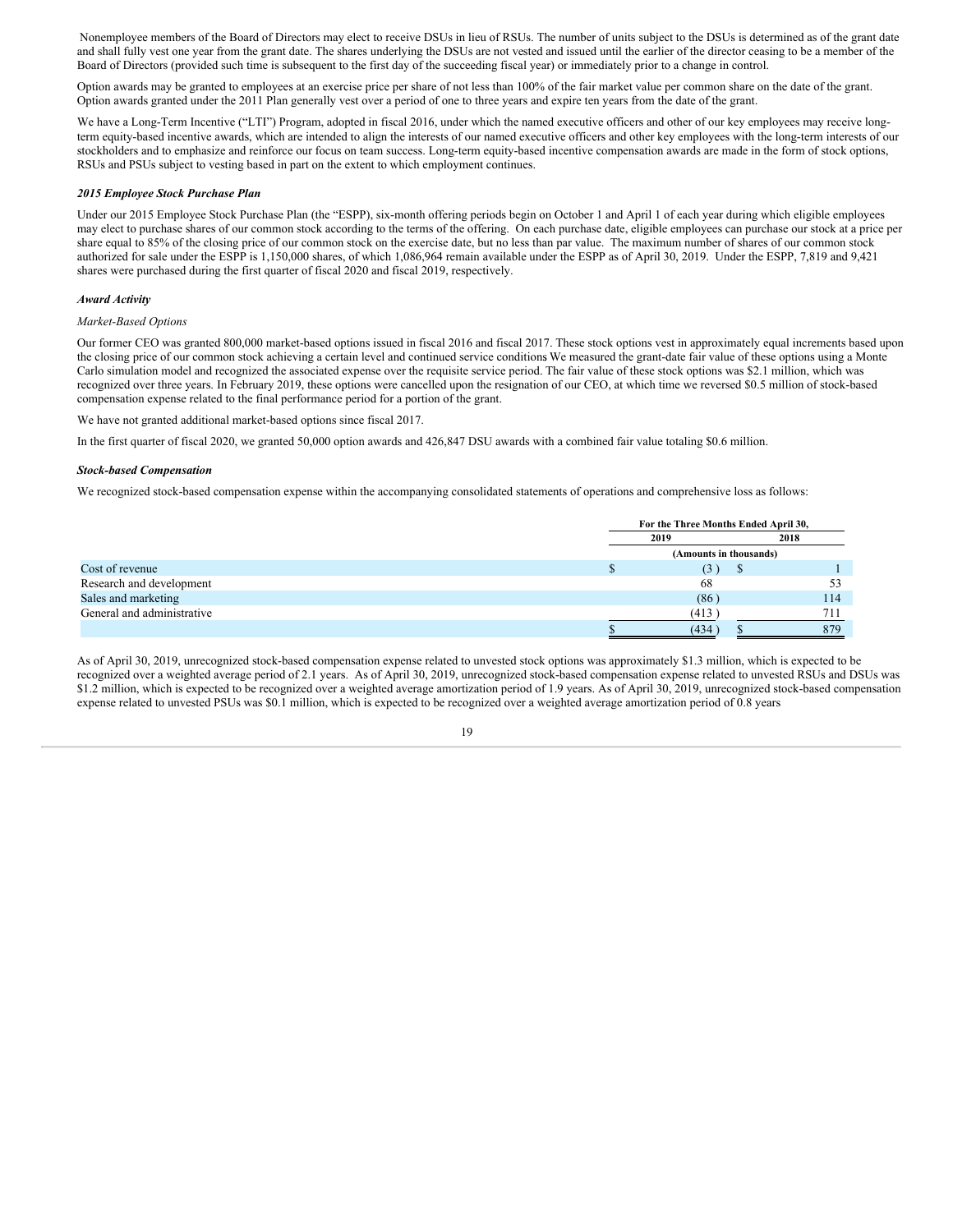## **11. Revenues from Contracts with Customers**

Our products and services facilitate the aggregation, licensing, management and distribution of video and advertising content to cable television system operators, telecommunication companies, satellite operators and media companies. Offerings include and revenue is generated from the sales of software, hardware, professional services, maintenance and support in order to deploy SeaChange systems and provide ongoing functionality. These offerings can be sold on a standalone basis or as a component of a contract with multiple performance obligations. Contracts that contain multiple performance obligations require an allocation of the transaction price to each performance obligation based on a relative standalone selling price. The performance obligations include future credits, significant discounts and material rights in addition to the software, hardware, professional services, maintenance and support.

The revenue for perpetual licenses to software applications and hardware is recognized upon delivery or acceptance by the customer. Product maintenance and technical support is recognized ratably over the stated and implied maintenance periods.

The professional services are either fixed price or time and material contracts, and consist of installation and integration, customized development and customized software, training, and on-site managed services. The installation and integration is recognized over time based on an input measure of hours incurred to total estimated hours. The customized development and software is recognized at a point in time upon delivery and acceptance of the final software product. The training and the on-site managed services are recognized over the service period.

#### *Disaggregated Revenue*

The following table shows our revenue disaggregated by revenue stream for the three months ended April 30, 2019 and 2018:

|                          | For the Three Months Ended April 30, |              |        |  |  |  |
|--------------------------|--------------------------------------|--------------|--------|--|--|--|
|                          | 2019                                 |              | 2018   |  |  |  |
|                          | (Amounts in thousands)               |              |        |  |  |  |
| Product                  | 1.179                                | <sup>S</sup> | 3,091  |  |  |  |
| Professional services    | 2,081                                |              | 4,637  |  |  |  |
| Maintenance - first year | 575                                  |              | 658    |  |  |  |
| Maintenance - renewal    | 4,650                                |              | 6,549  |  |  |  |
| Total revenue            | 8,485                                |              | 14,935 |  |  |  |

#### *Transaction Price Allocated to Future Performance Obligations*

The aggregate amount of transaction price that is allocated to performance obligations that have not yet been satisfied or are partially satisfied as of April 30, 2019 is \$21.1 million. This amount includes amounts billed for undelivered services that are included in deferred revenue.

# **12. Segment Information, Significant Customers and Geographic Information**

We have determined that we operate in one segment (see Note 2).

#### *Geographic Information*

The following summarizes revenue by customers' geographic locations:

|                                             | For the Three Months Ended April 30,       |               |      |        |               |  |  |  |  |
|---------------------------------------------|--------------------------------------------|---------------|------|--------|---------------|--|--|--|--|
|                                             | 2019                                       | $\frac{0}{0}$ | 2018 |        | $\frac{0}{0}$ |  |  |  |  |
|                                             | (Amounts in thousands, except percentages) |               |      |        |               |  |  |  |  |
| Revenue by customer's geographic locations: |                                            |               |      |        |               |  |  |  |  |
| North America (1)                           | 4.089                                      | 49%           |      | 7.114  | 48%           |  |  |  |  |
| Europe and Middle East                      | 2.970                                      | 35%           |      | 6.023  | 40%           |  |  |  |  |
| Latin America                               | 1.047                                      | 12%           |      | .496   | 10%           |  |  |  |  |
| Asia Pacific                                | 379                                        | 4%            |      | 302    | $2\%$         |  |  |  |  |
| Total revenue                               | 8.485                                      |               |      | 14,935 |               |  |  |  |  |

(1) Includes total revenue for the United States for the periods shown as follows:

|                    |    |    | For the Three Months Ended April 30,          |   |       |  |  |  |
|--------------------|----|----|-----------------------------------------------|---|-------|--|--|--|
|                    |    |    | 2018<br>2019                                  |   |       |  |  |  |
|                    |    |    | (Amounts in thousands,<br>except percentages) |   |       |  |  |  |
| <b>US</b> Revenue  |    | ъĐ | 3,398                                         | D | 5,787 |  |  |  |
| % of total revenue |    |    | $40\%$                                        |   | 39%   |  |  |  |
|                    | 20 |    |                                               |   |       |  |  |  |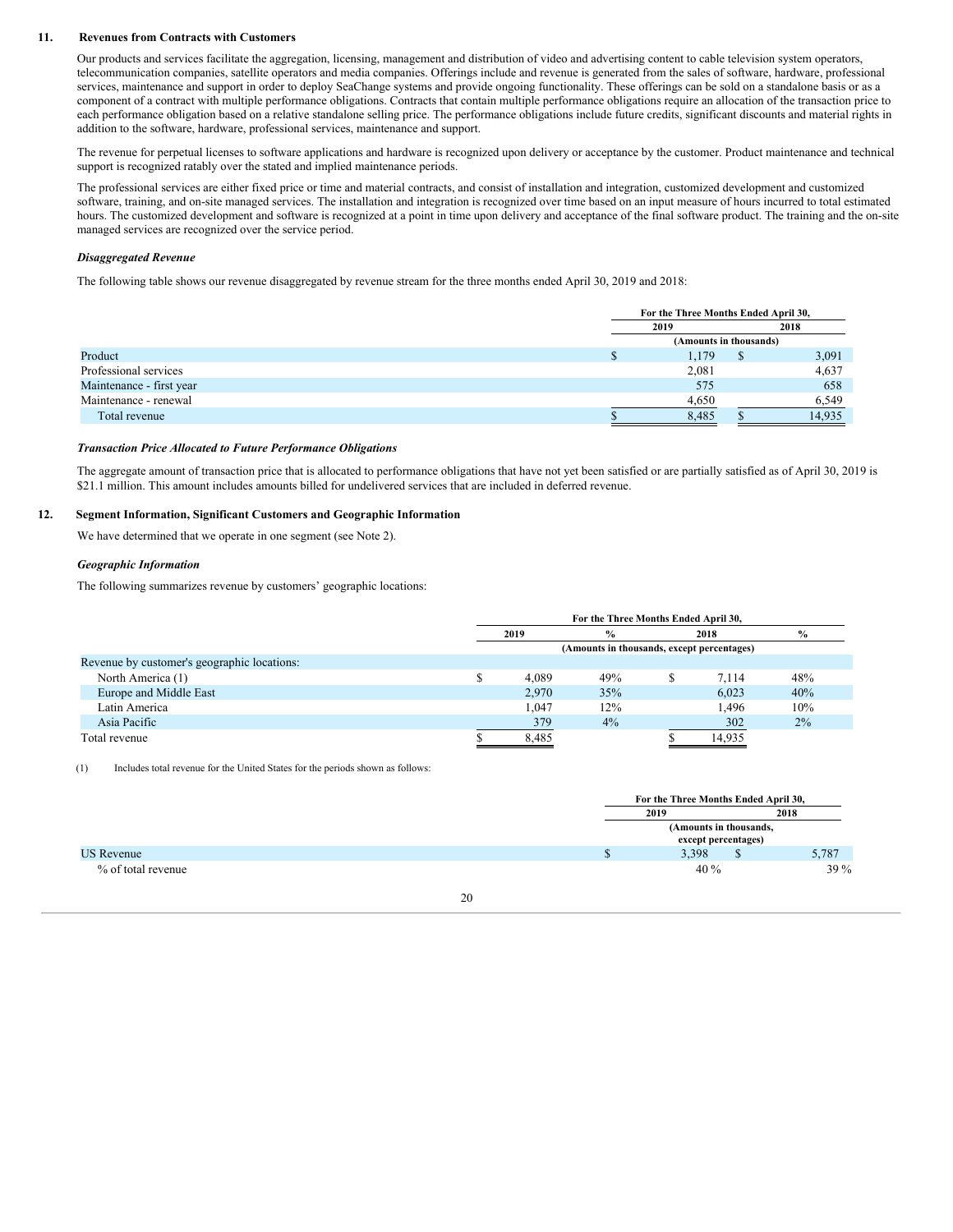The following summarizes long-lived assets by geographic locations:

|                                                | As of                                      |                |               |                         | As of |               |  |  |  |
|------------------------------------------------|--------------------------------------------|----------------|---------------|-------------------------|-------|---------------|--|--|--|
|                                                |                                            | April 30, 2019 | $\frac{0}{0}$ | <b>January 31, 2019</b> |       | $\frac{0}{0}$ |  |  |  |
|                                                | (Amounts in thousands, except percentages) |                |               |                         |       |               |  |  |  |
| Long-lived assets by geographic locations (1): |                                            |                |               |                         |       |               |  |  |  |
| North America                                  |                                            | 8.926          | 70%           |                         | 7.148 | 93%           |  |  |  |
| Europe and Middle East                         |                                            | 3.872          | 30%           |                         | 446   | 6%            |  |  |  |
| Asia Pacific                                   |                                            | 46             | $0\%$         |                         | 48    | $1\%$         |  |  |  |
| Total long-lived assets by geographic location |                                            | 12.844         |               |                         | 7.642 |               |  |  |  |

#### (1) Excludes long-term marketable securities and goodwill.

#### **13. Income Taxes**

Each interim period is considered an integral part of the annual period and, accordingly, we measure our income tax expense using an estimated annual effective tax rate. A company is required, at the end of each interim reporting period, to make its best estimate of the annual effective tax rate for the full fiscal year and use that rate to provide for income taxes on a current year-to-date basis, as adjusted for discrete taxable events that occur during the interim period.

We recorded an income tax provision of \$0.4 million and an income tax benefit of \$0.5 million in the three months ended April 30, 2019 and 2018, respectively. Our effective tax rate in fiscal 2020 and in future periods may fluctuate on a quarterly basis as a result of changes in our jurisdictional forecasts where losses cannot be benefitted due to the existence of valuation allowances on our deferred tax assets, changes in actual results versus our estimates, or changes in tax laws, regulations, accounting principles or interpretations thereof.

The Company reviews all available evidence to evaluate the recovery of deferred tax assets, including the recent history of losses in all tax jurisdictions, as well as its ability to generate income in future periods. As of April 30, 2019, due to the uncertainty related to the ultimate use of certain deferred income tax assets, the Company has recorded a valuation allowance on certain of its deferred assets.

The U.S. Tax Cuts and Job Act (the "2017 Tax Act") introduced significant changes to U.S. income tax law. Changes include, but are not limited to, a corporate tax rate decrease from 35% to 21% effective for tax years beginning after December 31, 2017, the transition of U.S. international taxation from a worldwide tax system to a territorial system and a one-time tax on the mandatory deemed repatriation of cumulative foreign earnings (the "Transition Tax") as of December 31, 2017.

We file income tax returns in the U.S. federal jurisdiction, various state jurisdictions and various foreign jurisdictions. We have closed out an audit with the Internal Revenue Service ("IRS") through fiscal 2013; however, the taxing authorities will still have the ability to review the propriety of certain tax attributes created in closed years if such tax attributes are utilized in an open tax year, such as our federal research and development credit carryovers.

On March 4, 2019, our Board approved and adopted a Tax Benefits Preservation Plan to potentially limit our ability to use net operating loss carryforwards and certain other tax attributes ("NOLs") to reduce our potential future federal income tax obligations. In connection with the Tax Benefits Preservation Plan, we declared a dividend of one preferred share purchase right for each share of our common stock issued and outstanding as of March 15, 2019 to our stockholders of record on that date. The Tax Benefits Preservation Plan expires by its terms if not approved by our stockholders at our 2019 annual meeting of stockholders on July 11, 2019.

#### **14. Subsequent Event**

On June 6, 2019, the Board authorized a share repurchase program of up to \$5 million of then-outstanding shares of the Company over the next year. Under the share repurchase program, the Company is authorized to repurchase, from time to time, outstanding shares of common stock in accordance with applicable laws both on the open market, including under trading plans established pursuant to Rule 10b5-1 under the Securities Exchange Act of 1934, as amended and in privately negotiated transactions. The actual timing, number and value of shares repurchased will be determined by the Company and will depend on a number of factors, including market conditions, applicable legal requirements and compliance with the terms of loan covenants. The share repurchase program may be suspended, modified or discontinued at any time and we have obligation to repurchase any amount of its common stock under the program.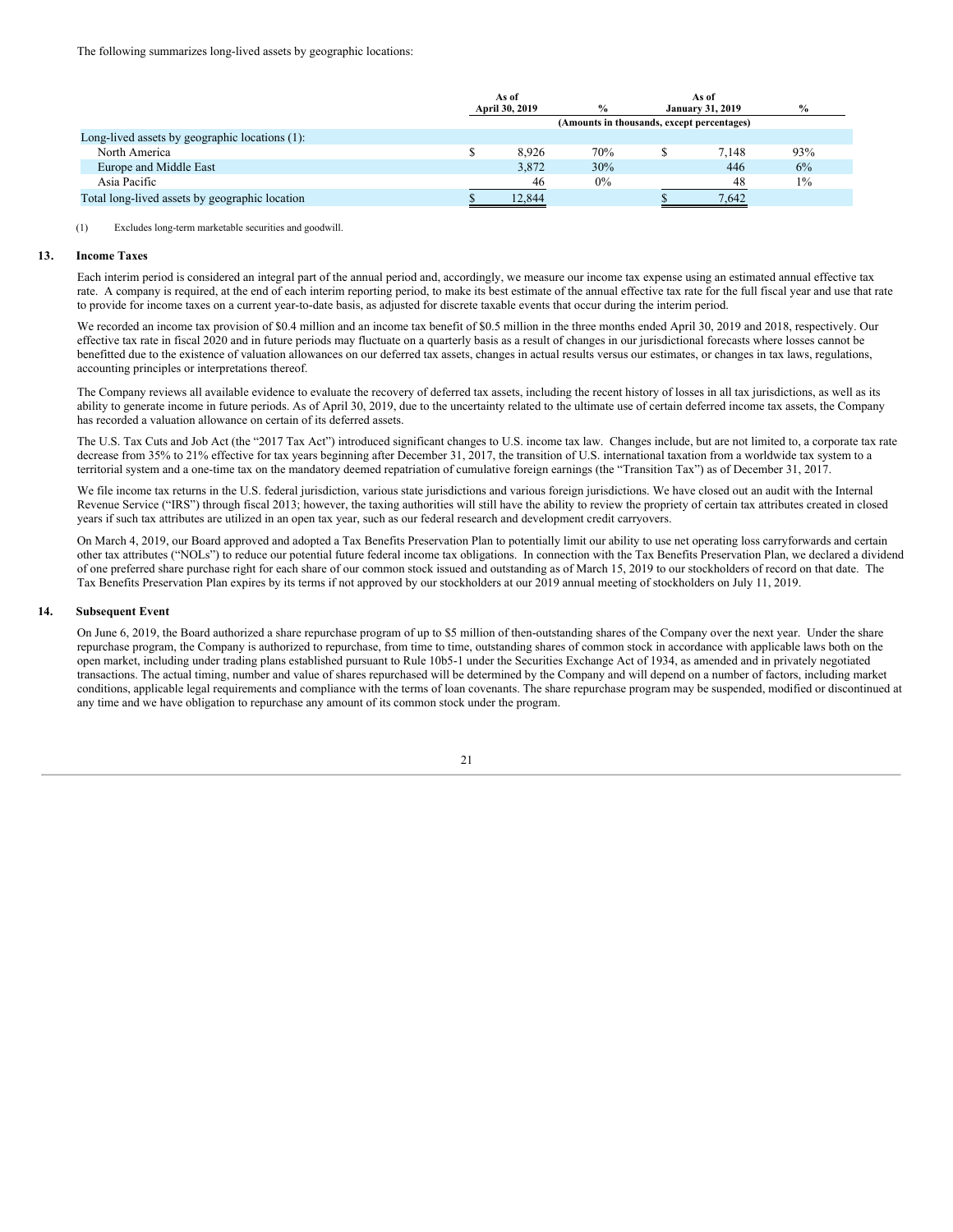#### **ITEM 2. Management's Discussion and Analysis ofFinancial Condition and Results of Operations**

#### <span id="page-22-0"></span>*Forward-Looking Statements*

This Form 10-Q contains or incorporates forward-looking statements within the meaning of the Private Securities Litigation Reform Act of 1995, and such statements involve risks and uncertainties. The following information should be read in conjunction with the unaudited consolidated financial information and the notes thereto included in this Form 10-Q. You should not place undue reliance on these forward-looking statements. Actual events or results may differ materially due to competitive factors and other factors referred to in Part I, Item 1A. "Risk Factors" in our Form 10-K for our fiscal year ended January 31, 2019 and elsewhere in this Form 10-Q. These factors may cause our actual results to differ materially from any forward-looking statement. These forward-looking statements are based on current expectations, estimates, forecasts and projections about the industry and markets in which we operate, and management's beliefs and assumptions. We undertake no obligation to publicly update or revise the statements in light of future developments. In addition, other written or oral statements that constitute forward-looking statements may be made by us or on our behalf. Words such as "expect," "seek," "anticipate," "intend," "plan," "believe," "could," "estimate," "may," "target," "project," or variations of such words and similar expressions are intended to identify such forward-looking statements. These statements are not guarantees of future performance and involve certain risks, uncertainties, and assumptions that are difficult to predict.

#### **Business Overview**

SeaChange International, Inc., a Delaware corporation founded on July 9, 1993, is an industry leader in the delivery of multiscreen, advertising and premium over the top ("OTT") video management solutions, headquartered in Acton, Massachusetts. Our software products and services facilitate the aggregation, licensing, management and distribution of video and advertising content for service providers, telecommunications companies, satellite operators and broadcasters. We sell our software products and services worldwide, primarily to service providers including: operators, such as Liberty Global, plc. ("LGI"), Altice NV, Cox Communications, Inc. and Rogers Communications, Inc.; telecommunications companies, such as Verizon Communications, Inc., AT&T, Inc. and Frontier Communications Corporation; satellite operators such as Direct TV and Dish Network Corporation; and broadcasters.

Our software products and services are designed to empower video providers to create, manage and monetize the increasingly personalized, highly engaging experiences that viewers demand. Using our products and services, we believe customers can increase revenue by offering services such as video-on-demand ("VOD") programming on a variety of consumer devices, including televisions ("TVs"), mobile telephones ("smart phones"), personal computers ("PCs"), tablets and OTT streaming players. Our solutions enable service providers to offer other interactive television services that allow subscribers to receive personalized services and interact with their video devices, thereby enhancing their viewing experience. Our products also allow our customers to insert advertising into broadcast and VOD content.

SeaChange serves an exciting global marketplace where multiscreen viewing is increasing, consumer device options are evolving rapidly and viewing habits are shifting. The primary driver of our business is enabling the delivery of video assets in the changing multiscreen television environment. Through strategic collaborations, we have expanded our capabilities, products and services to address the delivery of content to devices other than television set-top boxes, namely PCs, tablets, smart phones and OTT streaming players. We believe that our strategy of expanding into adjacent product lines will also position us to further support and maintain our existing service provider customer base. Providing our customers with more scalable software platforms enables them to further reduce their infrastructure costs, improve reliability and expand service offerings to their customers. Additionally, we believe we are well positioned to capitalize on new customers entering the multiscreen marketplace and increasingly serving adjacent markets. Our core technologies provide a foundation for software products and services that can be deployed in next generation video delivery systems capable of increased levels of subscriber activity across multiple devices.

We have historically sold and licensed our products and services on a standalone basis, Commencing February 2019, we adopted a value-based selling approach as part of which we offer our customers the ability to license all of our product and services, including specified upgrades, for a fixed period of time for a fixed price which we refer to as framework deals.

In February 2019, we acquired Xstream A/S, a leading OTT media cloud platform provider with its primary operations in Warsaw, Poland. Xstream provides a managed service, OTT video solution that serves more than five million active subscribers globally. Xstream's MediaMaker video platform will enhance the SeaChange end-to-end video framework. We intend to use the acquisition of Xstream to accelerate our penetration in OTT and new market segments with a software-as-a-service ("SaaS") revenue model and fully cloud-based end-to-end video platform that operates in a hosted managed service environment.

In May 2016, we acquired DCC Labs, a developer of set-top and multiscreen device software. This acquisition enabled us to optimize the operations of our In-Home business and centralize our worldwide engineering team in Warsaw, Poland.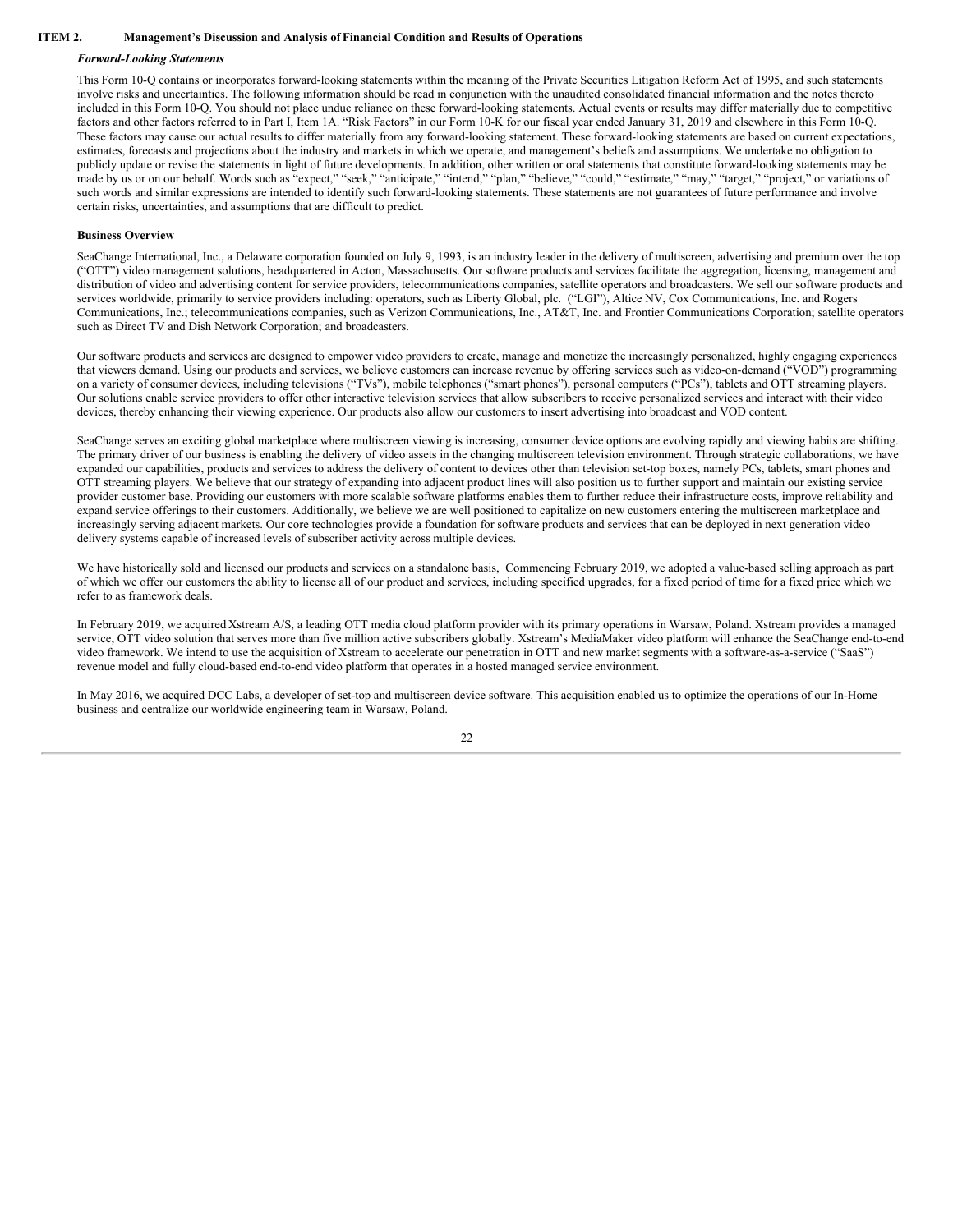We have initiated restructuring programs in the past three years, to help us improve operations and optimize our cost structure. Our restructuring programs in 2017 included the wind down of the Timeline Labs operations, inclusive of an impairment charge of long-lived assets related to the Timeline Labs operations, the reorganization of our engineering teams and other company-wide-cost savings initiatives resulting in annualized cost savings of \$38 million and aggregate charges of \$9 million. In fiscal 2019, we took steps to reduce our costs further, for which we expect to incur restructuring charges of more than \$2 million and for which we expect annualized cost savings of approximately \$6 million.

Notwithstanding the success of our restructuring programs, during the fourth quarter of fiscal 2019, we experienced a decline in stock price and actual operating results and, accordingly, revised our forecasts. These events were a trigger for an impairment review, as a result of which we determined that the carrying value of goodwill and certain long-lived assets exceeded their fair value, such that we recorded a \$17.0 million impairment charge to reduce the carrying value of our building, included in property, plant and equipment, the remaining net book value of our intangible assets and our goodwill to fair value. The impact of this impairment charge is excluded from our non-GAAP operating results included in this report.

In January 2019, we announced the appointment of Yossi Aloni as Senior Vice President and Chief Commercial Officer.In February 2019, Edward Terino resigned as our Chief Executive Officer and as a Director, effective February 24, 2019, and we created an interim Office of the CEO, to provide ongoing leadership and oversight of the day-to-day operations of the Company. The Office of the CEO included Yossi Aloni, Chief Commercial Officer; Peter Faubert, Chief Financial Officer; Marek Kielczewski, Chief Technology Officer; and David McEvoy, General Counsel. On April 4, 2019, we appointed our existing Director, Mark Bonney, to serve as Executive Chair. The Executive Chair serves as Chairman of the Board and principal executive officer. In connection with that appointment, the Office of the CEO was eliminated, and Mr. Markey resigned as Chairman of the Board though continues as a member of the Board of Directors.

On February 28, 2019, we entered into a Cooperation Agreement with TAR Holdings LLC and Karen Singer (collectively, "TAR Holdings"). As of the date of the Cooperation Agreement, TAR Holdings beneficially owned approximately 20.6% of our outstanding common stock. Pursuant to the Cooperation Agreement, we agreed to set the size of the Board at eight members, appoint Robert Pons to the Board as a Class II Director with a term to expire at the 2019 annual meeting of stockholders, and appoint Jeffrey Tuder to the Board as a Class III Director with a term to expire at the 2020 annual meeting of stockholders. Mr. Pons and Mr. Tuder were accordingly appointed to our Board upon execution of the Cooperation Agreement on February 28, 2019.

On March 4, 2019, our Board approved and adopted a Tax Benefits Preservation Plan to potentially limit our ability to use net operating loss carryforwards and certain other tax attributes ("NOLs") to reduce our potential future federal income tax obligations. In connection with the Tax Benefits Preservation Plan, we declared a dividend of one preferred share purchase right for each share of our common stock issued and outstanding as of March 15, 2019 to our stockholders of record on that date. The Tax Benefits Preservation Plan expires by its terms if not approved by our stockholders at our 2019 annual meeting of stockholders on July 11, 2019.

# **Results of Operations**

The following discussion summarizes the key factors our management believes are necessary for an understanding of our consolidated financial statements.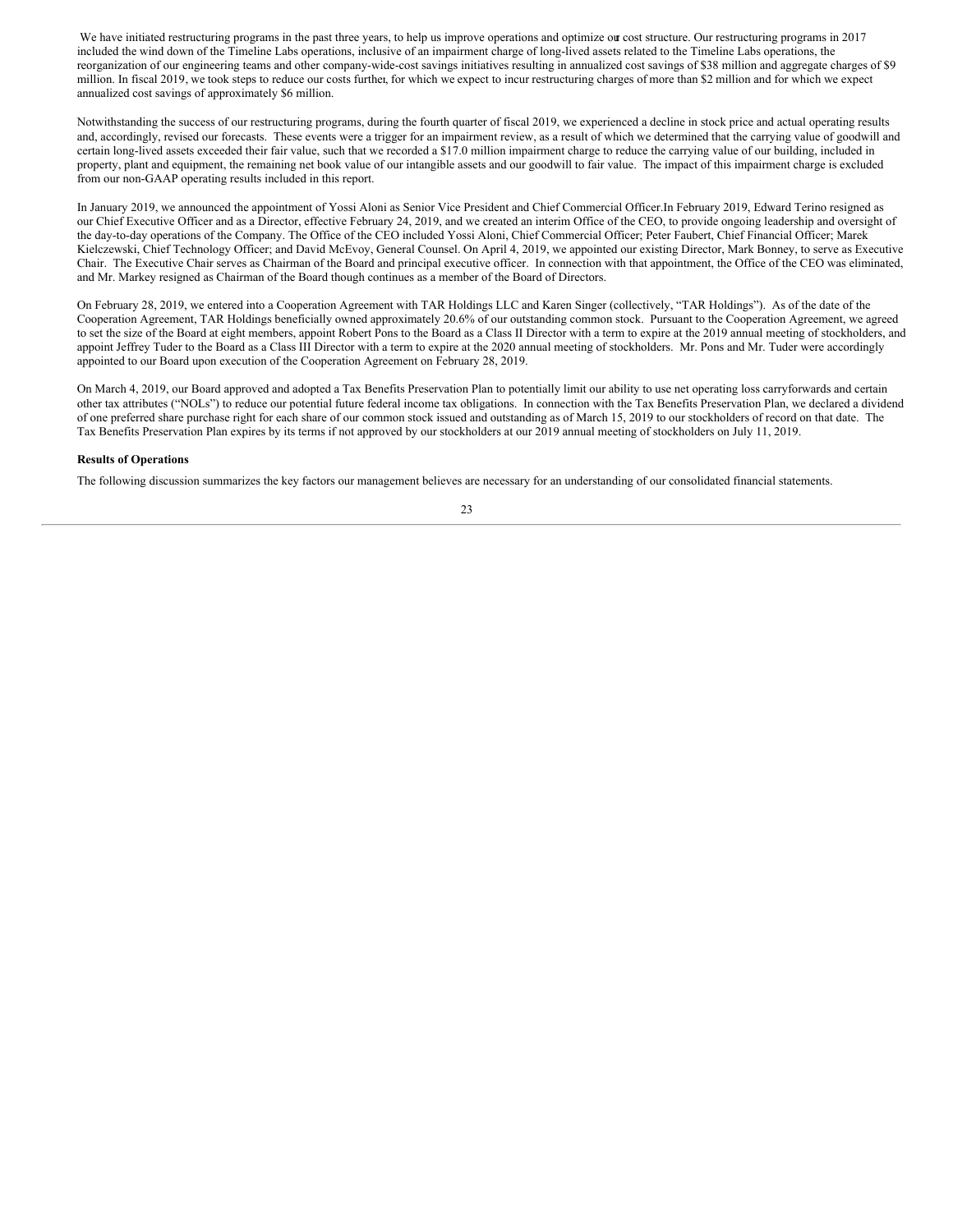## *Revenue and Gross Profit*

The components of our total revenue and gross profit are described in the following table:

|                             |                                                    | For the Three Months ended April 30, |               |        |     | Change   |            |  |  |
|-----------------------------|----------------------------------------------------|--------------------------------------|---------------|--------|-----|----------|------------|--|--|
|                             |                                                    | 2019                                 | 2018          |        |     |          | $\%$       |  |  |
|                             | (Amounts in thousands, except for percentage data) |                                      |               |        |     |          |            |  |  |
| Revenue:                    |                                                    |                                      |               |        |     |          |            |  |  |
| Product                     | \$                                                 | 1,179                                | <sup>\$</sup> | 3,091  | \$. | (1,912)  | $(61.9\%)$ |  |  |
| Service                     |                                                    | 7,306                                |               | 11,844 |     | (4,538)  | $(38.3\%)$ |  |  |
| Total revenue               |                                                    | 8,485                                |               | 14,935 |     | (6, 450) | $(43.2\%)$ |  |  |
| Cost of product revenue     |                                                    | 909                                  |               | 326    |     | 583      | 178.8%     |  |  |
| Cost of service revenue     |                                                    | 4,668                                |               | 5,703  |     | (1,035)  | $(18.1\%)$ |  |  |
| Total cost of revenue       |                                                    | 5,577                                |               | 6,029  |     | (452)    | $(7.5\%)$  |  |  |
| Gross profit                |                                                    | 2,908                                |               | 8,906  |     | (5,998)  | $(67.3\%)$ |  |  |
| Gross product profit margin |                                                    | 22.9%                                |               | 89.5%  |     |          | $(66.6\%)$ |  |  |
| Gross service profit margin |                                                    | $36.1\%$                             |               | 51.8%  |     |          | $(15.7\%)$ |  |  |
| Gross profit margin         |                                                    | 34.3%                                |               | 59.6%  |     |          | $(25.4\%)$ |  |  |

#### *Fiscal Three Months ended April 30, 2019 as Compared to Fiscal Three Months ended April 30, 2018*

*Product Revenue.* Product revenue decreased by \$1.9 million for three months ended April 30, 2019 as compared to the three months ended April 30, 2018 primarily due to a \$2.7 million decrease in our video platform partially offset by a \$0.8 million increase in our online video platform or OVP platform revenue from our Xstream acquisition and a \$0.2 million increase in advertising revenue. The decrease in our video platform, user experience, and third-party product revenue was primarily the result of a one-time purchase of a significant number of licenses by one of our major customers in fiscal 2019 and delays in executing our framework deals in the current period ended April 30, 2019.

*Service Revenue.* Service revenue decreased by \$4.5 million for the three months ended April 30, 2019 as compared to the three months ended April 30, 2018 primarily due to a decrease of \$2.5 million in professional service revenue as a result of lower bookings during the three months ended April 30, 2019. Additionally, maintenance and support revenue provided on post-warranty contracts decreased by \$2.0 million as customers continue to provide their own solutions and legacy products are decommissioned.

During the three months ended April 30, 2019 one customer accounted for more than 10% of our total revenue. During the three months ended April 30, 2018 two customers accounted for more than 10% of our total revenue. See Part I Item I, Note 2, *"Summary of Significant Accounting Policies,"*to this Form 10-Q for more information.

International revenue accounted for 60% and 61% of total revenue in the three months ended April 30, 2019 and 2018, respectively. The decrease in international sales as a percentage of total revenue in the three months ended April 30, 2019 as compared to the same period in fiscal 2018, is primarily due to a decrease in revenue generated from one major customer in EMEA during fiscal 2019 compared to fiscal 2018.

*Gross Profit and Margin.* Cost of revenue consists primarily of the cost of resold third-party products and services, purchased components and subassemblies, labor and overhead relating to the assembly, testing and implementation and ongoing maintenance of complete systems.

Our gross profit margin decreased by 25% for the three months ended April 30, 2019 compared to the three months ended April 30, 2018 primarily due to a change in the sales mix during the period. Product profit margin decreased by 67% for the three months ended April 30, 2019 compared to the three months ended April 30, 2018, primarily due to an increase in lower-margin OVP platform revenue from our Xstream acquisition in the three months ended April 30, 2019 as compared to higher-margin software license revenue in the three months ended April 30, 2018. Service profit margins decreased by 16% for the three months ended April 30, 2019 compared to the three months ended April 30, 2018, primarily due to lower service revenue to absorb our fixed costs from professional services during the three months ended April 30, 2019.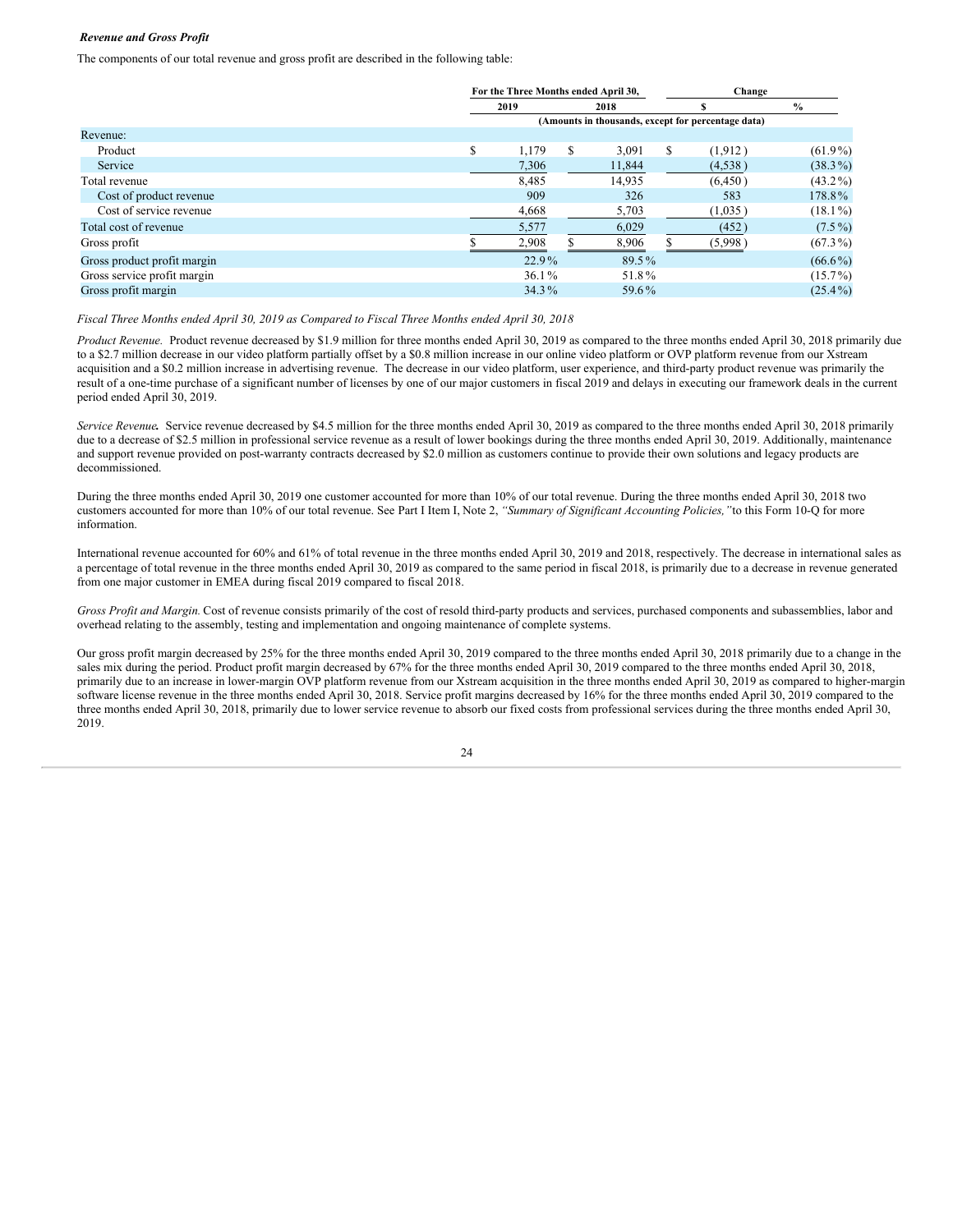# *Operating Expenses*

## *Research and Development*

Research and development expenses consist of salaries and related costs, including stock-based compensation, for personnel in software development and engineering functions as well as contract labor costs, depreciation of development and test equipment and an allocation of related facility expenses. The following table provides information regarding the change in research and development expenses during the periods presented:

|                                   | For the Three Months ended April 30.               |  |       |  | Change |               |  |  |
|-----------------------------------|----------------------------------------------------|--|-------|--|--------|---------------|--|--|
|                                   | 2019                                               |  | 2018  |  |        | $\frac{0}{2}$ |  |  |
|                                   | (Amounts in thousands, except for percentage data) |  |       |  |        |               |  |  |
| Research and development expenses | 4.252                                              |  | 5.729 |  | (1.477 | $(25.8\%)$    |  |  |
| % of total revenue                | 50.1%                                              |  | 38.4% |  |        |               |  |  |

#### *Fiscal Three Months ended April 30, 2019 as Compared to Fiscal Three Months ended April 30, 2018*

Research and development expenses decreased by \$1.5 million for the three months ended April 30, 2019 as compared to the same period in fiscal 2019 primarily due to a decrease in labor costs associated with the lower headcount of \$0.8 million and contract labor of \$0.6 million resulting from the cost-savings efforts implemented as part of our restructuring programs in fiscal 2019.

#### *Selling and Marketing*

Selling and marketing expenses consist of salaries and related costs, including stock-based compensation, for personnel engaged in selling and marketing functions, as well as commissions, travel expenses, certain promotional expenses and an allocation of related facility expenses. The following table provides information regarding the change in selling and marketing expenses during the periods presented:

|                                |                                                    | For the Three Months ended April 30. |  |       |  | Change |               |  |  |
|--------------------------------|----------------------------------------------------|--------------------------------------|--|-------|--|--------|---------------|--|--|
|                                |                                                    | 2019                                 |  | 2018  |  |        | $\frac{0}{0}$ |  |  |
|                                | (Amounts in thousands, except for percentage data) |                                      |  |       |  |        |               |  |  |
| Selling and marketing expenses |                                                    | 2.852                                |  | 3.667 |  | (815)  | $(22.2\%)$    |  |  |
| % of total revenue             |                                                    | 33.6%                                |  | 24.6% |  |        |               |  |  |

# *Fiscal Three Months ended April 30, 2019 as Compared to Fiscal Three Months ended April 30, 2018*

Selling and marketing expenses decreased by \$0.8 million for the three months ended April 30, 2019 as compared to the same period in fiscal 2019, primarily due to a \$0.4 million decrease in labor costs associated with lower headcount and a \$0.3 million decrease in stock-based compensation as a result of reversals of stock-based compensation expense for terminated employees with awards that did not vest.

#### *General and Administrative*

General and administrative expenses consist of salaries and related costs, including stock-based compensation, for personnel in executive, finance, legal, human resources, information technology and administrative functions, as well as legal and accounting services, insurance premiums and an allocation of related facilities expenses. The following table provides information regarding the change in general and administrative expenses during the periods presented:

|                                     | For the Three Months ended April 30,               |  |          |  | Change |               |  |  |
|-------------------------------------|----------------------------------------------------|--|----------|--|--------|---------------|--|--|
|                                     | 2019                                               |  | 2018     |  |        | $\frac{0}{0}$ |  |  |
|                                     | (Amounts in thousands, except for percentage data) |  |          |  |        |               |  |  |
| General and administrative expenses | 4.249                                              |  | 4.572    |  | (323)  | $(7.1\%)$     |  |  |
| % of total revenue                  | 50.1%                                              |  | $30.6\%$ |  |        |               |  |  |

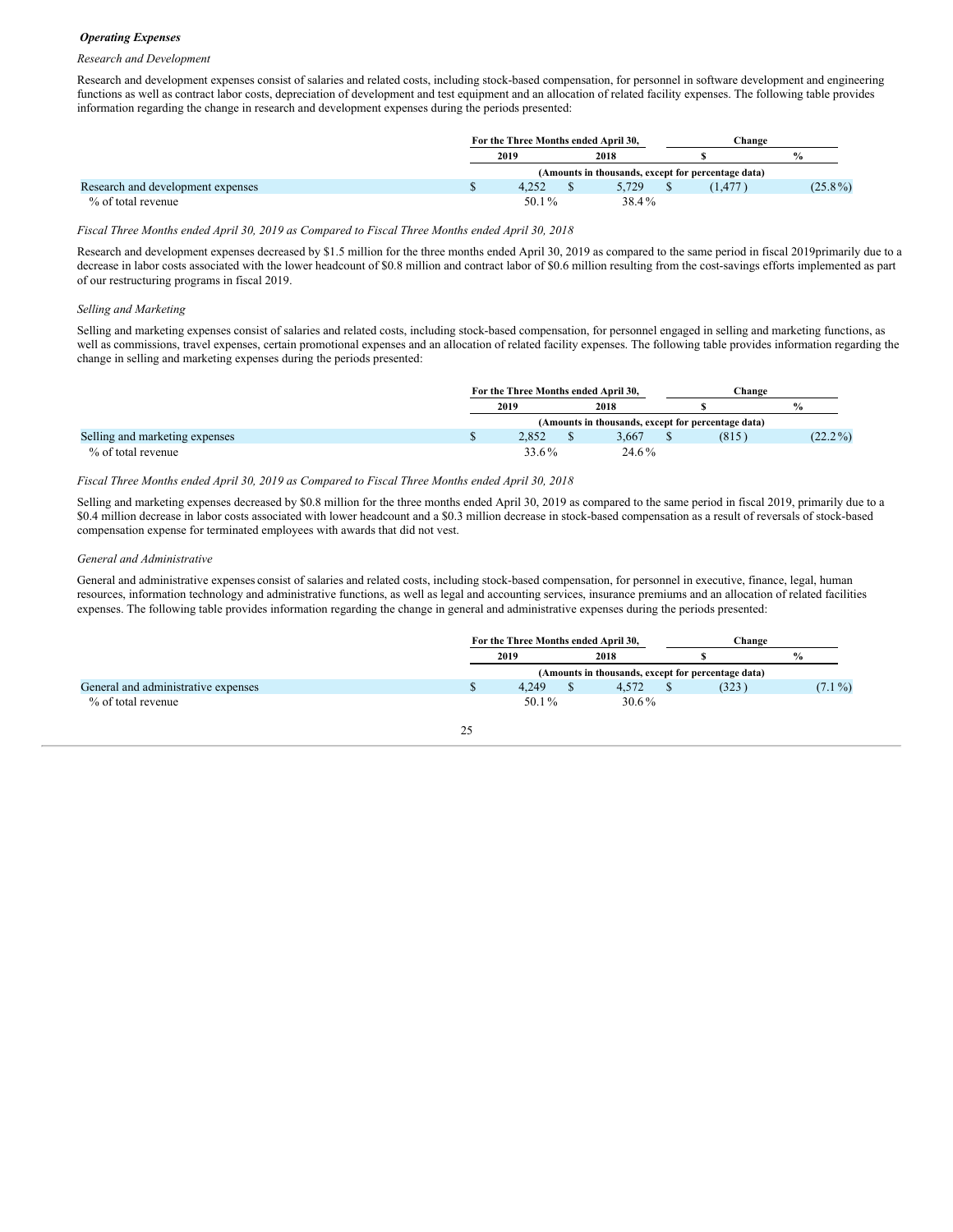#### *Fiscal Three Months ended April 30, 2019 as Compared to Fiscal Three Months ended April 30, 2018*

General and administrative expenses decreased by \$0.3 million for the three months ended April 30, 2019 as compared to April 30, 2018, primarily due to a decrease in stock-based compensation of \$1.0 million as a result of a reversal of expense related to terminations, partially offset by an increase in professional fees of \$0.6 million related to costs associated with merger and acquisition activity, activist investors and adoption of the tax benefit preservation plan.

#### *Severance and Restructuring Costs*

Severance and other restructuring costs increased \$0.2 million for the three months ended April 30, 2019, as compared to the same period of fiscal 2019. Charges in the three months ended April 30, 2019 include cost reduction initiatives put in place during the second half of fiscal 2019.

#### *Other Expense, Net*

The table below provides detail regarding our other expense, net:

|                              |  | For the Three Months ended April 30,               |  |       |  | Change |            |  |  |  |               |
|------------------------------|--|----------------------------------------------------|--|-------|--|--------|------------|--|--|--|---------------|
|                              |  | 2019                                               |  | 2018  |  |        |            |  |  |  | $\frac{6}{9}$ |
|                              |  | (Amounts in thousands, except for percentage data) |  |       |  |        |            |  |  |  |               |
| Interest income, net         |  | 83                                                 |  | 41    |  | 42     | $>100.0\%$ |  |  |  |               |
| Foreign exchange losses, net |  | (1,895)                                            |  | (900) |  | (995)  | $>100.0\%$ |  |  |  |               |
| Miscellaneous income, net    |  |                                                    |  | 10    |  |        | $>100.0\%$ |  |  |  |               |
|                              |  | (1,791)                                            |  | (849) |  | (942)  |            |  |  |  |               |

The principal component of other expense, net, are foreign exchange losses, which amounted to \$1.9 million and \$1.0 million in the three months ended April 30, 2019 and 2018, respectively. Our foreign exchange losses, net are primarily due to the revaluation of intercompany notes receivable.

#### *Income Tax Provision (Benefit)*

We recorded an income tax provision of \$0.4 million and an income tax benefit of \$0.5 million for the three months ended April 30, 2019 and 2018, respectively. Our effective tax rate in fiscal 2020 and in future periods may fluctuate on a quarterly basis, as a result of changes in our jurisdictional forecasts where losses cannot be benefitted due to the existence of valuation allowances on our deferred tax assets, changes in actual results versus our estimates, or changes in tax laws, regulations, accounting principles or interpretations thereof.

The 2017 Tax Act introduced significant changes to U.S. income tax law. Changes include, but are not limited to, a corporate tax rate decrease from 35% to 21% effective for tax years beginning after December 31, 2017, the transition of U.S. international taxation from a worldwide tax system to a territorial system and a one-time tax on the mandatory deemed repatriation of cumulative foreign earnings (the "Transition Tax") as of December 31, 2017.

The Company reviews all available evidence to evaluate the recovery of deferred tax assets, including the recent history of losses in all tax jurisdictions, as well as its ability to generate income in future periods. As of April 30, 2019, due to the uncertainty related to the ultimate use of certain deferred income tax assets, the Company has recorded a valuation allowance on certain of its deferred assets.

We file income tax returns in the U.S. federal jurisdiction, various state jurisdictions, and various foreign jurisdictions. We have closed out an audit with the Internal Revenue Service ("IRS") through fiscal 2013. We are no longer subject to U.S. federal examinations before fiscal 2015. However, the taxing authorities will still have the ability to review the propriety of certain tax attributes created in closed years if such tax attributes are utilized in an open tax year, such as our federal research and development credit carryovers.

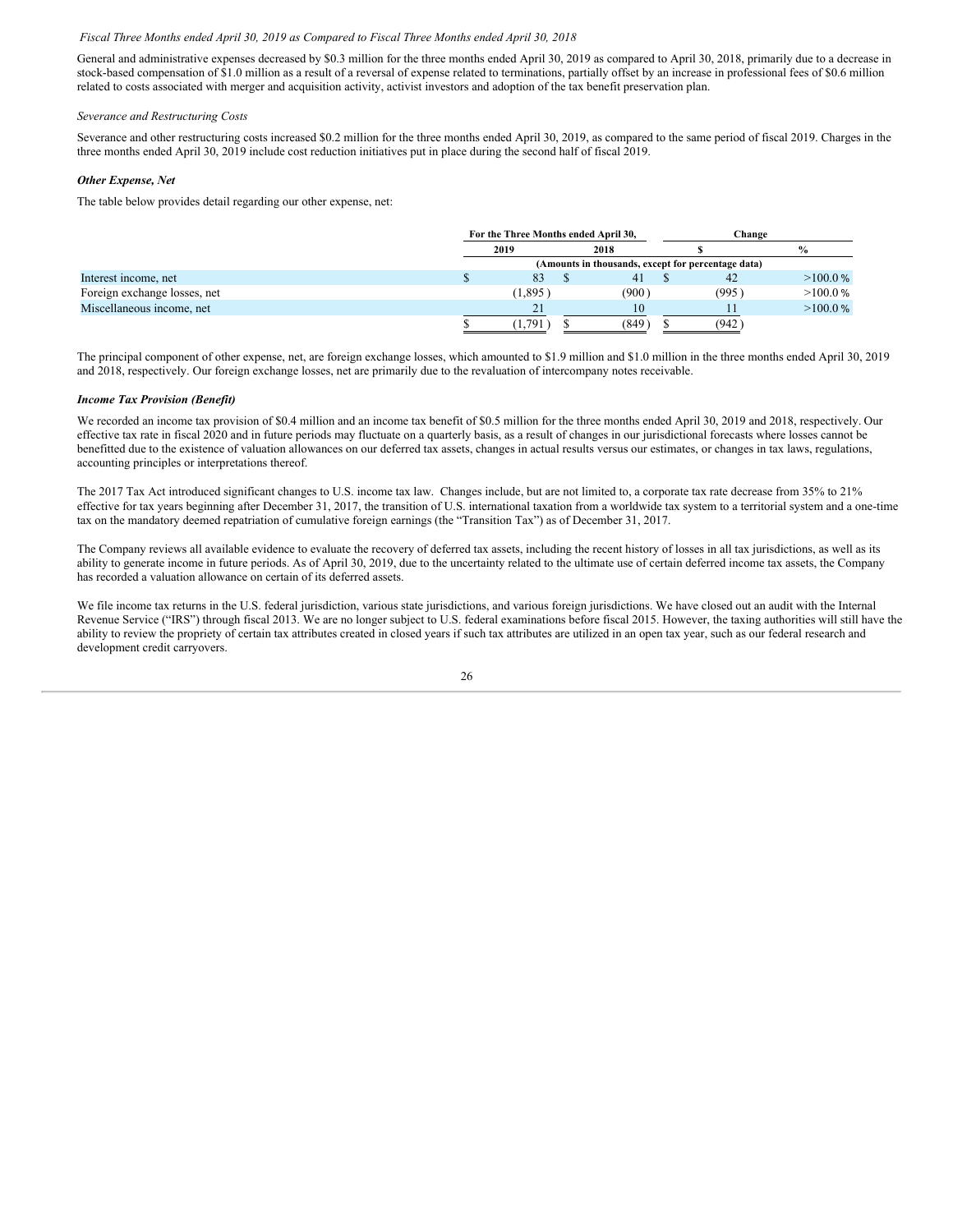### **Non-GAAP Measures**

We define non-GAAP loss from operations as U.S. GAAP operating loss plus stock-based compensation expenses, amortization of intangible assets, non-operating expense professional fees and severance and other restructuring costs. We discuss non-GAAP loss from operations in our quarterly earnings releases and certain other communications, as we believe non-GAAP operating loss from operations is an important measure that is not calculated according to U.S. GAAP. We use non-GAAP loss from operations in internal forecasts and models when establishing internal operating budgets, supplementing the financial results and forecasts reported to our Board of Directors, determining a component of bonus compensation for executive officers and other key employees based on operating performance and evaluating short-term and long-term operating trends in our operations. We believe that the non-GAAP loss from operations financial measure assists in providing an enhanced understanding of our underlying operational measures to manage the business, to evaluate performance compared to prior periods and the marketplace, and to establish operational goals. We believe that the non-GAAP financial adjustments are useful to investors because they allow investors to evaluate the effectiveness of the methodology and information used by management in our financial and operational decision-making.

Non-GAAP loss from operations is a non-GAAP financial measure and should not be considered in isolation or as a substitute for financial information provided in accordance with U.S. GAAP. This non-GAAP financial measure may not be computed in the same manner as similarly titled measures used by other companies. We expect to continue to incur expenses similar to the financial adjustments described above in arriving at non-GAAP loss from operations and investors should not infer from our presentation of this non-GAAP financial measure that these costs are unusual, infrequent or non-recurring. The following table includes the reconciliations of our U.S. GAAP loss from operations, the most directly comparable U.S. GAAP financial measure, to our non-GAAP loss from operations for the three months ended April 30, 2019 and 2018:

|                                         | For the Three Months ended April 30, |         |  |         |  |  |  |  |
|-----------------------------------------|--------------------------------------|---------|--|---------|--|--|--|--|
|                                         |                                      | 2019    |  | 2018    |  |  |  |  |
|                                         | (Amounts in thousands)               |         |  |         |  |  |  |  |
| <b>GAAP</b> loss from operations        |                                      | (8,656) |  | (5,116) |  |  |  |  |
| Amortization of intangible assets       |                                      | 299     |  | 404     |  |  |  |  |
| Stock-based compensation                |                                      | (434)   |  | 879     |  |  |  |  |
| Professional fees - other               |                                      | 1,119   |  |         |  |  |  |  |
| Severance and other restructuring costs |                                      | 211     |  | 54      |  |  |  |  |
| Non-GAAP loss from operations           |                                      | (7,461  |  | (3,779) |  |  |  |  |

# **Liquidity and Capital Resources**

The following table includes key line items of our consolidated statements of cash flows:

|                                                              | For the Three Months ended April 30, |  |         |
|--------------------------------------------------------------|--------------------------------------|--|---------|
|                                                              | 2019                                 |  | 2018    |
|                                                              | (Amounts in thousands)               |  |         |
| Net cash used in operating activities                        | (2,685)                              |  | (3,352) |
| Net cash used in investing activities                        | (3,173)                              |  | (1,934) |
| Net cash provided by financing activities                    |                                      |  | 28      |
| Effect of exchange rate changes on cash and cash equivalents | 229                                  |  | 453     |
| Net decrease in cash and cash equivalents                    | (5,620)                              |  | (4,805) |

Historically, we have financed our operations and capital expenditures primarily with our cash and investments. Our cash, cash equivalents and marketable securities totaled \$24.3 million at April 30, 2019.

In September 2018, we implemented the 2019 Restructuring Program. The primary element of this restructuring program was staff reductions across all of our functions and geographic areas and we expect the program to be completed by the end of the first six months of fiscal 2020. Annualized cost savings are expected to be more than \$6 million once completed and severance and restructuring charges are estimated to be approximately \$2 million. We believe that existing cash and investments and cash expected to be provided by future operating activities, augmented by the plans highlighted above, are adequate to satisfy our working capital, capital expenditure requirements and other contractual obligations for at least the next 12 months.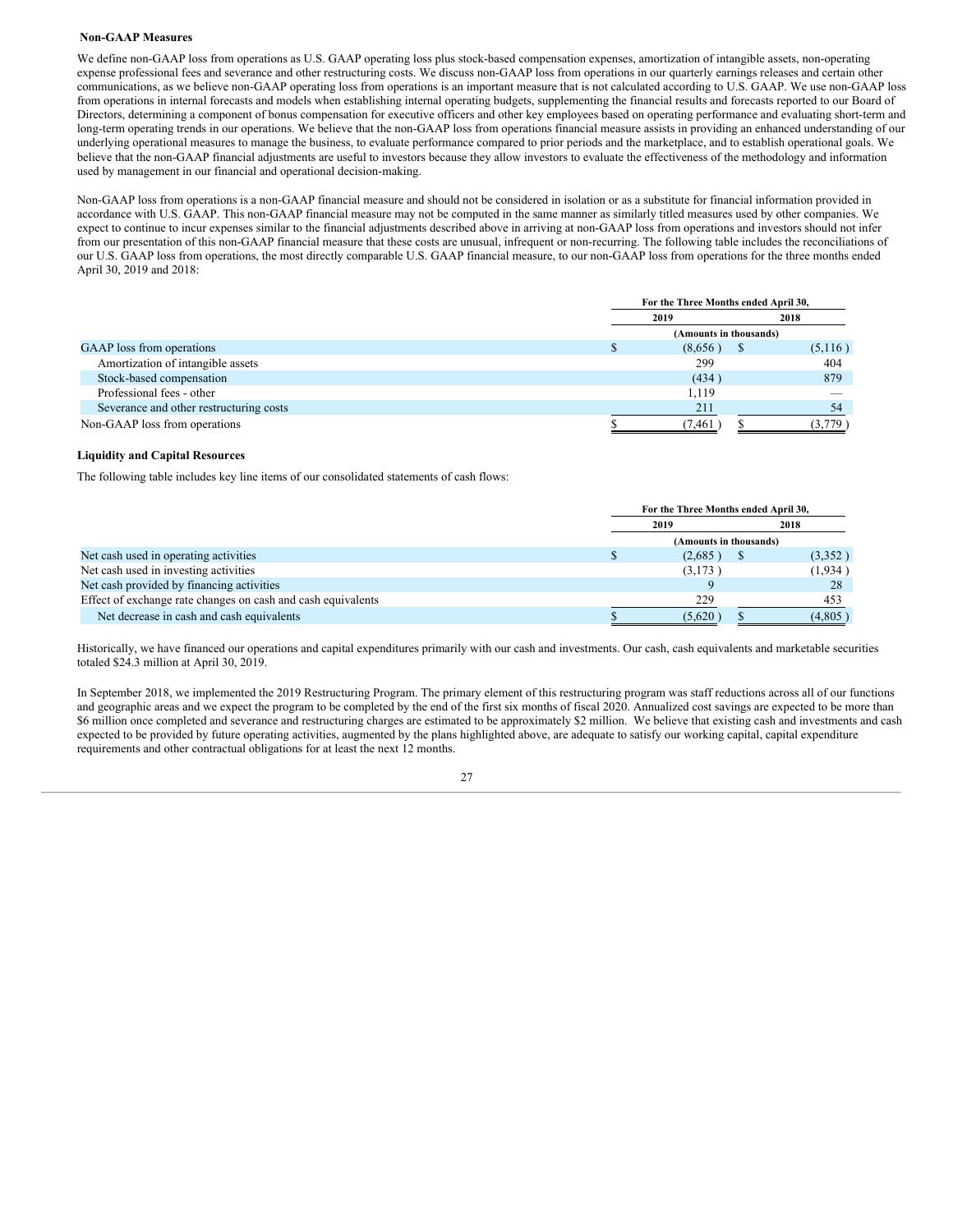If our expectations are incorrect, we may need to raise additional funds to fund our operations, to take advantage of unanticipated strategic opportunities or to strengthen our financial position. In the future, we may enter into other arrangements for potential investments in, or acquisitions of, complementary businesses, services or technologies, which could require us to seek additional equity or debt financing. If adequate funds are not available or are not available on acceptable terms, we may not be able to take advantage of market opportunities, to develop new products or to otherwise respond to competitive pressures.

### *Net cash used in operating activities*

Our operating activities used cash of \$2.7 million for the three months ended April 30, 2019, primarily resulting from our net loss of \$10.8 million, partially offset by changes in our operating assets and liabilities of \$6.3 million and net non-cash charges of \$1.8 million. Net cash used by changes in our operating assets and liabilities in the first quarter of fiscal 2020 consisted primarily of a \$9.8 million increase in accounts and other receivables, partially offset by a \$2.1 million decrease in accounts payable and accrued expenses, a \$0.8 million decrease in deferred revenue and a \$0.5 million increase in unbilled receivables.

We used net cash in operating activities of \$3.4 million for the three months ended April 30, 2018. Cash used in operating activities was primarily the result of our net loss including adjustments of \$3.2 million, a decrease in accrued expenses of \$6.1 million, primarily related to the settlement of the value-added tax liability during the first quarter of fiscal 2019, and a decrease in deferred revenues of \$2.8 million due primarily to the impact of the initial adoption of ASC 606, which resulted in the changes in the timing of revenue recognition. Offsetting this use of cash was a decrease in receivables of \$6.9 million due to the timing of customer payments.

## *Net cash used in investing activities*

Net cash used in investing activities was \$3.1 million and \$1.9 million for the three months ended April 30, 2019 and 2018, respectively. During the first quarter of fiscal 2020, cash used in investing activities was primarily due to \$3.8 million of net cash used in the acquisition of Xstream, partially offset by a \$0.7 million receipt of net cash related to the timing of purchases, sales and maturities of marketable securities. Net cash used in investing activities in the first quarter of fiscal 2019 was primarily due to the use of \$1.8 million of net cash related to the timing of purchases, sales and maturities of marketable securities.

# *Net cash provided by financing activities*

Net cash provided by financing activities was less than \$0.1 million in both of the first quarters of fiscal 2020 and 2019, respectively. Financing activities reflects proceeds received from the issuance of common stock for the employee stock purchase plan and exercise of stock options.

#### **Critical Accounting Policies and Significant Judgments and Estimates**

We prepare our consolidated financial statements in accordance with GAAP. The preparation of consolidated financial statements also requires us to make estimates and assumptions that affect the reported amounts of assets, liabilities, revenues, costs and expenses and related disclosures. We base our estimates on historical experience and on various other assumptions that we believe to be reasonable under the circumstances. Actual results could differ significantly from the estimates made by our management.

Other than the impact of the adoption ofASU 2016-02, *"Leases (Topic 842)* as disclosed in Note 2 to our unaudited consolidated financial statements included in this Quarterly Report on Form 10-Q, there have been no material changes to our critical accounting policies and estimates from those disclosed in our financial statements and the related notes and other financial information included in our Annual Report on Form 10-K on file with the SEC.

# **Off-Balance Sheet Arrangements**

We did not have during the periods presented, and we do not currently have, any off-balance sheet arrangements, as defined in the rules and regulations of the Securities and Exchange Commission.

#### **Recently Issued Accounting Pronouncements**

A description of recently issued accounting pronouncements that may potentially impact our financial position and results of operations is disclosed in Note 2 to our unaudited consolidated financial statements included in this Quarterly Report on Form 10-Q.

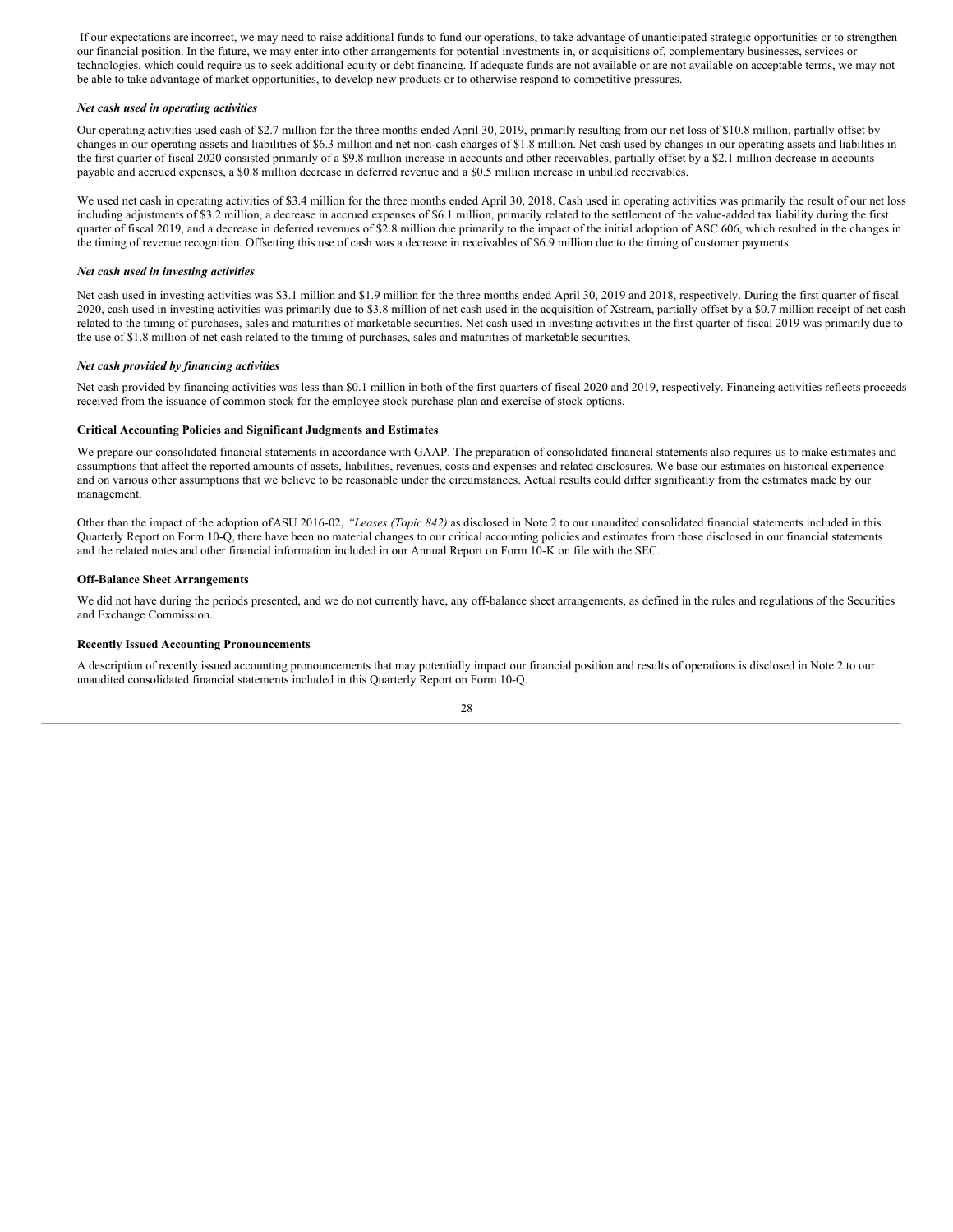#### **ITEM 3. Quantitative and Qualitative Disclosures About Market Risk**

<span id="page-29-0"></span>We are a smaller reporting company, as defined in Rule 12b-2 under the Securities Exchange Act of 1934, as amended, for this reporting period and are not required to provide the information required under this item.

#### **ITEM 4. Controls and Procedures**

<span id="page-29-1"></span>*Evaluation of disclosure controls and procedures.* We evaluated the effectiveness of the design and operation of our disclosure controls and procedures, as defined in Rule 13a-15(e) of the Securities Exchange Act of 1934, as amended (the "Exchange Act"), as of the end of the period covered by this Form 10-Q. Our Executive Chair and principal executive officer and our Chief Financial Officer reviewed and participated in this evaluation. The Company's disclosure controls and procedures are designed to ensure that material information required to be disclosed by us in the reports that we file or submit under the Exchange Act is recorded, processed, summarized and reported within the time periods specified in the SEC's rules and forms and that such material information is accumulated and communicated to our management, including our Executive Chair and CFO, as appropriate, to allow timely decisions regarding required disclosures. Based upon that evaluation, Messrs. Bonney and Faubert concluded that our disclosure controls and procedures were effective as of the end of the period covered by this report and as of the date of the evaluation.

*Changes in internal control over financial reporting.*Effective February 1, 2019, we adopted Accounting Standards Codification ("ASC") 842, "Leases" ("ASC 842"). ASC 842 requires management to make significant judgments and estimates. As a result, we implemented changes to our internal controls related to lease evaluation for the three months ended April 30, 2019. These changes include updated accounting policies affected by ASC 842 as well as redesigned internal controls over financial reporting related to ASC 842 implementation. Additionally, management has expanded data gathering procedures to comply with the additional disclosure requirements. Other than the foregoing, as a result of the evaluation completed by us, and in which Messrs. Bonney and Faubert participated, we have concluded that there were no changes during the fiscal quarter ended April 30, 2019 in our internal control over financial reporting, which have materially affected, or are reasonably likely to materially affect, our internal control over financial reporting.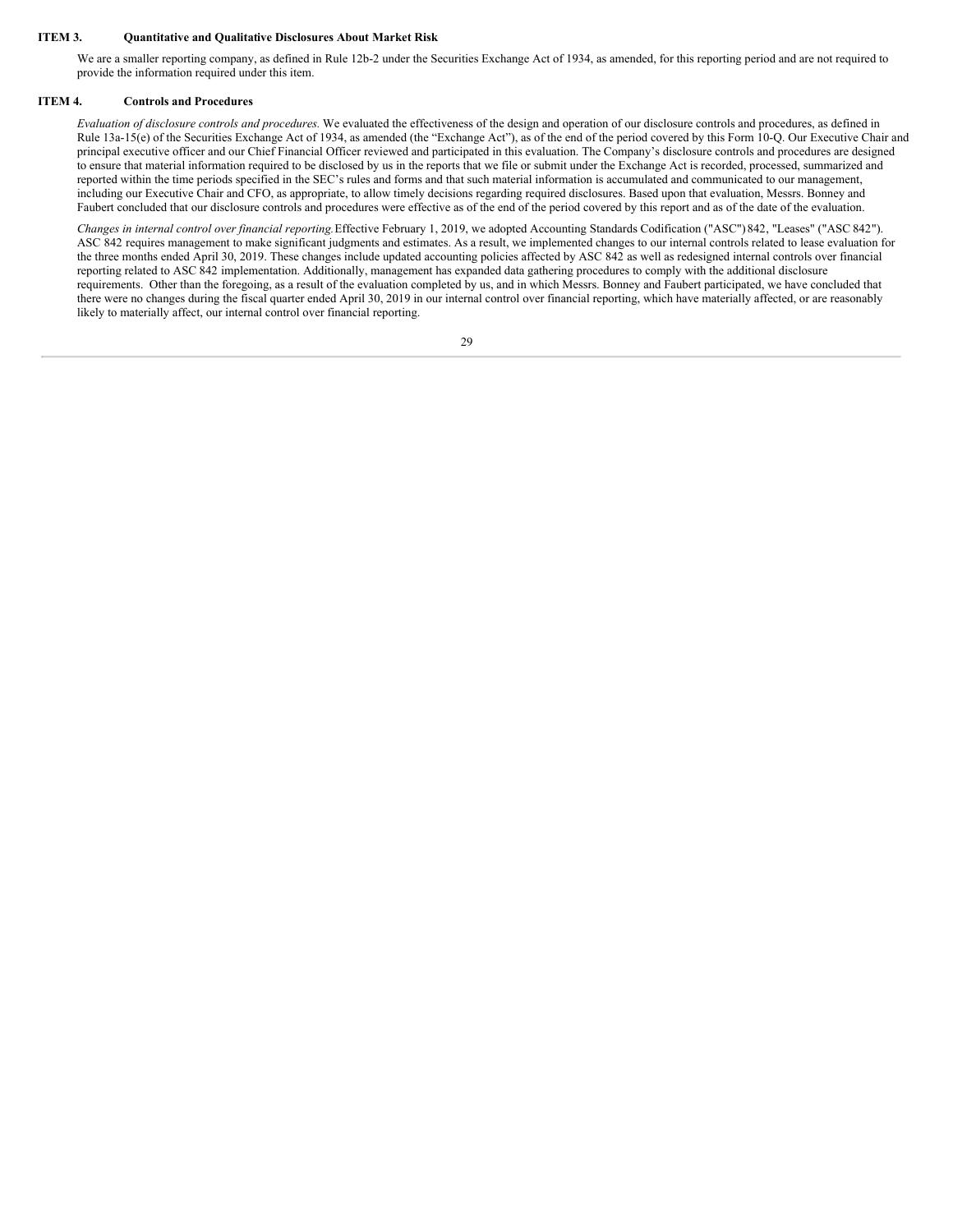# <span id="page-30-0"></span>**PART II. OTHER INFORMATION**

# **ITEM 1. Legal Proceedings**

<span id="page-30-1"></span>We enter into agreements in the ordinary course of business with customers, resellers, distributors, integrators and suppliers. Most of these agreements require us to defend and/or indemnify the other party against intellectual property infringement claims brought by a third party with respect to our products. From time to time, we also indemnify customers and business partners for damages, losses and liabilities they may suffer or incur relating to personal injury, personal property damage, product liability, and environmental claims relating to the use of our products and services or resulting from the acts or omissions of us, our employees, authorized agents or subcontractors. Management cannot reasonably estimate any potential losses, but these claims could result in material liability for us.

# **ITEM 1A. Risk Factors**

<span id="page-30-2"></span>In addition to other information set forth in this Form 10-Q, you should carefully consider the risk factors discussed in Part I, "Item 1A. Risk Factors" in our Form 10-K for the fiscal year ended January 31, 2019, which could materially affect our business, financial conditions, and results of operations. The risks described in our Form 10- K are not the only risks that we face. Additional risks and uncertainties not currently known to us or that we currently deem to be immaterial also may materially adversely affect our business, financial condition or future results.

#### **ITEM 6. Exhibits**

# <span id="page-30-3"></span>(a) Exhibits

The following list of exhibits includes exhibits submitted with this Form 10-Q as filed with the SEC and those incorporated by reference to other filings.

#### **Index to Exhibits**

| No.     | <b>Description</b>                                                                                                                                   |
|---------|------------------------------------------------------------------------------------------------------------------------------------------------------|
| 31.1    | Certification Pursuant to Rule 13a-14(a) of the Exchange Act, as Adopted Pursuant to Section 302 of the Sarbanes-Oxley Act of 2002 (filed herewith). |
| 31.2    | Certification Pursuant to Rule 13a-14(a) of the Exchange Act, as Adopted Pursuant to Section 302 of the Sarbanes-Oxley Act of 2002 (filed herewith). |
| 32.1    | Certification Pursuant to 18 U.S.C. Section 1350, as Adopted Pursuant to Section 906 of the Sarbanes-Oxley Act of 2002 (furnished herewith).         |
| 32.2    | Certification Pursuant to 18 U.S.C. Section 1350, as Adopted Pursuant to Section 906 of the Sarbanes-Oxley Act of 2002 (furnished herewith).         |
| 101.INS | <b>XBRL</b> Instance Document                                                                                                                        |
| 101.SCH | <b>XBRL Taxonomy Extension Schema</b>                                                                                                                |
| 101.CAL | XBRL Taxonomy Extension Calculation Linkbase                                                                                                         |
| 101.DEF | XBRL Taxonomy Extension Definition Linkbase                                                                                                          |
| 101.LAB | XBRL Taxonomy Extension Label Linkbase                                                                                                               |
| 101.PRE | XBRL Taxonomy Extension Presentation Linkbase                                                                                                        |
|         |                                                                                                                                                      |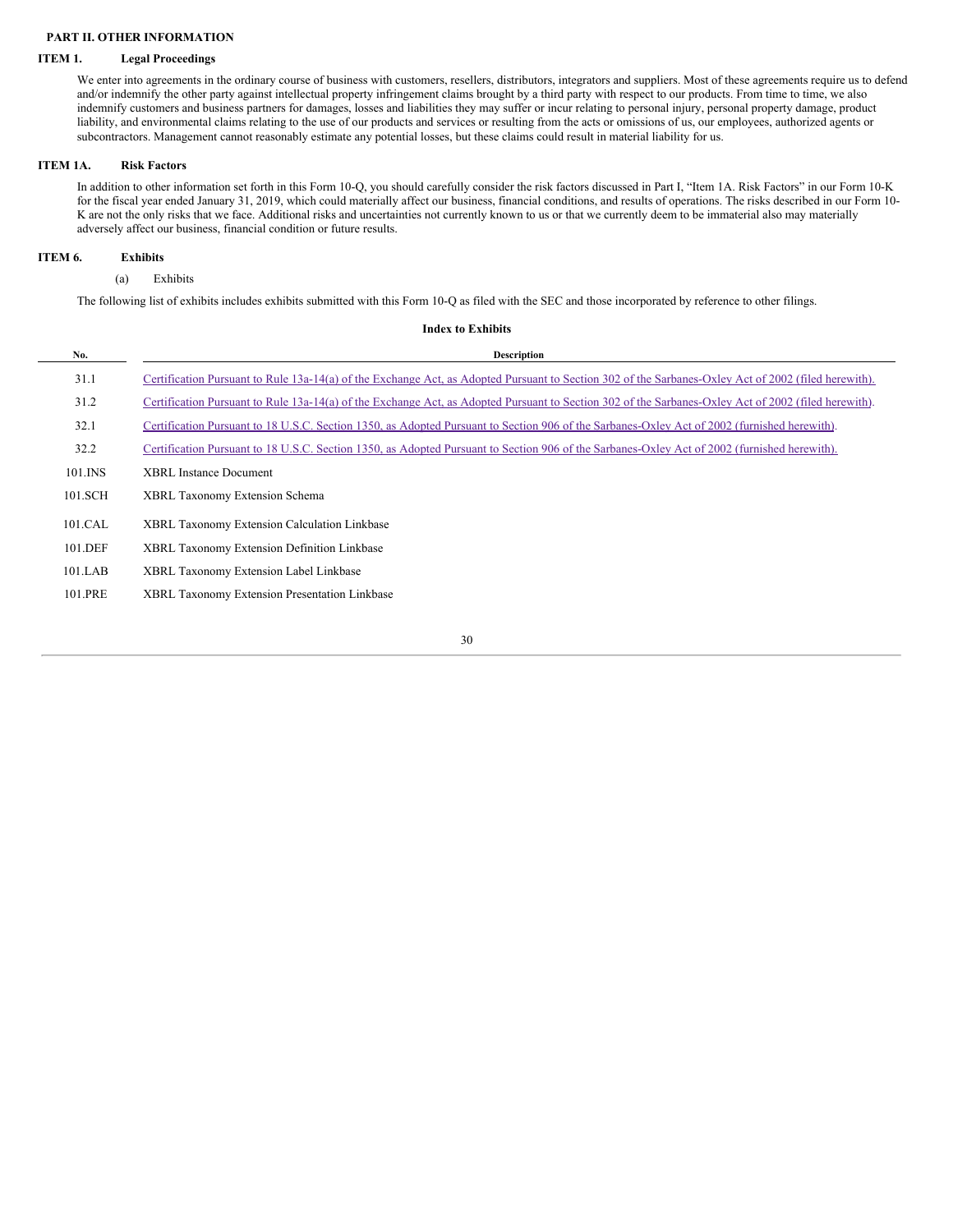# <span id="page-31-0"></span>**SIGNATURES**

Pursuant to the requirements of the Securities Exchange Act of 1934, SeaChange International, Inc. has duly caused this report to be signed on its behalf by the undersigned, thereunto duly authorized.

Dated: June 7, 2019

# **SEACHANGE INTERNATIONAL, INC.**

by: /s/ MARK J. BONNEY

Mark J. Bonney *Executive Chair*

by: /s/ PETER R. FAUBERT

Peter R. Faubert *Chief Financial Of icer, Senior Vice President and Treasurer*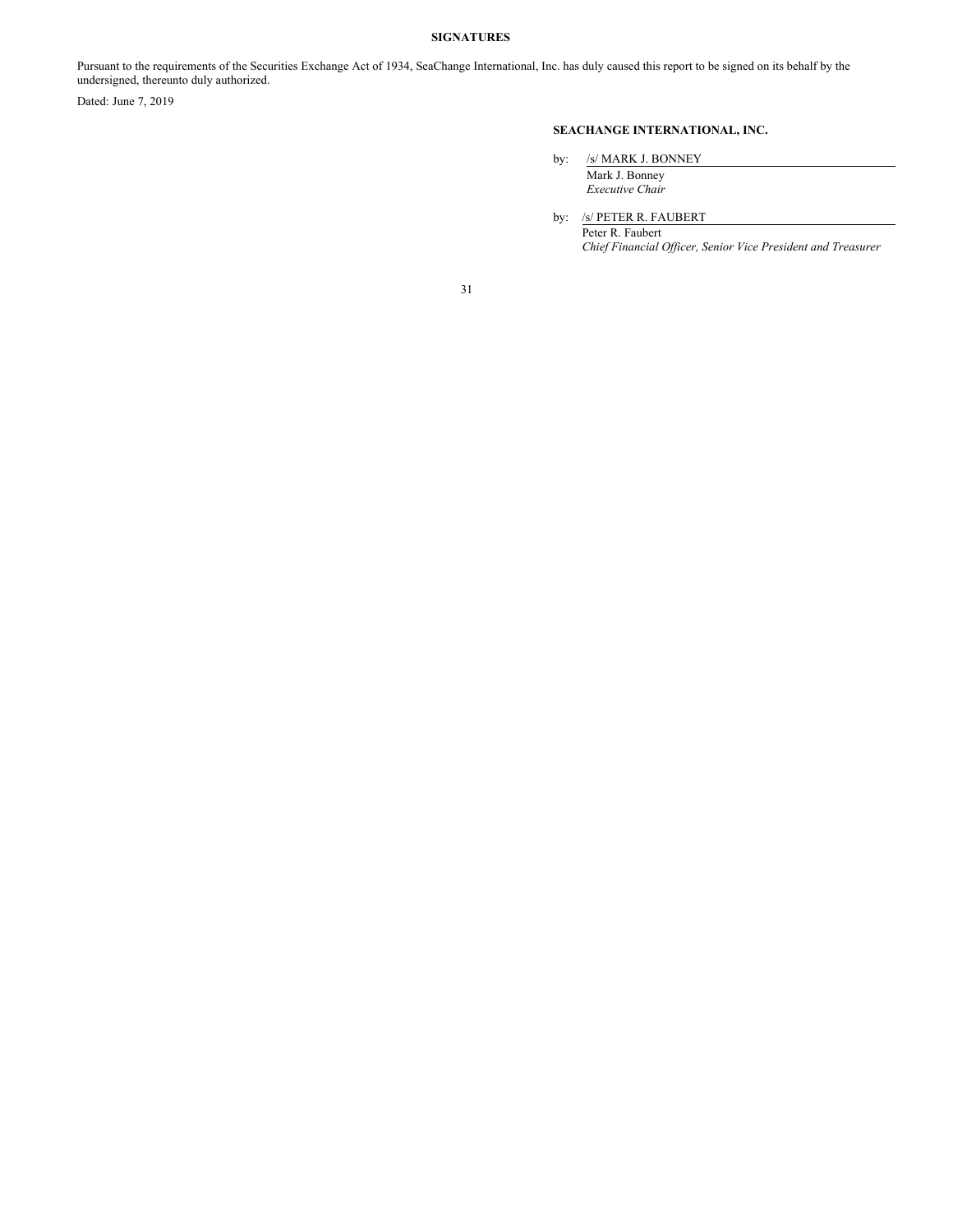# **CERTIFICATION**

<span id="page-32-0"></span>I, Mark J. Bonney, certify that:

- 1. I have reviewed this quarterly report on Form 10-Q of SeaChange International, Inc.;
- 2. Based on my knowledge, this report does not contain any untrue statement of a material fact or omit to state a material fact necessary to make the statements made, in light of the circumstances under which such statements were made, not misleading with respect to the period covered by this report;
- 3. Based on my knowledge, the financial statements, and other financial information included in this report, fairly present in all material respects the financial condition, results of operations and cash flows of the registrant as of, and for, the periods presented in this report;
- 4. The registrant's other certifying officer and I are responsible for establishing and maintaining disclosure controls and procedures (as defined in Exchange Act Rules  $13a-15(e)$  and  $15d-15(e)$ ) and internal control over financial reporting (as defined in Exchange Act Rules  $13a-15(f)$  and  $15d-15(f)$ ) for the registrant and have:
	- (a) Designed such disclosure controls and procedures, or caused such disclosure controls and procedures to be designed under our supervision, to ensure that material information relating to the registrant, including its consolidated subsidiaries, is made known to us by others within those entities, particularly during the period in which this report is being prepared;
	- (b) Designed such internal control over financial reporting, or caused such internal control over financial reporting to be designed under our supervision, to provide reasonable assurance regarding the reliability of financial reporting and the preparation of financial statements for external purposes in accordance with generally accepted accounting principles;
	- (c) Evaluated the effectiveness of the registrant's disclosure controls and procedures and presented in this report our conclusions about the effectiveness of the disclosure controls and procedures, as of the end of the period covered by this report based on such evaluation; and
	- (d) Disclosed in this report any change in the registrant's internal control over financial reporting that occurred during the registrant's most recent fiscal quarter (the registrant's fourth fiscal quarter in the case of an annual report) that has materially affected, or is reasonably likely to materially affect, the registrant's internal control over financial reporting; and
- 5. The registrant's other certifying officer and I have disclosed, based on our most recent evaluation of internal control over financial reporting, to the registrant's auditors and the audit committee of the registrant's board of directors (or persons performing the equivalent functions):
	- (a) All significant deficiencies and material weaknesses in the design or operation of internal control over financial reporting which are reasonably likely to adversely affect the registrant's ability to record, process, summarize and report financial information; and
	- (b) Any fraud, whether or not material, that involves management or other employees who have a significant role in the registrant's internal control over financial reporting.

Date: June 7, 2019

By: /s/ MARK J. BONNEY

Mark J. Bonney *Executive Chair (Principal Executive Of icer)*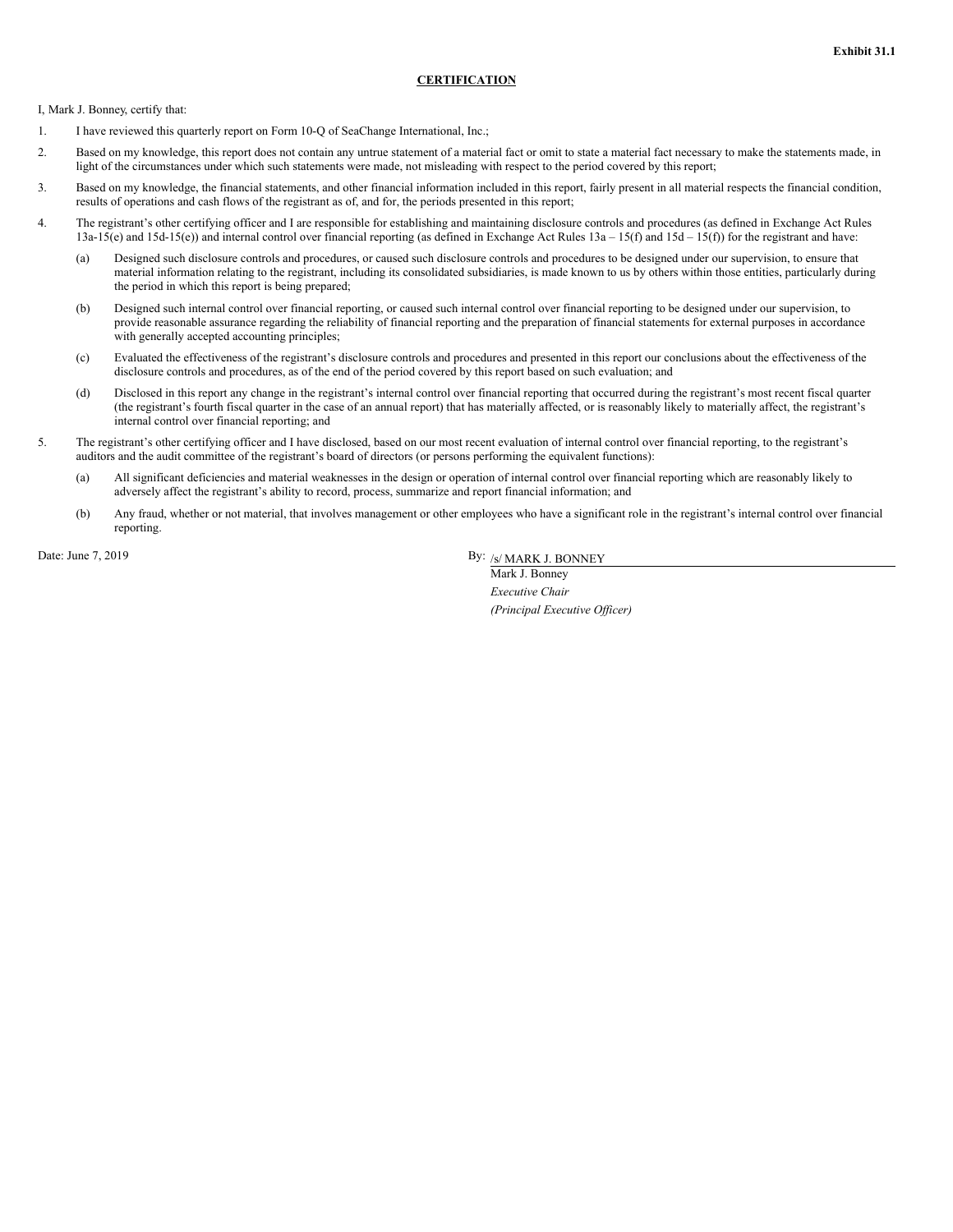# **CERTIFICATION**

<span id="page-33-0"></span>I, Peter R. Faubert, certify that:

- 1. I have reviewed this quarterly report on Form 10-Q of SeaChange International, Inc.;
- 2. Based on my knowledge, this report does not contain any untrue statement of a material fact or omit to state a material fact necessary to make the statements made, in light of the circumstances under which such statements were made, not misleading with respect to the period covered by this report;
- 3. Based on my knowledge, the financial statements, and other financial information included in this report, fairly present in all material respects the financial condition, results of operations and cash flows of the registrant as of, and for, the periods presented in this report;
- 4. The registrant's other certifying officer and I are responsible for establishing and maintaining disclosure controls and procedures (as defined in Exchange Act Rules  $13a-15(e)$  and  $15d-15(e)$ ) and internal control over financial reporting (as defined in Exchange Act Rules  $13a-15(f)$  and  $15d-15(f)$ ) for the registrant and have:
	- (a) Designed such disclosure controls and procedures, or caused such disclosure controls and procedures to be designed under our supervision, to ensure that material information relating to the registrant, including its consolidated subsidiaries, is made known to us by others within those entities, particularly during the period in which this report is being prepared;
	- (b) Designed such internal control over financial reporting, or caused such internal control over financial reporting to be designed under our supervision, to provide reasonable assurance regarding the reliability of financial reporting and the preparation of financial statements for external purposes in accordance with generally accepted accounting principles;
	- (c) Evaluated the effectiveness of the registrant's disclosure controls and procedures and presented in this report our conclusions about the effectiveness of the disclosure controls and procedures, as of the end of the period covered by this report based on such evaluation; and
	- (d) Disclosed in this report any change in the registrant's internal control over financial reporting that occurred during the registrant's most recent fiscal quarter (the registrant's fourth fiscal quarter in the case of an annual report) that has materially affected, or is reasonably likely to materially affect, the registrant's internal control over financial reporting; and
- 5. The registrant's other certifying officer and I have disclosed, based on our most recent evaluation of internal control over financial reporting, to the registrant's auditors and the audit committee of the registrant's board of directors (or persons performing the equivalent functions):
	- (a) All significant deficiencies and material weaknesses in the design or operation of internal control over financial reporting which are reasonably likely to adversely affect the registrant's ability to record, process, summarize and report financial information; and
	- (b) Any fraud, whether or not material, that involves management or other employees who have a significant role in the registrant's internal control over financial reporting.

Date: June 7, 2019

By: /s/ PETER R. FAUBERT

Peter R. Faubert *Chief Financial Of icer, Senior Vice President and Treasurer (Principal Financial and Accounting Of icer)*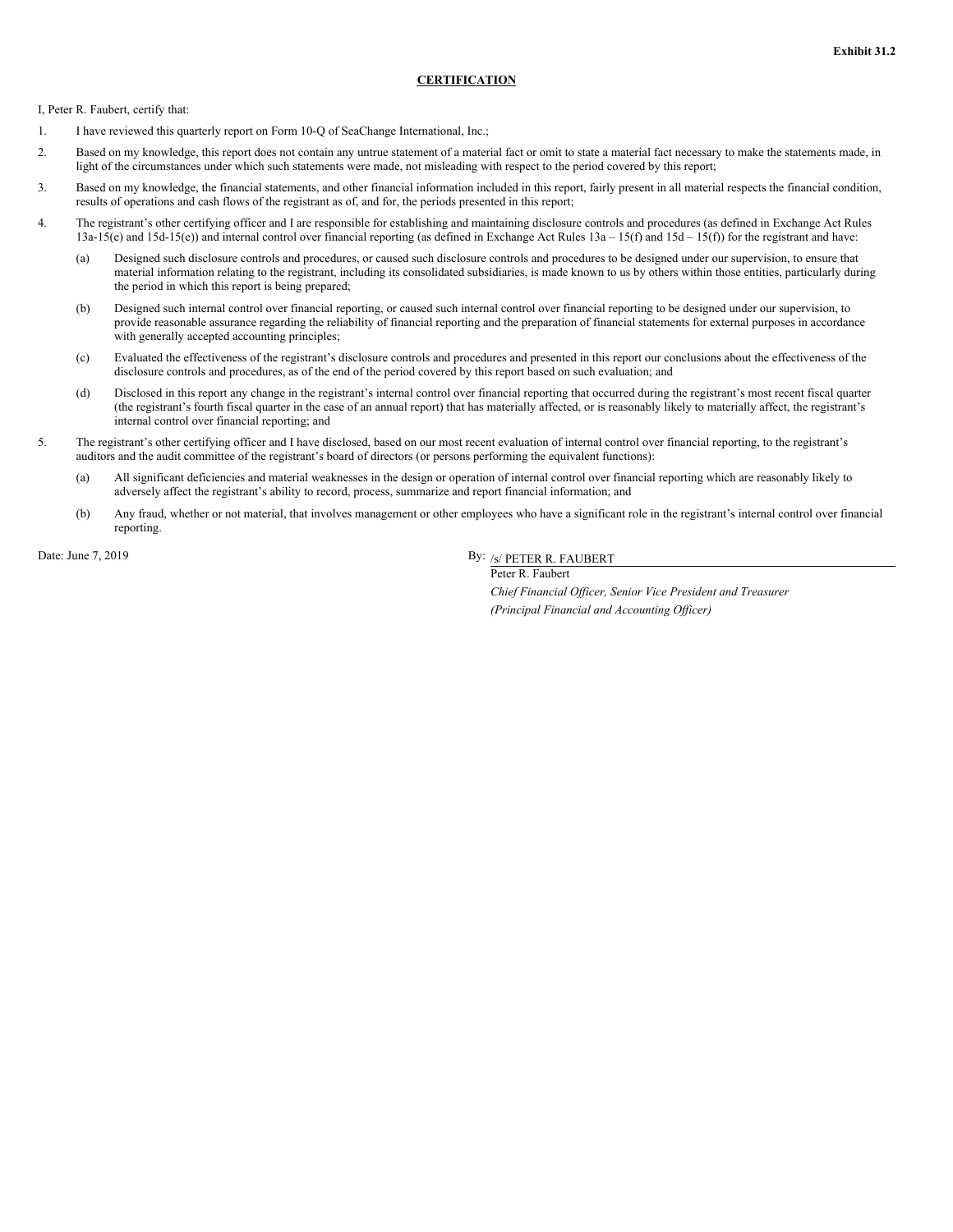## **CERTIFICATION PURSUANT TO 18 U.S.C. SECTION 1350, AS ADOPTED PURSUANT TO SECTION 906 OF THE SARBANES-OXLEY ACT OF 2002**

<span id="page-34-0"></span>In connection with the Quarterly Report of SeaChange International, Inc. (the "*Company*") on Form 10-Q for the period ending April 30, 2019 as filed with the Securities and Exchange Commission on the date hereof (the "*Report*"), I, Mark J. Bonney, Chief Executive Officer of the Company, certify, pursuant to 18 U.S.C. § 1350, as adopted pursuant to § 906 of the Sarbanes-Oxley Act of 2002, that to my knowledge:

(1) The Report fully complies with the requirements of section 13(a) or 15(d) of the Securities Exchange Act of 1934; and

(2) The information contained in the Report fairly presents, in all material respects, the financial condition and results of operations of the Company.

Date: June 7, 2019 /s/ MARK J. BONNEY

Mark J. Bonney *Executive Chair (Principal Executive Of icer)*